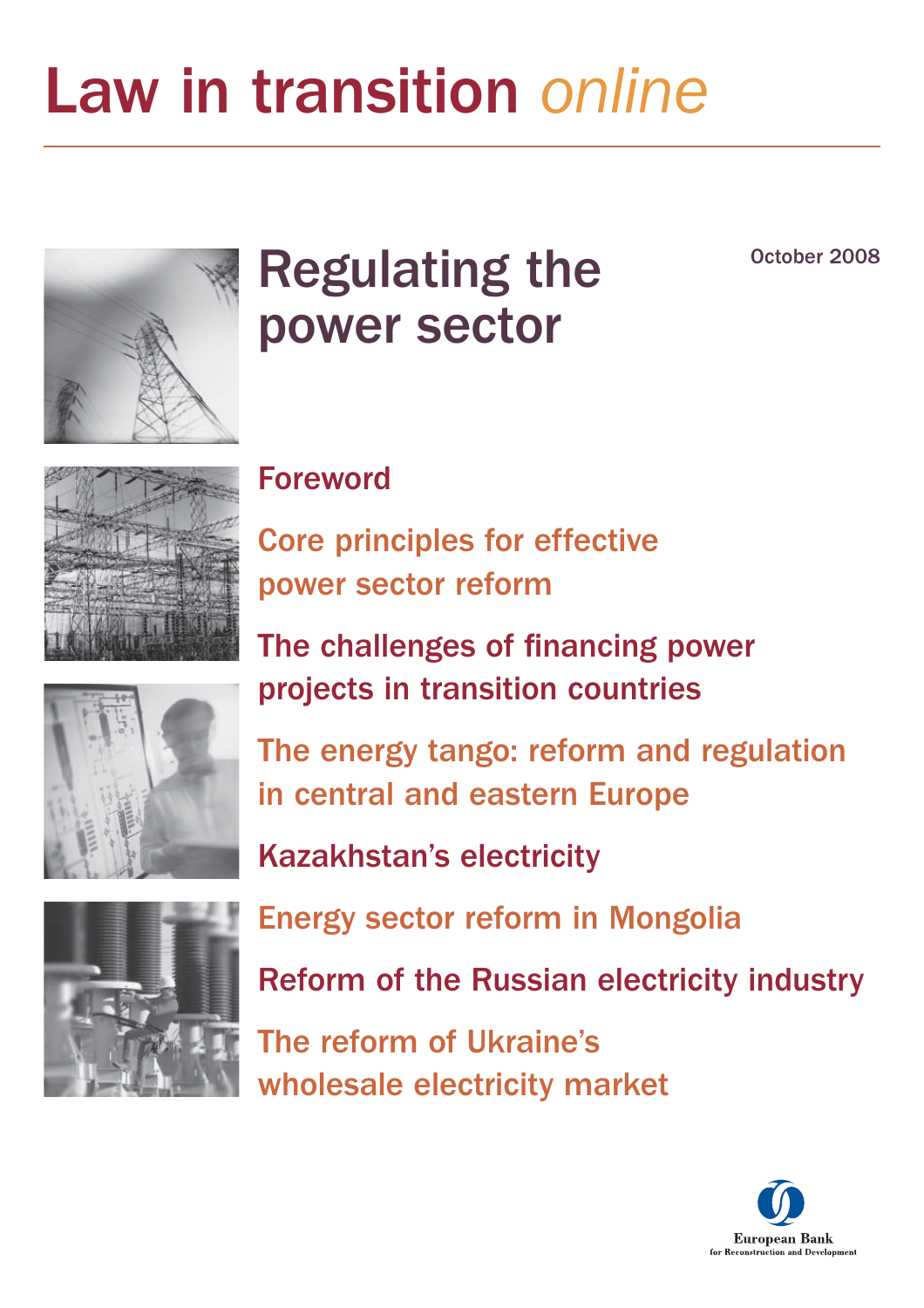### Law in transition online

Regulating the power sector

#### Abstract

Most transition countries have embarked upon reform of their power markets driven by the need for new investment in the sector, optimised power utility performance and increased security of supply. However, they have focused on implementing isolated reform elements instead of maintaining a solid, coherent politically agreed and sustainable reform agenda. In order to provide support for this critical agenda for the economy, the EBRD proposes in this autumn's edition of Law in transition online a set of principles to guide governments through the reform of their power markets. Highlighting a number of case studies, this journal also provides an insight into the power industry of key markets in transition countries (including Kazakhstan, Russia and Ukraine). Offering an analysis of regional sector policies, this issue aims to create a discussion platform for power industry specialists, policy-makers and stakeholders.

#### **Chapters**

- **Foreword**
- Core principles for effective power sector reform
- The challenges of financing power projects in transition countries
- The energy tango: energy reforms and regulation in central and eastern Europe
- Kazakhstan's electricity
- Energy sector reform in Mongolia
- Reform of the Russian electricity industry
- The reform of Ukraine's wholesale electricity market

Law in transition online is a publication of the Office of the General Counsel of the EBRD. It is available in English and Russian. The<br>editors welcome ideas, contributions and letters, but assume no responsibility regardi

The contents of Law in transition online are copyrighted. They reflect the opinions of the individual authors and do not necessarily reflect the views of the authors' employers, law firms, the editors, the EBRD's Office of the General Counsel or the EBRD generally. Nothing in the articles should be taken as legal advice.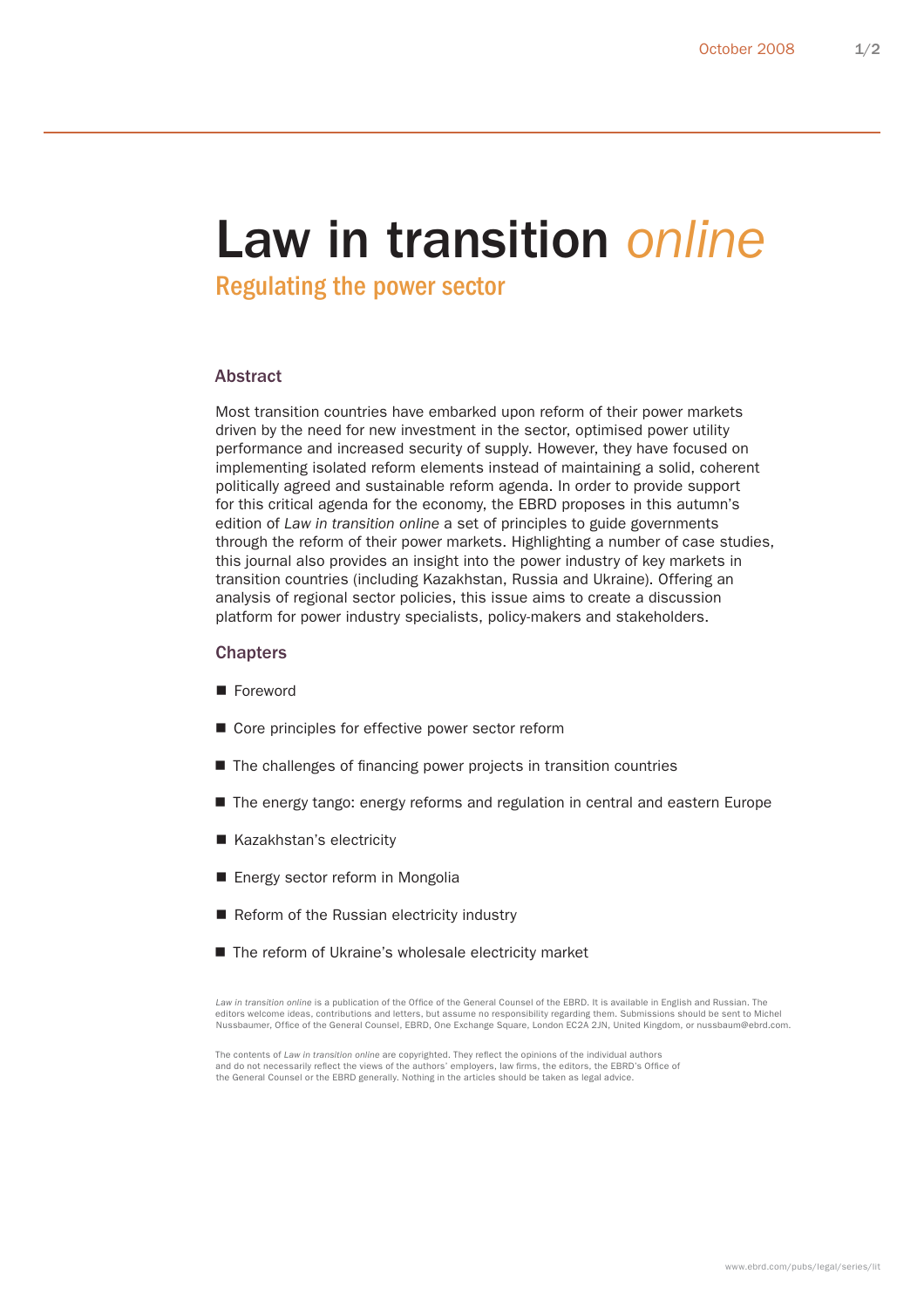#### Acknowledgements

General Counsel of the EBRD Emmanuel Maurice

Co-Editors-in-Chief Gerard Sanders Michel Nussbaumer

Focus Editor Paul Moffatt

Production Editors Tabitha Sutcliffe, Bryan Whitford

#### Support

Veronica Bradautanu Vesselina Haralampieva Hannah Goodman, Helen Warren

#### Law in transition online 2008

The European Bank for Reconstruction and Development (EBRD) is an international institution whose members comprise 61 countries, the European Community and the European Investment Bank. The EBRD aims to foster the transition from centrally planned to market economies in countries from central Europe to central Asia.

The EBRD's countries of operations are: Albania, Armenia, Azerbaijan, Belarus, Bosnia and Herzegovina, Bulgaria, Croatia, Czech Republic, Estonia, FYR Macedonia, Georgia, Hungary, Kazakhstan, Kyrgyz Republic, Latvia, Lithuania, Moldova, Mongolia, Montenegro, Poland, Romania, Russia, Serbia, Slovak Republic, Slovenia, Tajikistan, Turkmenistan, Ukraine and Uzbekistan.

The EBRD works through the Legal Transition Programme, which is administered by the Office of the General Counsel, to improve the legal environment of the countries in which the Bank operates. The purpose of the Legal Transition Programme is to foster interest in, and help to define, legal reform throughout the region. The EBRD supports this goal by providing or mobilising technical assistance for specific legal assistance projects which are requested or supported by governments of the region. Legal reform activities focus on the development of the legal rules, institutions and culture on which a vibrant market-oriented economy depends.

Information about the EBRD's Legal Transition Programme can be found at www.ebrd.com/law.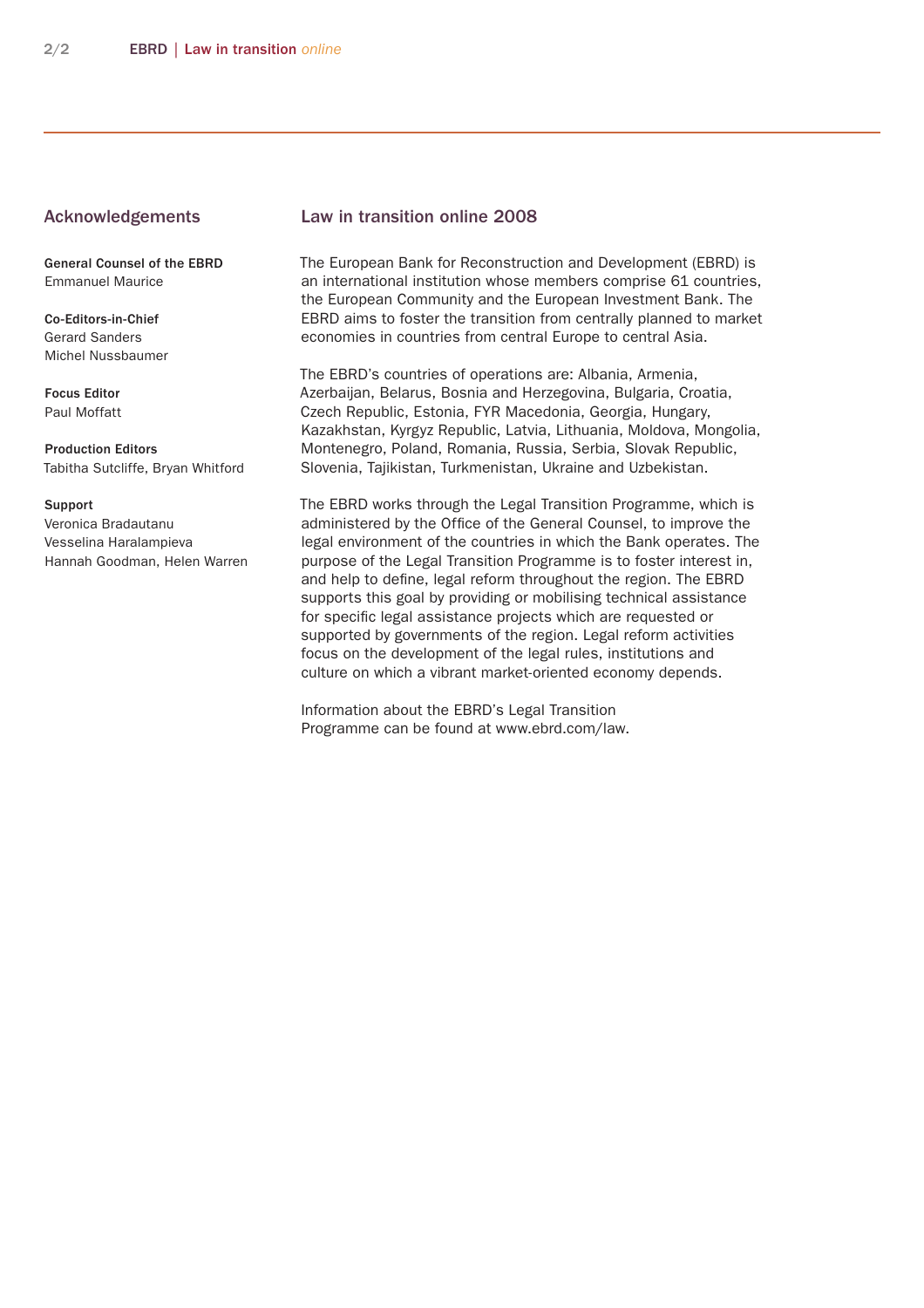### <span id="page-3-0"></span>Energising electricity sector reform

Lord Mogg, President of the Council of European Energy Regulators (CEER) and Chair of the European Regulators Group for Electricity and Gas  $(ERGEG)^1$ 



The link between economic development and a sustainable, secure energy supply is well recognised. The delivery of a high-quality, reliable electricity supply that is capable of meeting current and future demand is essential to any economic development programme. In common with the world's other regions, Europe faces many challenges in the energy sphere. There has indeed been progress towards a single energy market in Europe but it has been far too slow when measured against the EU's critical need for a coherent energy policy based on the principles of competitiveness, security of supply and sustainability.

We have strongly advocated that a truly European energy market requires an overarching EU legal, regulatory and institutional framework based on the development of an integrated EU-grid; the proper coordination of the network companies that operate it; the powers of the regulators to oversee it and the need for effective unbundling.

1. The CEER is a not-for-profit association of the EU's independent national energy regulators. CEER is a preparatory body for the work of the European Energy Regulators Group for Electricity and Gas (ERGEG) ERGEG was set up by the European Commission as its advisory body on energy regulatory issue. ERGEG advises and assists the European Commission in consolidating a single EU energy market. Both CEER and ERGEG share the common objective of creating a single, competitive, efficient and sustainable internal market for gas and electricity in Europe, in the consumer's interest. (www.energy-regulators.eu)

ERGEG has played a central role in advising the European Commission on its third generation of legislative proposals for energy now being negotiated by the European Parliament and member states. Central to the advice we have given is that independent and properly empowered regulators at both EU and national level are crucial in the delivery of predictable and coherent regulation which is at the heart of competitive markets and the creation of a sound climate for investment.

Regulation by national governments on its own is simply not enough to ensure the greater integration of national markets.

The reform agenda of unbundling, regulatory overhaul and private sector participation is key to energising today's economies, be they developed or in transition. Such reforms are essential to create stable and reliable energy systems, ensuring supplyside efficiency. Such reforms have become a prerequisite for attracting the serious (predominantly private) investment required for future development. In terms of our core work, such as preparing technical advice (in ERGEG) to the European Commission and monitoring compliance with existing rules, regulators promote the principles of competition and liberalisation and seek to ensure a consistent application in member states of EU legislation in electricity and gas. Although much remains to be completed for the EU many positive lessons can be drawn from developments in our electricity market in recent years. Much of that experience can be applied (and is indeed being applied) throughout the rest of Europe and Asia.

ERGEG plays a key role in the implementation of increasingly progressive reforms, both within and among its member countries. While its members have inevitably focused on an EU single energy market, regulators, through the Council of European Energy Regulators (CEER), look further afield to the external dimension of the EU energy policy.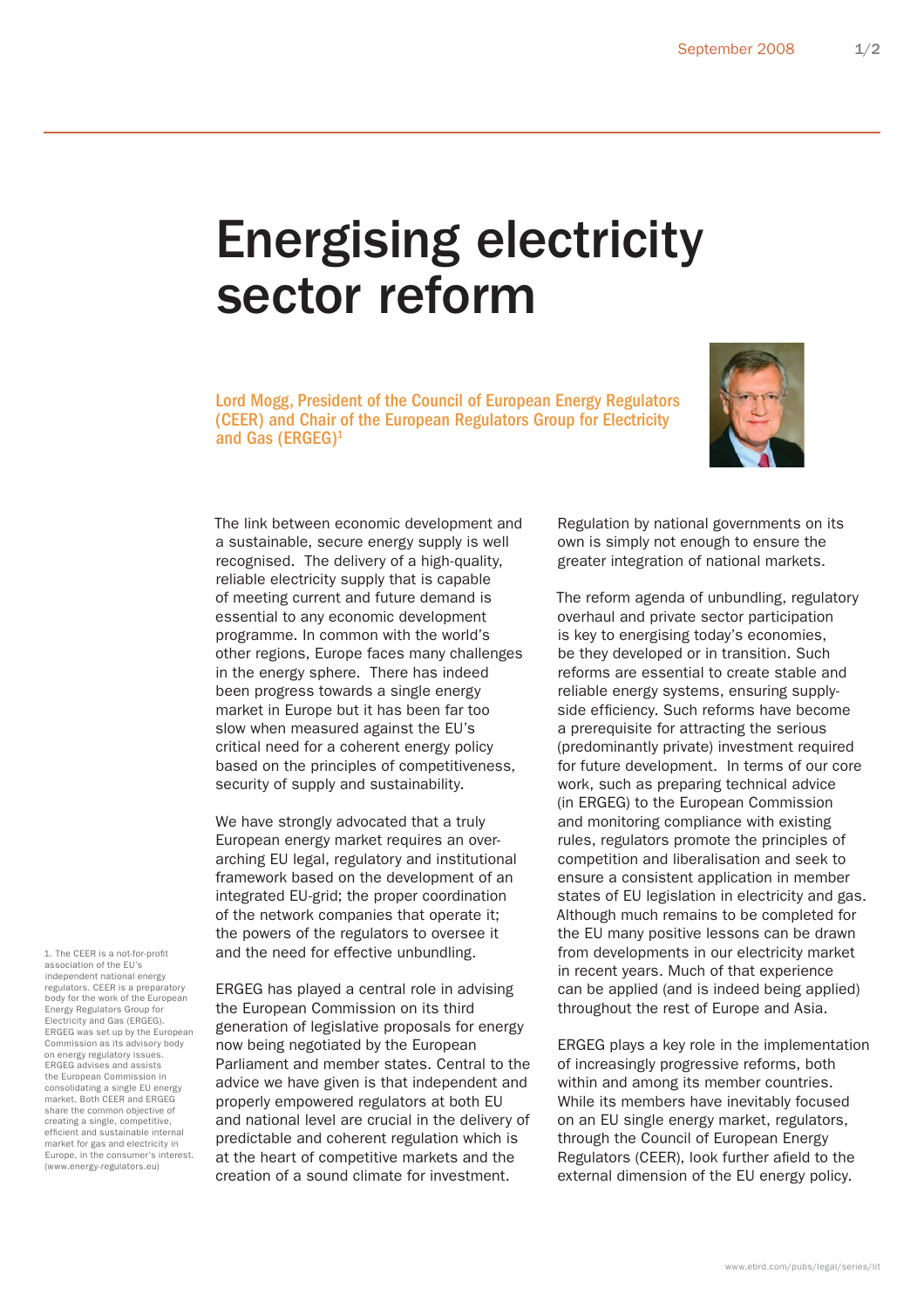The CEER is the body through which national energy regulators in Europe discuss, coordinate and speak with one voice externally. In 2006, the CEER took the initiative to launch the International Energy Regulation Network (www.iern.net) which today serves as a global web platform for cooperation, information exchange and assistance on energy regulation.

With a variety of partners, such as the European Bank for Reconstruction and Development (EBRD), the CEER ensures that the best regulatory practice is spread worldwide. Though fundamentally different institutions, the CEER and the EBRD have many common goals within the continent of Europe and beyond. We continue not only to spread the word about the principles of liberalisation but we have tried to lead by example. Our approach includes sharing the rich experiences of electricity sector reform and implementation borne from many collective years of operation that stretch from Europe's Atlantic Coast to the Bering Sea. The CEER, for its part, has taken a central role in developing effective and competitive electricity and gas markets in the Energy Community of South East Europe and more recently sharing its experiences with regulators in the Euro-Mediterranean. The EBRD has played a leading role in financing existing electricity infrastructure and supporting new and innovative renewable and energy efficient sources within that region and beyond.

The CEER welcomes this timely issue of Law in transition online which seeks to shine a brighter light on the challenges that the sector faces in transition countries, highlighting the progressive and successful way in which stakeholders have addressed many of these challenges. In this issue we learn about the experiences of lawyers and regulators, bankers and economists. Law in transition online contributors have proposed a set of high-level core principles for efficient sector regulation; the far-reaching restructuring under way in Russia is examined; innovative practices in Mongolia are highlighted; there is a report on reforms of the wholesale energy market in Ukraine; experiences of financing power sector projects are outlined; and recent developments in Kazakhstan are considered. Given the fundamental, crosssector nature of energy, such contributions will be of great interest to a broad audience of power sector professionals, as well as those making or influencing legal, regulatory or general economic development policy.

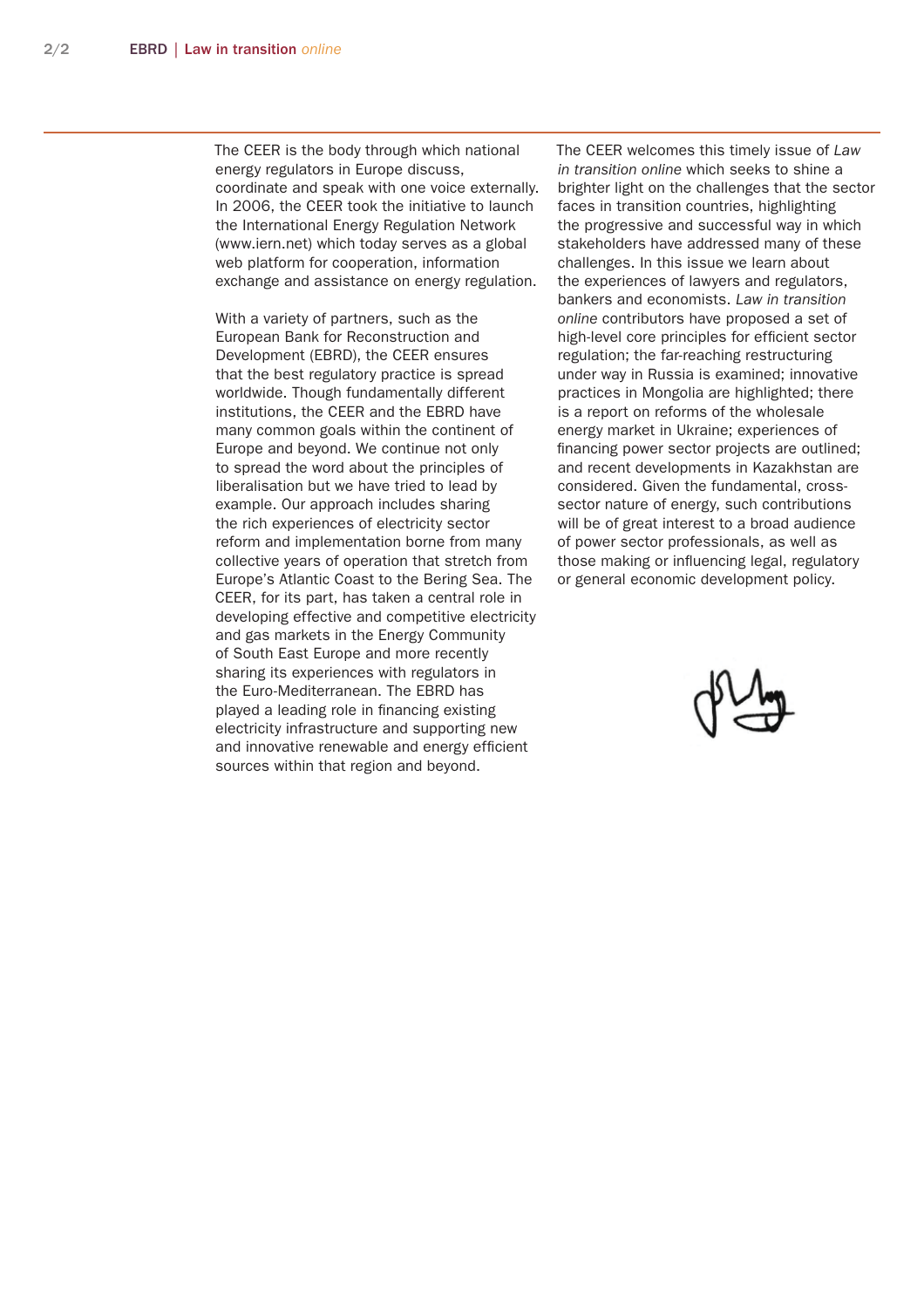### <span id="page-5-0"></span>Core principles for effective power sector reform

Paul Moffatt, Senior Counsel, Office of the General Counsel, EBRD Vesselina Haralampieva, Associate, Office of the General Counsel, EBRD

One of the building blocks of an efficient market economy in the countries where the European Bank for Reconstruction and Development (EBRD) operates is a sustainable power sector. This article introduces a set of core principles<sup>1</sup> being proposed by the EBRD to guide transition countries reforming their power sectors.

#### The need for reform

44

Many EBRD countries of operations [...] have embarked on reforming their power and energy sectors.

1. The Core Principles comprise EBRD's proposal for a set of high-level guiding principles for the effective reform of the power sector of transition economies. The EBRD invites comment on the principles proposed herein. If you have any comments or questions please send them to the authors.

The authors are grateful to their colleagues in the EBRD Banking Department Louis Borgo, Milko Kovachev and Eric Peter and the Office of the Chief Economist Zbigniew Kominek for reviewing the draft core principles and providing their comments.

2. World Bank (2006), Reforming Power Markets in Developing Countries: What Have We Learned? Poor governance policies in the power sector, including the public financing of energy infrastructure and provision of energy services, have failed to support adequately economic and social development in many transition countries. Since electricity has been an integrated part of the state economy, traditionally viewed as a "symbol of the social compact between state and citizen",<sup>2</sup> power sector reform has often taken on political dimensions. Difficulties in sustaining reforms and the lack of appropriate legal and regulatory mechanisms have led to low levels of investment in the transition economies and inefficient sector performance.

Many EBRD countries of operations, concerned about the inefficiency of stateowned power utilities and the need for new investments and modernisation in infrastructure,are reforming their power and energy sectors. To effectively address reform, political will is needed to deal effectively with institutional changes, to support necessary increases in energy tariffs and to mitigate the effect of customers' loss of beneficial positions, while building the right type of business incentives to invest in the sector.

The need to develop and modernise facilities using international best practices has led the EBRD to invest in power and energy projects

throughout central and eastern Europe and the Commonwealth of Independent States (CIS). The Bank has been fully committed to promoting market development, enhancing market sustainability, supporting energy efficiency and renewable energy initiatives, and facilitating positive reform. This support has prompted the Bank to develop principles for the power sector to guide the power reform agenda (the "Core Principles").

While there are different models for power sector reform (each with its own advantages and disadvantages), a number of broad international best practices can be distilled, which experience has shown to be the building blocks of a robust and sustainable power sector, regardless of the reform model pursued. Equally, while legal and institutional frameworks for regulation can be unique to each country, reflecting its legal code, precedents, existing institutions, size and particular needs, there are key overriding principles that can apply to all. The Core Principles are intended to highlight these prevailing principles.

#### The purpose of the EBRD's Core Principles for the power sector

The Core Principles aim to provide guidance to transition countries that are implementing reform, taking account of the national institutional environment and the overall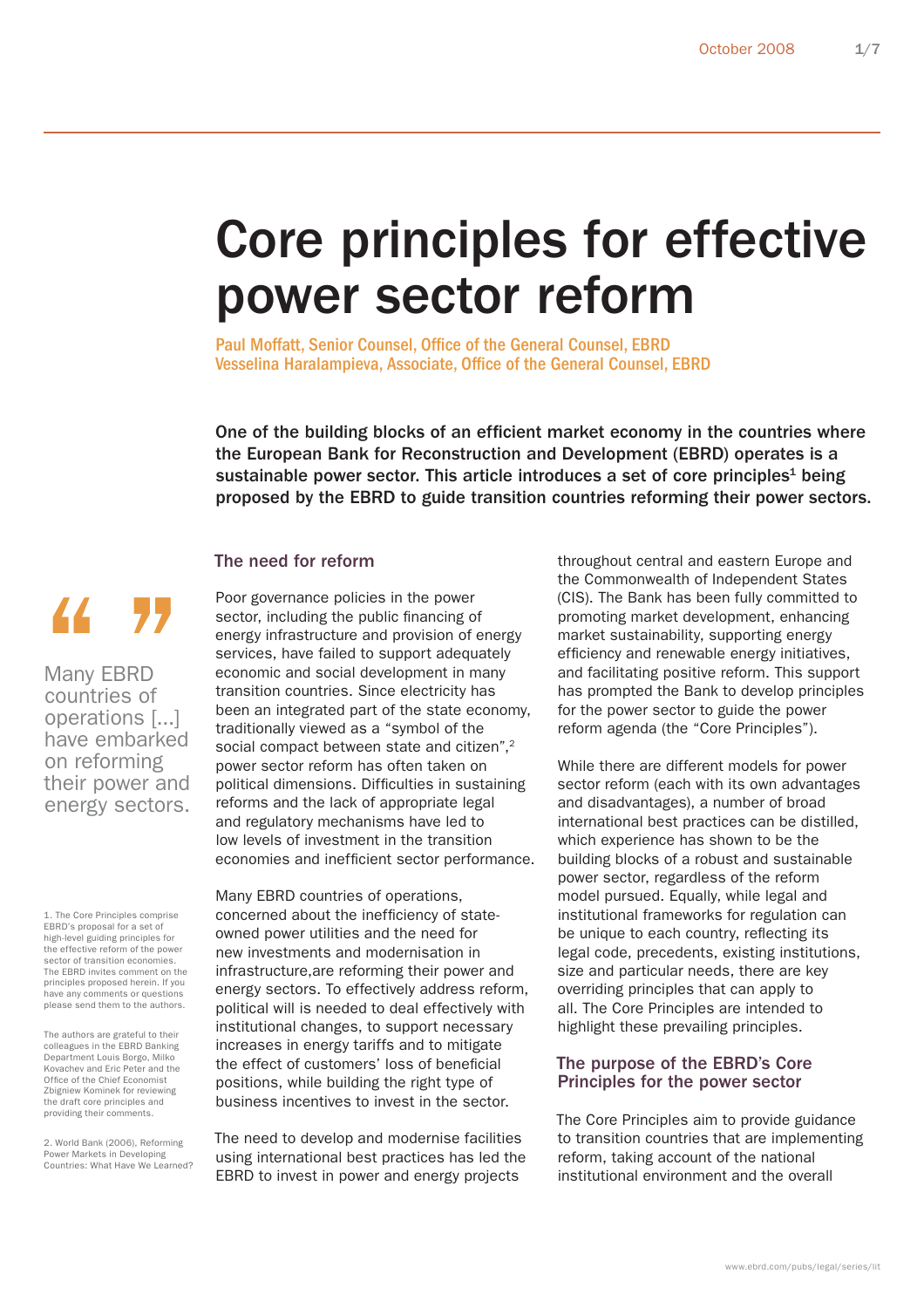investment climate. The Core Principles are not intended to advocate a reform model that fits all transition countries irrespective of their market conditions, or promote laws measured against some abstract principles.

Instead, their main purpose is to highlight best practices and the necessary elements for efficient power reform while recognising the variations in the environment across the EBRD countries of operations. They are designed to promote integrity, transparency and efficiency in the power sector and reliability of power supply through establishing a robust and independent regulatory system. The Principles are not exhaustive, nor do they suggest that reform ends with the implementation of separate reform elements, such as unbundling, private participation or competition. Rather, the Principles are intended as an outline of the key reform elements that together contribute to the establishment of an economically efficient and effective power sector.

The Core Principles have been assembled taking account of work undertaken by, among others, the World Bank, the Organisation for Economic Co-operation and Development, the International Energy Agency, the European Union, the Asian Development Bank, regional and national regulatory bodies, as well as experience gained by the EBRD from its operations in the region.3

#### Overview of the Core Principles

To begin and maintain a sustainable reform programme, transition countries have to establish strategic priorities for the sector, taking local and regional conditions into account. The power sector conditions specific to each country influence the complexity, cost and sequencing of the reforms, and directly affect the outcome in the short and medium term. These factors include the size of the power sector, a country's income and local resources, its macroeconomic and political condition, as well as the international market situation.

Power sector reform is continuous and evolving, and should be comprehensively planned at the outset. Policy-makers must decide on the appropriate sequence of reform policies for the national market, which effectively links each element to produce a working package of reforms. The main reform elements, distilled from successful international experience, and best practices, include efficient regulation, unbundling of network elements,<sup>4</sup> competition, commercialisation, private sector participation and the role of public private-partnerships. Reform policies cannot be effectively implemented unless the rule of law is respected in order to guarantee adequate appeal mechanisms and capacity for enforcement, as well as respect for property rights and recognition of arbitral awards.

Efficient regulatory reform brings transparency and legal certainty to the sector, an important prerequisite for raising investor confidence in the market. It has long been recognised that opening up the sector to private participation helps to accumulate investment and expertise, improves services to consumers, increases efficiency and can address some environmental issues, provided the right regulatory arrangements are in place. Private participation also helps to increase competition, while state-owned enterprises have low incentives to maximise performance levels. Competition in the power sector is best achieved through unbundling the market structures to allow distribution companies and large users of electricity to purchase electricity directly from generators.

Success for unbundling of power utilities, however, depends on the size of the market and the increasing degree of competition, and should be carried out only after thorough analysis and factoring in the expected cost of unbundling. For some EBRD countries of operations with small, underdeveloped markets and lack sufficient internal resources. unbundling may be more time and costconsuming. These markets need a secure energy supply, which can be promoted

### 44 77

Power sector reform is continuous and evolving, which should be comprehensively planned at the outset.

3. For example, see supra note 2; Asian Development Bank (2005), Electricity Sectors in CAREC Countries;World Bank energy section (www.worldbank. org/energy), European Commission Directorate - General for Energy and Transport (http://ec.europa. eu/energy); Energy Regulators Regional Association (http://www. erranet.org); International Energy Agency (http://www.iea.org); Ofgem (http://www.ofgem.gov.uk).

4. Unbundling is an essential part of the liberalisation of electricity generation. Unbundling is the separation of the management and/or accounting of generation, transmission and distribution operations.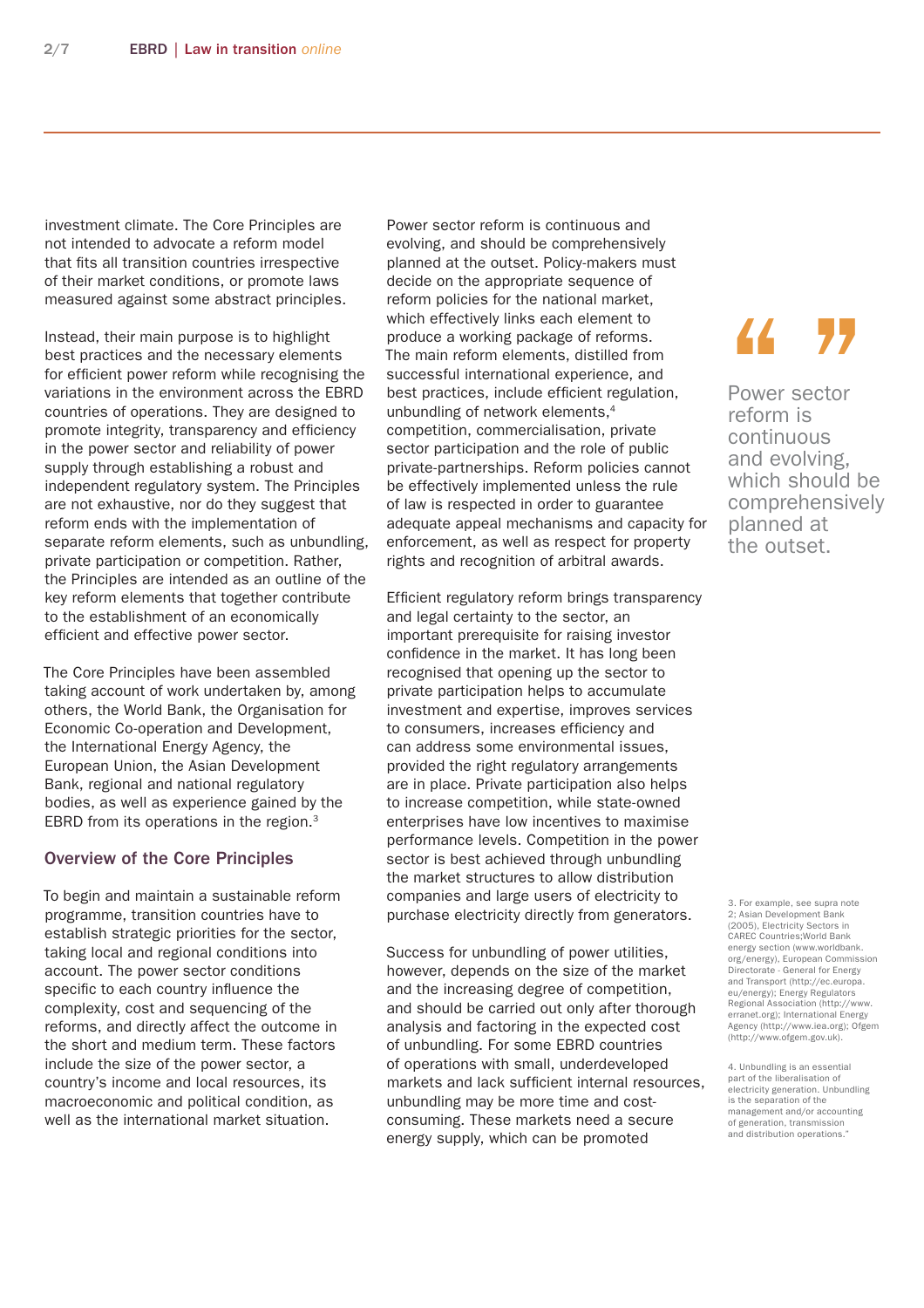### 44 Y.

The transition countries are characterised by ageing and inefficient processes and technologies, energy-intensive production and low usage of renewable energy sources.

through regional cooperation and stability and implemented through an integrated structure.

As an integral part of the market reform, the Core Principles emphasise the need to establish cost-reflective tariffs and raise public awareness of the economic need for setting appropriate tariffs. Allied to this, it is critical that governments address poverty and affordability concerns by mitigating the impact of reform on those for whom the immediate costs of reforms outweigh the benefits.

The transition countries are characterised by ageing and inefficient processes and technologies, energy-intensive production and low usage of renewable energy sources. Distorted prices and subsidies fail to create a level playing field between traditional fossil fuels and renewable sources, which in turn creates disincentives for innovative solutions to an insecure electricity supply.

However, the increased need to protect the environment and the need for a secure energy supply, place renewable energy sources and energy-efficiency mechanisms high on the reform agenda. In addition to tariff-setting, countries should implement regulatory intervention mechanisms to promote innovative sources of energy and encourage investment. Those transition countries that have chosen to maintain and develop their nuclear potential should strengthen their legal framework and improve safety mechanisms, including increasing the safety of their nuclear facilities, ensuring good management of radioactive waste and guaranteeing the safe decommissioning of old and ineffective facilities.

5. Ownership refers to formal ownership, as well as control and operation.

#### The Core Principles

#### 1. Focus policy on the development of a predictable and transparent regulatory framework

The primary aim of sector policy should be to increase the attractiveness of the sector to private investment. Legal clarity and regulatory certainty are key instruments for achieving this. Therefore, a predictable and transparent institutional framework, reflecting international best practice, should form the centre-piece of government policy in the power sector. In addition to encouraging investment, such a framework is crucial for ensuring access to competitively priced, high-quality services.

Some of the key issues that policy should address through the institutional framework are: reliability, efficiency, transparency, asset management and the accountability of market participants. These elements can be best addressed through a restructuring programme aimed at commercialising state assets, vertically unbundling network components, introducing competition (where appropriate) and increasing private participation. Policy should be developed through consultation with all relevant stakeholders. Policy should set clear and precise objectives, realistic actions and a workable timetable. It should also clearly assign responsibility for specific actions to specified entities. Crucially, policy should explicitly direct the preparation of appropriate, clear and precise enabling legislation.

#### 2. Ensure the separation of policy, ownership and regulation functions

International best practice requires a clear tripartite separation of regulation, policyformulation and ownership<sup>5</sup> functions within the sector to minimise conflicts of interest. This principle requires that government formulates policy and develops the laws that underpin and implement that policy. It also requires regulation by a separate agency that is independent of policy-makers and ownership.

The policy function is generally reserved for the government and delegated to the relevant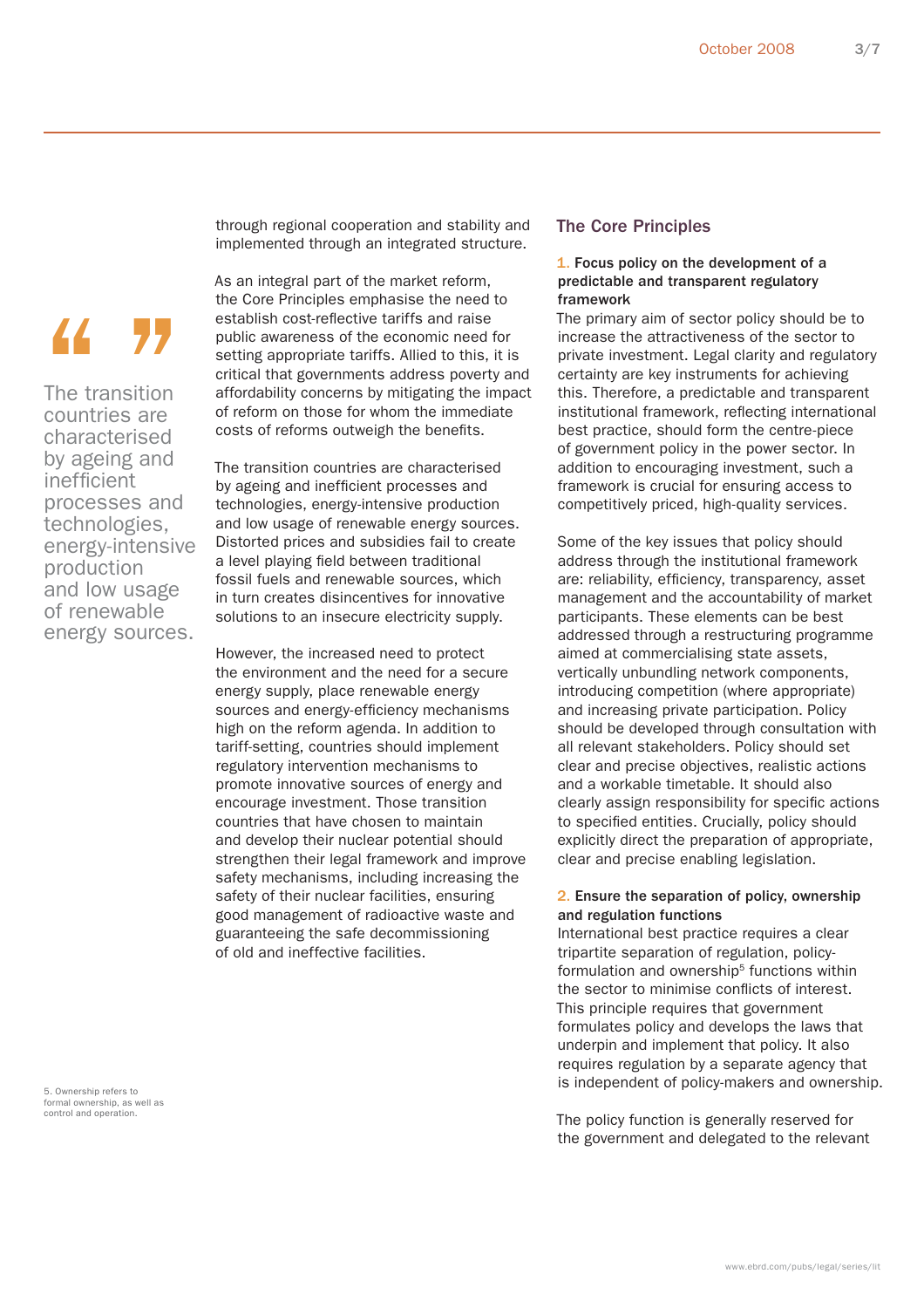line ministry. Policy is concerned with the fundamental issues of long-term economic development and achievement of certain social objectives, rather than the minutiae of day-to-day regulatory implementation.

The regulatory function is to implement policy formulated by government; to ensure that utilities and other sector stakeholders adhere to government policy objectives; to resolve disputes between sector participants and between operators and consumers; and to counsel government on sector developments, which may affect broader policy matters.

The third leg of separation – that of ownership from policy – deprives government of the ability to influence the decisions and operations of a state-owned utility for short-term political gain. This separation allows greater regulatory certainty, as policy that is introduced through separate, formalised written channels tends to be more carefully developed and



subject to fewer sudden changes. It also allows the more transparent operation of the government and its agencies because policy must be introduced in writing, through legally prescribed channels, thereby allowing stakeholder input. Furthermore, it enhances private investor confidence. Failure to separate policy from regulatory and asset ownership can make private investors reluctant to invest or demand either state guarantees or very high rates of return to compensate for the greater political risk and uncertainty.

#### 3. Ensure that the legislative framework regulating the sector aims for maximum legal certainty

To create and sustain optimum conditions for private investment the legal framework for sector regulation should be formulated to ensure openness, transparency and legal certainty. Therefore, the legal framework should articulate rights and obligations of all market participants in clear and precise language. The legal framework should be synchronised with international best practices, which requires, at a minimum:

- clear delineation of the respective authorities: functions, enforcement powers and accountability of the government as policy-maker and the regulatory authority as the body implementing such rules and policies
- precise provision of rights and obligations of all sector participants п
- establishment of an autonomous regulatory authority, together with provisions guaranteeing its independence, while allowing for appropriate accountability
- promotion of competitive markets wherever possible
- precise identification of offences, penalties for commission of an offence and clear processes for imposition of penalty  $\blacksquare$
- appropriate avenues of and procedures for appeal against decisions by the regulator п
- that primary legislation should be supplemented by coherent and comprehensive secondary legislation.

All laws, regulations and administrative guidance should be published or otherwise publicly available, free of charge, including on the internet.

Failure to Failure to<br>
Separate policy<br>
from regulatory from regulatory and asset ownership can make private investors reluctant to invest...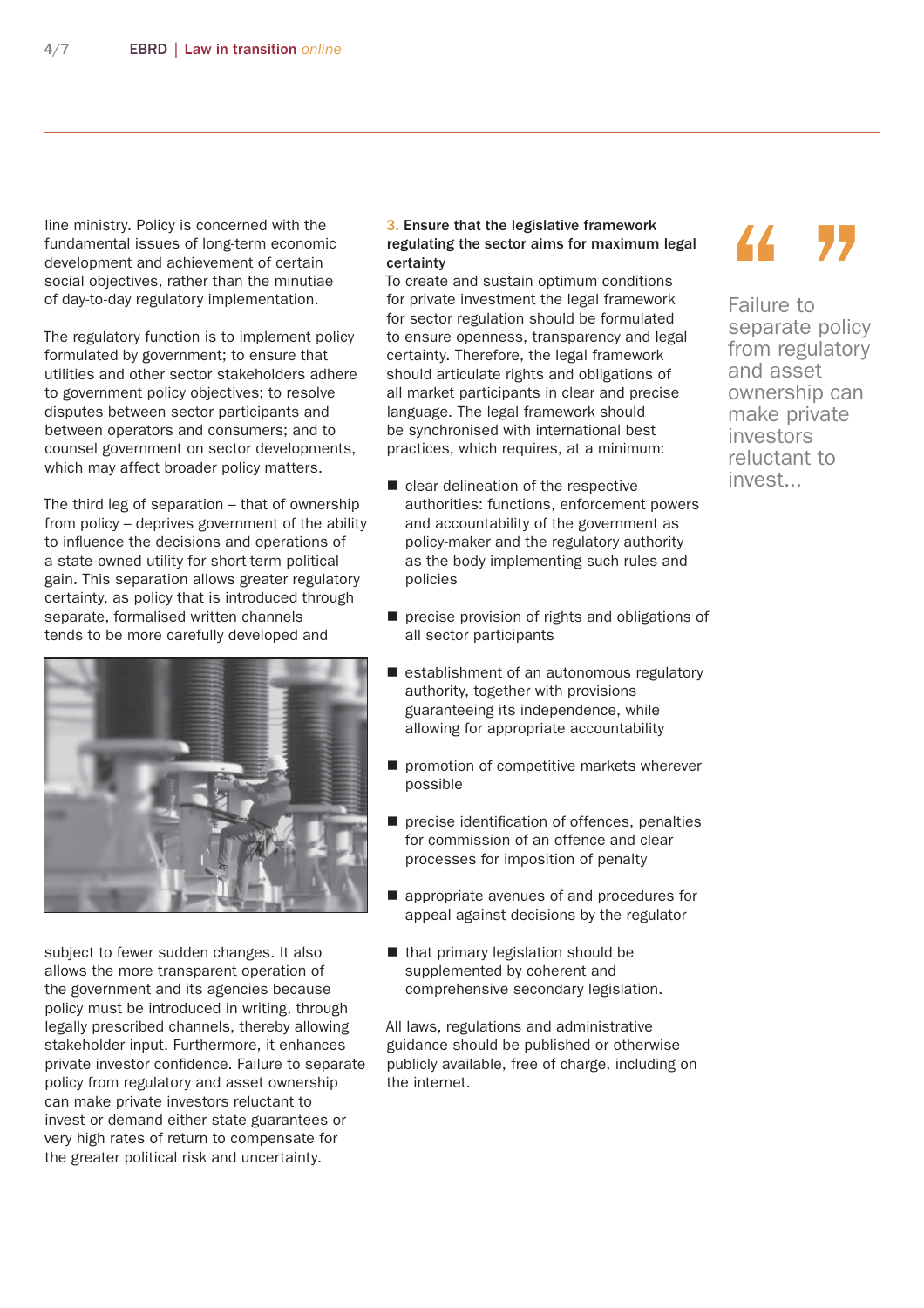#### 4. Establish an independent, sector-specific regulatory authority

The effective empowerment and efficient operation of an independent regulatory authority is an internationally recognised critical component of modern regulation. Overall, an effective and credible regulatory framework must be built on independence, transparency and an appropriate balance between investor and consumer protection.

Regulatory independence is crucial for the regulator to perform its task effectively, and it must be explicitly guaranteed in legislation. Independence requires that the regulatory organisation, procedures, processes and finance be free from arbitrary political and bureaucratic interference, and relieved from undue influence from regulated companies and consumer interests.

At the same time, the regulator should be accountable to the appropriate authority (government/parliament) and customers, and restrained from implementing arbitrary actions. Accountability is essential for ensuring the regulator's day-to-day operation is transparent and that its performance is the best it can be. Transparency, in turn, attracts private investment as it creates confidence in the government and regulator's commitment to a set of fair policies. The regulator's main role is to balance the interests of market participants, that is, to encourage investment by protecting investors from arbitrary government actions as well as protecting consumers from abuse by firms with substantial market power. In this context, in countries where the political and regulatory risk is high, the regulator should implement sophisticated risk mitigation strategies for investors to increase the attractiveness of the sector.

#### 5. Commercialise and corporatise power assets

Prior to any privatisation initiatives, the management and development of power supply should be commercialised by irreversibly removing political and bureaucratic control. Efforts to improve incentives and governance for power utilities will not be sustainable under political pressure and non-commercial business practices.

Operators can only function commercially on the basis of full, legally entrenched respect for property rights and the rule of law, together with sufficiently strong enforcement mechanisms that enable the collection of revenues and sanctions for theft and non-payment. Critical components of commercialisation and corporatisation are the appointment of an independent and competent board of directors, the adoption of a corporate style of governance and management and the development of independent accounting.

Commercialisation also requires that enterprises pay taxes and market-based interest rates, that they earn commercially competitive returns on equity capital and that they have the autonomy to manage their own budgets, borrowing, procurement and labour.

#### 6. Set tariffs based on cost recovery and efficiency

To provide energy on a sustainable basis, the cost of supply must be recovered from consumers through appropriate tariffs, regardless of utility ownership. Since the sector is highly capital-intensive, tariffs should be set at levels that allow full recovery of the costs of operation and depreciation, and generate a reasonable return on the capital invested.

Accordingly, a programme of cost establishment, ideally through benchmarking, should be gradually implemented, together with well designed, targeted "safety net" payments for those consumers genuinely adversely affected<sup>6</sup> by any tariff adjustments. With respect to creating incentives for efficiency, when an appropriate cost is established, an incentive-based tariff structure should be put in place. Incentive-based tariffing<sup> $7$ </sup> has become a preferred form of price control for regulated utilities across Australia, the European Union, New Zealand, South America and the United States.<sup>8</sup>

#### 7. Implement unbundling to stimulate private participation and enable competition In those countries where reform has been

successful<sup>9</sup> energy provision is most efficient and supply most reliable when the



6. Refers to those to whom the classification of energy poverty would apply – that is, those households spending a disproportionate amount of monthly income on energy.

7. Under incentive-based tariffing. a price or revenue-cap essentially allows tariffs to be set for a number of years based on a forecast of future costs over this period, including an allowance for expected efficiency improvements. If the<br>regulated firm is able to reduce actual costs below forecast levels then it is allowed to retain the additional profits until the next price review, thus giving the firm an prise terment, mas gring are mines<br>incentive to seek efficiency gains. Consumers benefit because, at the next price review, prices can be reduced to the new, lower, actual cost level. Incentive regulation lowers the cost of administering regulation as micro-management of the regulated entities is largely avoided, as is the intensive data collection and authentication required under traditional (in other words, rate of return) regulation.

8. Traditionally the United States favoured an alternative rate of return method of regulation.

9. For example Australia, Denmark, the Netherlands, New Zealand, Sweden, the United Kingdom and some US states.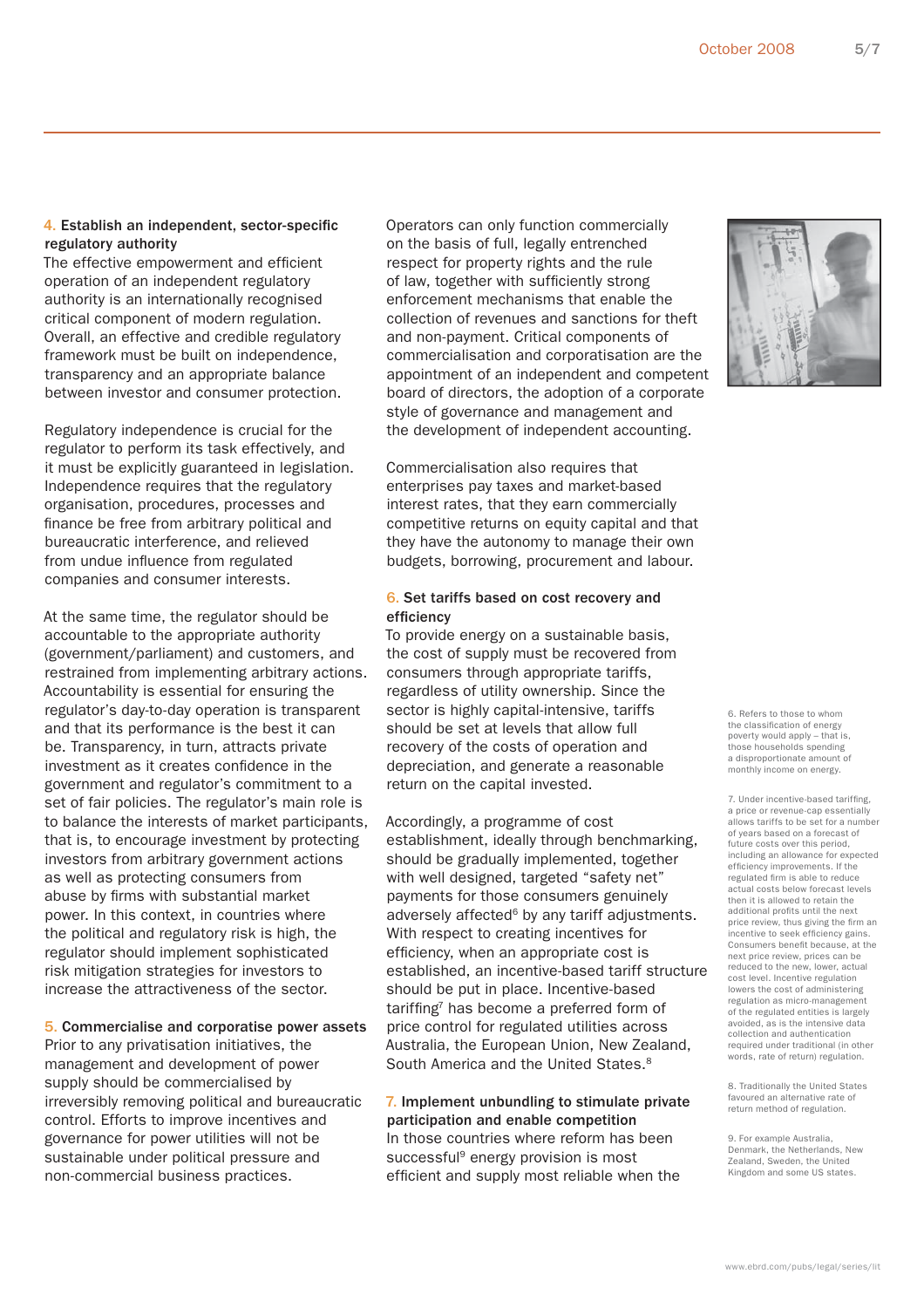## 44 Y.

Reforms need to allow for a country's current stage of economic and political development...

10. Vertical unbundling refers to the process of separating vertically integrated utilities into independent generation, transmission and distribution companies.

11. However, there may be a case for vertically integrated structures to remain intact in smaller systems where sufficient economies of scale are lacking, provided these entities are sufficiently commercially focused. At the same time, competition introduced through horizontal unbundling is only suited to large and middle-income power markets. Through effective neighbouring trade practices, small power markets may group to foster competition among operators.

12. However, the publicprivate partnership may be the most efficient functioning model for transition markets with weak regulatory and institutional capacity.

13. Key renewable sources in the region include hydro power, wind-based generation and biomass fuelling.

14. However, with ever-cheaper technology and the recent rises in oil and gas prices, renewable energy is becoming increasingly competitive.

15. Establishing standard power purchase agreements (PPAs); ensuring long-term electricity generation licences and PPAs for independent power producers; favourable tariff-setting; light-handed regulation; setting targets for the share of renewables in the electricity generation mix; providing subsidies to renewable energy based power systems; feed-in tariffs; and quota mechanisms.

sector is subject to appropriately regulated competitive forces. For competition to develop, monopolistic activities, such as operating both the transmission and distribution networks, need to be effectively separated from potentially competitive activities, such as generation and supply. Vertical unbundling<sup>10</sup> is the key to making this separation work. It enables energy generation companies nondiscriminatory access to transmission and distribution networks, increases transparency at each stage of the energy cycle and improves the effectiveness of sector regulation.

While there are a number of levels of unbundling that can be applied to a given market – ranging from weak (functional separation, accounting separation or independent management) to strong (separate ownership or divestiture) – experience shows that vertical unbundling supports the development of the sector in both small and large power economies, as well as achieving high investor credibility in the market.

Reforms need to allow for a country's current stage of economic and political development and the size $11$  and features of its power market. This is because transition economies have a different risk-reward trade-off than the more developed economies. However, there is scope for some form of competition in most, if not all, transition economies. Competitive behaviour in the sector is usually driven by private participation because private owners have higher incentives for efficiency and better management performance than state-owned enterprises.12

#### 8. Promote the development of renewable energy sources

The increased emphasis on environmental protection, coupled with the rapid increase in oil and gas prices and greater competition for limited natural resources, has put renewable energy firmly on the energy centre-stage. The adoption of renewable energy policies can bring advantages to a country and an energy system, with renewable projects aiding security of supply by both reducing the need for imported fuels and increasing the diversity

of a national generating portfolio. Despite these advantages, renewable energy has yet to make a meaningful impact in the EBRD region.13 Primary impediments to progress with renewable energy projects appear to be weak political commitment and the absence of the necessary regulatory incentives. With the challenging economic environment of many transition countries and the absence of cost-based tariffs and collection discipline, the case for renewable energy becomes politically charged on two levels. Even where tariffs of energy from fossil fuels are cost-based, renewable energy will likely continue to be significantly more expensive and will therefore need financial support to compete with established, conventional generation in most situations.<sup>14</sup> Beyond tariff-setting there are a number of short and medium-term support  $mechanisms<sup>15</sup>$  that can create sufficient investor confidence to develop projects, but as with the development of the broader sector, these need to be clearly articulated in policy statements, which direct the development of a detailed support framework for the regulation of renewable energy.

#### 9. Support energy-saving and energy efficiency mechanisms

Inefficient and wasteful use of energy through high-energy intensity and low operational efficiency is a continuing legacy of many transition economies in the EBRD region. As with renewable energy, the increased emphasis on environment protection, oil and gas price increases and dwindling fossil fuel production has also put energy efficiency on centre-stage. Inefficient usage has been shown to drain public and private finances, create social hardship, weaken the competitive advantage of private companies, threaten energy security and contribute disproportionately to carbon emissions.

Despite this legacy these issues can be addressed through an appropriate combination of policy commitment, regulatory implementation and supporting mechanisms. Cost-oriented tariffs based on actual usage can go a long way towards encouraging consumer efficiency, though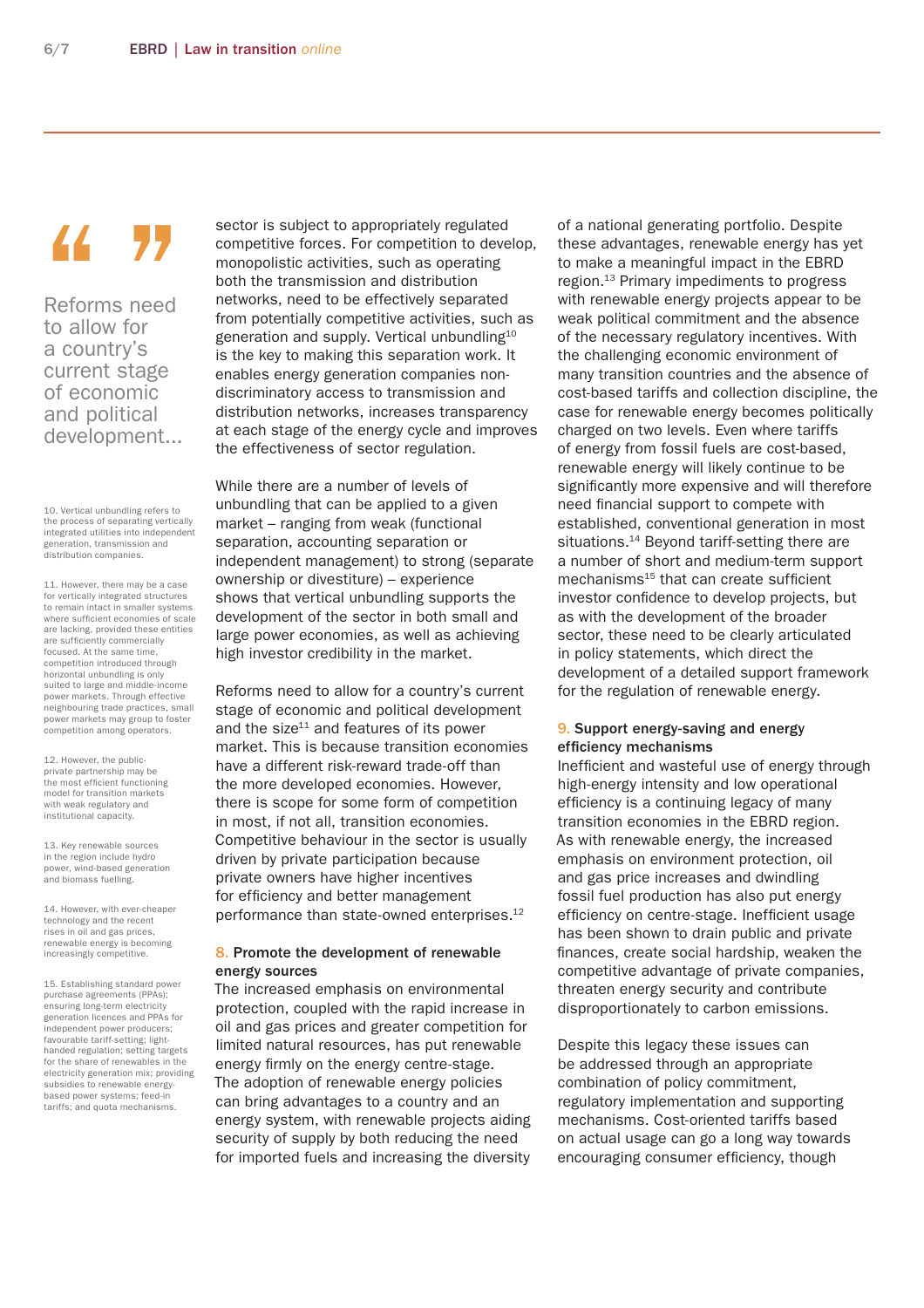with appropriate, targeted allowance for those consumers genuinely adversely affected by any tariff adjustments.

To effectively deal with energy-intensive production, governments should envision greater support for the development of innovative technologies, know-how transfer and rehabilitation of the energy infrastructure at all stages of the energy cycle. Allowances in the tariff for investment costs in such areas will provide an attractive incentive for energy operators to optimise the efficiency of all levels of their operations.

On a broader level, government and relevant regulators should set achievable goals for improving energy efficiency in the construction of new buildings, transport and agricultural systems, waste and industrial plants, as well as raise awareness of energy-efficiency and energy-saving mechanisms among businesses, municipalities and households.

#### 10. Ensure market reforms are implemented in the appropriate sequence

The process of reforming power markets is complex and challenging requiring thorough long-term planning. Before initiating reform, government should ensure that there is a firm and clear policy basis supporting it. The sequence in which reform is implemented should be made clear from the policy documents and be based on sound economic, legal and political evaluation of relevant market factors, including size, income and structure of the power market, country institutional capacity and potential investor interest in the market. A roadmap to regulatory and market reforms provides a clear policy and comfort to investors.

In this sense, careful consideration of the sequence of strategic reforms (in any sector) is essential for establishing stable and predictable conditions for implementation and for managing risks for investors, consumers and governments. A basic sequence of reform would include:

- $\blacksquare$  entrenching the legal and regulatory framework
- $\blacksquare$  restructuring and commercialising the power market and its suppliers, creating a basis for private sector participation
- move to cost-based tariffs ensuring that scope for competition in the relevant parts of the market (for example, generation and supply) is included in the reformed market structure.

Only after these fundamental changes have been introduced should the next step in the sequence – privatisation of relevant sections of the sector – be considered. The economic and efficiency disciplines that accompany private investment are key contributors to the gains in performance of utilities and the reduction in retail tariffs. However, such gains cannot usually be expected if public monopolies are merely replaced by private monopolies. Liberalisation is the critical counter-balance to focused private interests.

Although the timing and extent of liberalisation will differ from country to country, it is clear the liberalising measures need to be in place and evident, even if not fully activated, before sector assets are privatised.

A roadmap to A roadmap to<br>A roadmap to<br>market reforms market reforms provides a clear policy and comfort to investors.

#### Authors

Paul Moffatt, Senior Counsel EBRD One Exchange Square London, EC2A 2JN Tel: +44 20 7338 7453 Fax: +44 20 7338 6150 Email: MoffattP@ebrd.com

Vesselina Haralampieva, Associate **FRRD** One Exchange Square London, EC2A 2JN Tel: +44 20 7338 7965 Fax: +44 20 7338 6150

Email: HaralamV@ebrd.com



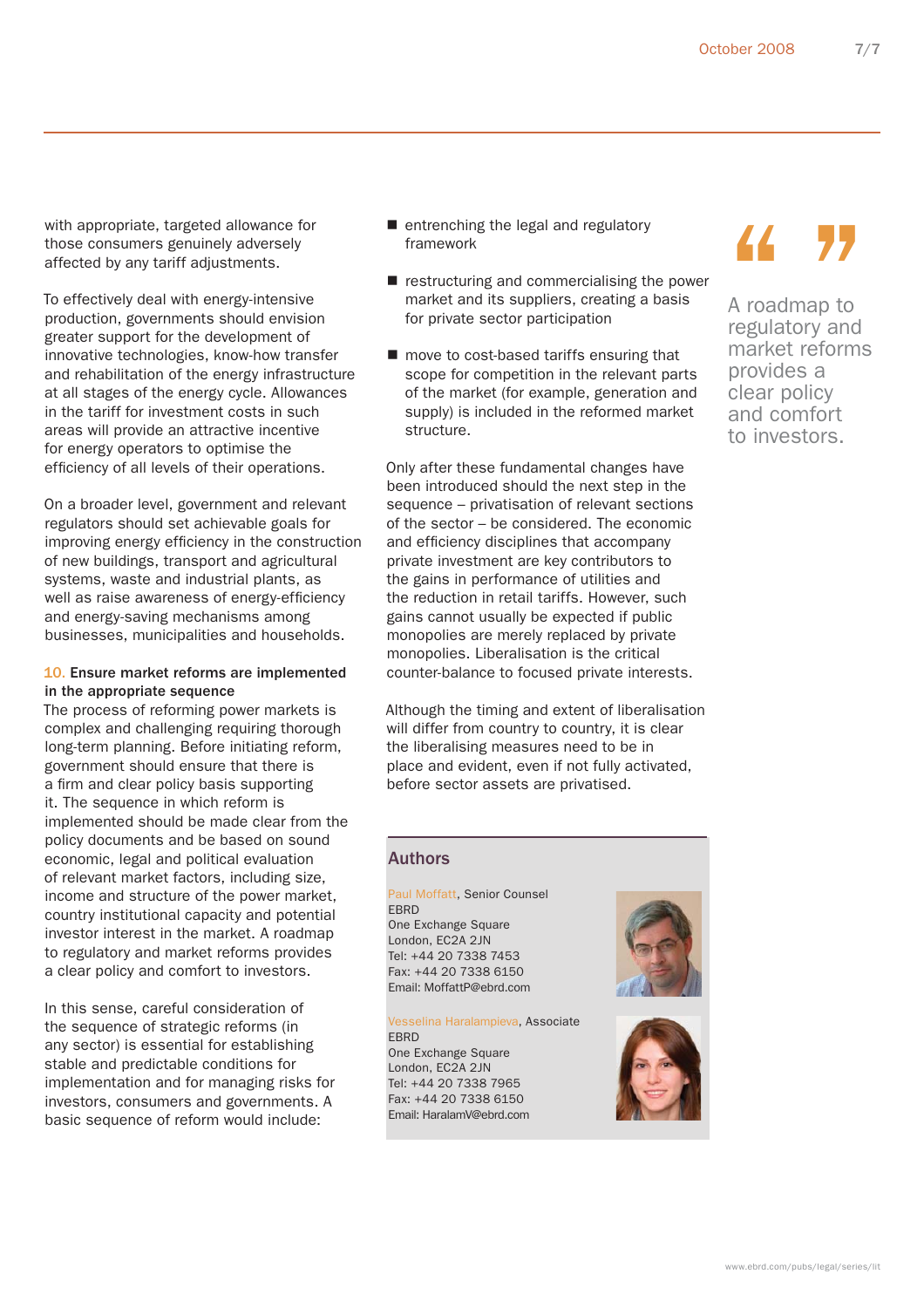### The challenges of financing power projects in transition countries

Louis Borgo, Senior Banker, Power and Energy Utilities Team, EBRD

In transition countries, financing of power projects raises a number of issues that potential investors need to consider. While analysing separate components of the reform agenda, that is, unbundling, liberalisation and privatisation, this article discusses the various risks that go along with the power reform. Power reform in transition economies does not always achieve a high level of sustainability. Instead, power sector reform may have partial results, which may discourage investors if they are not aware of the potential risks. A certain amount of change and development in the market and in the regulatory framework should always be expected in the context of transition economies, especially in view of high fuel prices and environmental concerns.

# **44 77**<br>Governments

often impose restrictions on tariff increases even when the regulator is meant to be independent by intent and design.

When financing power projects in any of the EBRD's countries of operations, the approach will depend on the market structure, level of state ownership and operating performance of the borrower. The market structure can vary from a vertically integrated monopoly to fully unbundled and liberalised. The former is where each of the three main operations is separated from the others into an individual legal entity: as in generation, distribution and transmission. Further subdivisions include supply, the contracting for purchase and sale of electricity (but not its physical transportation, which is done by distribution along low voltage lines, or transmission, which is carried out along high voltage lines).

#### Unbundling

Unbundling has become standard practice in most markets because it ensures that each component of the sector operates according to commercial principles without being subsidised by other components, and that its true performance can be viewed

in isolation. However, as each component becomes independent it can also become vulnerable to the activities of the other components. For example, if distribution refuses to pay transmission or generation, the latter two suffer as they have no direct relationship with end-users (those who ultimately pay for the services of the sector). This has been a problem in various countries.

Another issue is if the regulator refuses to allow costs that are out of the operator's control to be passed on to end-users. This means the operator must absorb increasing costs without being able to charge for them, which in turn squeezes profits. Since tariffs to end-users, particularly households, are a politically sensitive issue, governments often impose restrictions on tariff increases even when the regulator is meant to be independent by intent and design.

This "squeezing" can also arise in privatisation, either where the losses of the company being privatised are under-reported by the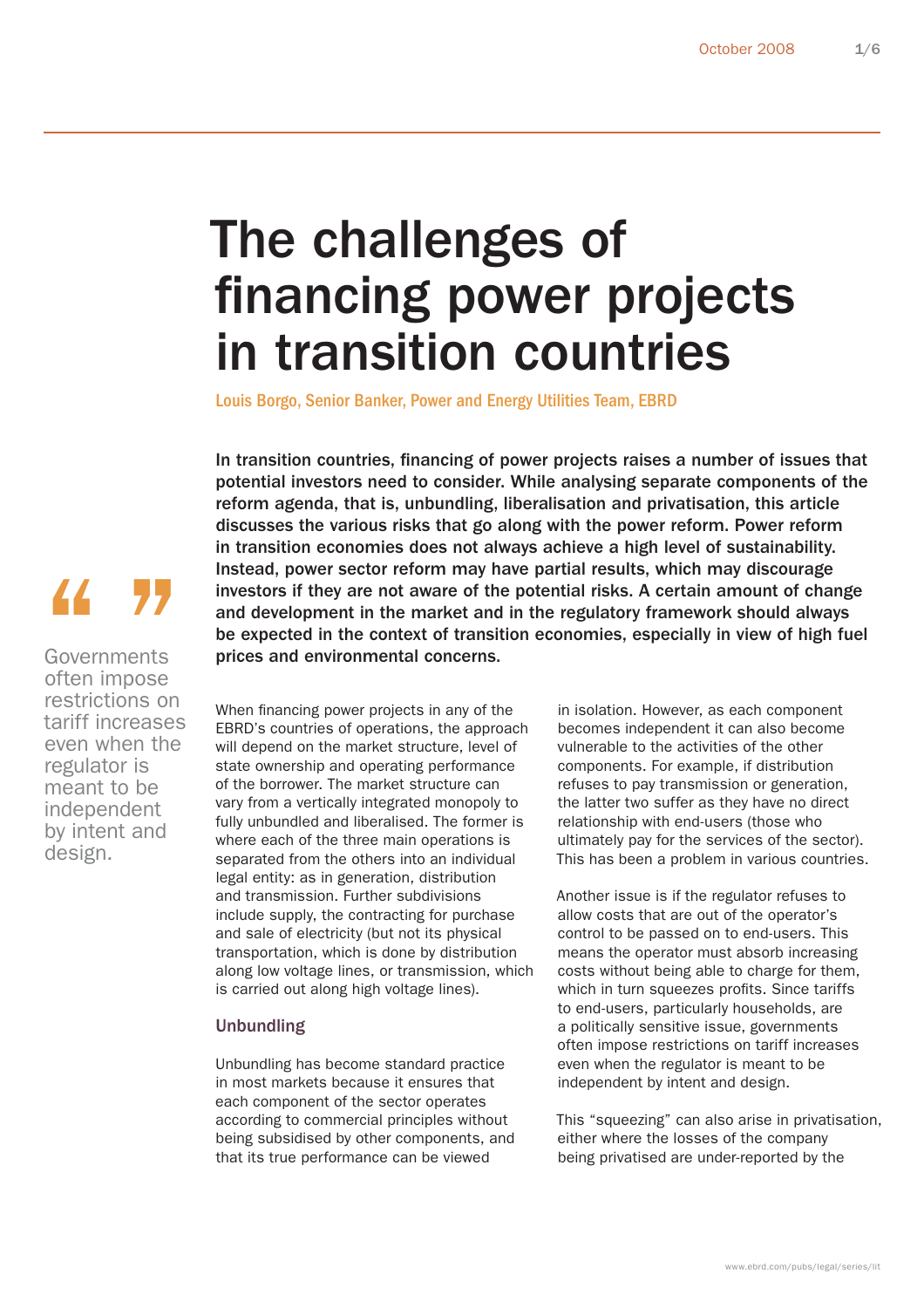seller or where there are requirements on the buyer to make investments. In the latter case, the buyer can find itself having to invest without getting the tariff increase necessary to cover the investments, or having to make other investments which the buyer identifies as necessary or appropriate but which the regulator will not allow. In the case of underestimated losses, the regulator may not allow any new recognition of losses even if properly accounted for, because it would also mean a tariff increase. These are all issues that have to be taken into account when considering financing as they can affect the financial resources of the borrower.

There are further subdivisions of distribution and transmission that separate the physical operation of the wiring infrastructure from the system operation. These determine when and how much power should be dispatched across the wires.

The dispatching is carried out according to existing contracts and short-term arrangements entered into by the system operator to cover imbalances (that is, where demand and supply are mismatched based on existing contractual arrangements or commitments). The dispatching of generators (that is, the request that a generator produce power for the system) should ultimately be based on that generator being the most efficient at that time. Long-term contracts can sometimes lead to a skewing of this principle in favour of dispatching generators that are not as efficient as others available. If the skewing is large enough, this can sometimes lead to the off-taker reneging on a contract. In this case, the generator in question can be deemed a "stranded asset", an asset that is overvalued and which therefore has no buyers. If financing has been based on the contractual arrangements rather than the efficiency of the generator, then repayment or return of the financing will very likely be in jeopardy and a stranded asset created. This happened in Poland, where many power purchase agreements were signed in the 1990s, which quickly became uncompetitive when new entrants drove down prices.

#### Liberalisation

By liberalisation we mean that a market structure has been created where endusers are free to choose from competing suppliers and where all operators are seeking to maximise profits within the market structure and the relevant regulatory rules.

There are various types of market designs and none has been identified as the true best practice, although certain precepts are considered fundamental.

- There should be competition where possible (that is, where it is not a natural monopoly, as with the infrastructure for transmission and distribution).
- The market should be governed by objective rules and the regulatory framework should be transparent and predictable.
- The market should set tariffs and the energy poor (those spending more than 10 per cent of their income on energy) should be supported through well developed safety nets administered by the government, not through subsidies forced on the energy sector operators.
- Each end-user should pay its true cost of service, although it is equitable in certain cases to spread the costs across the system to ensure everyone is connected to the system.
- All operators should be bound by service standards, but they should be allowed to recover their costs as well as all costs out of their control by passing such costs through to end-users.
- Natural monopolies and service standards should be overseen by a sector regulator that is independent by statute from government influence. This is so it can set regulations that not only benefit the end-users but that also take account of the needs of the sector to achieve sustainability. To preserve its independence, the regulator should be funded from fees levied on market operators rather than from the government budget.

### 44 77

The EU is proposing reducing to zero the number of carbon credits allocated to thermal generators in 2012.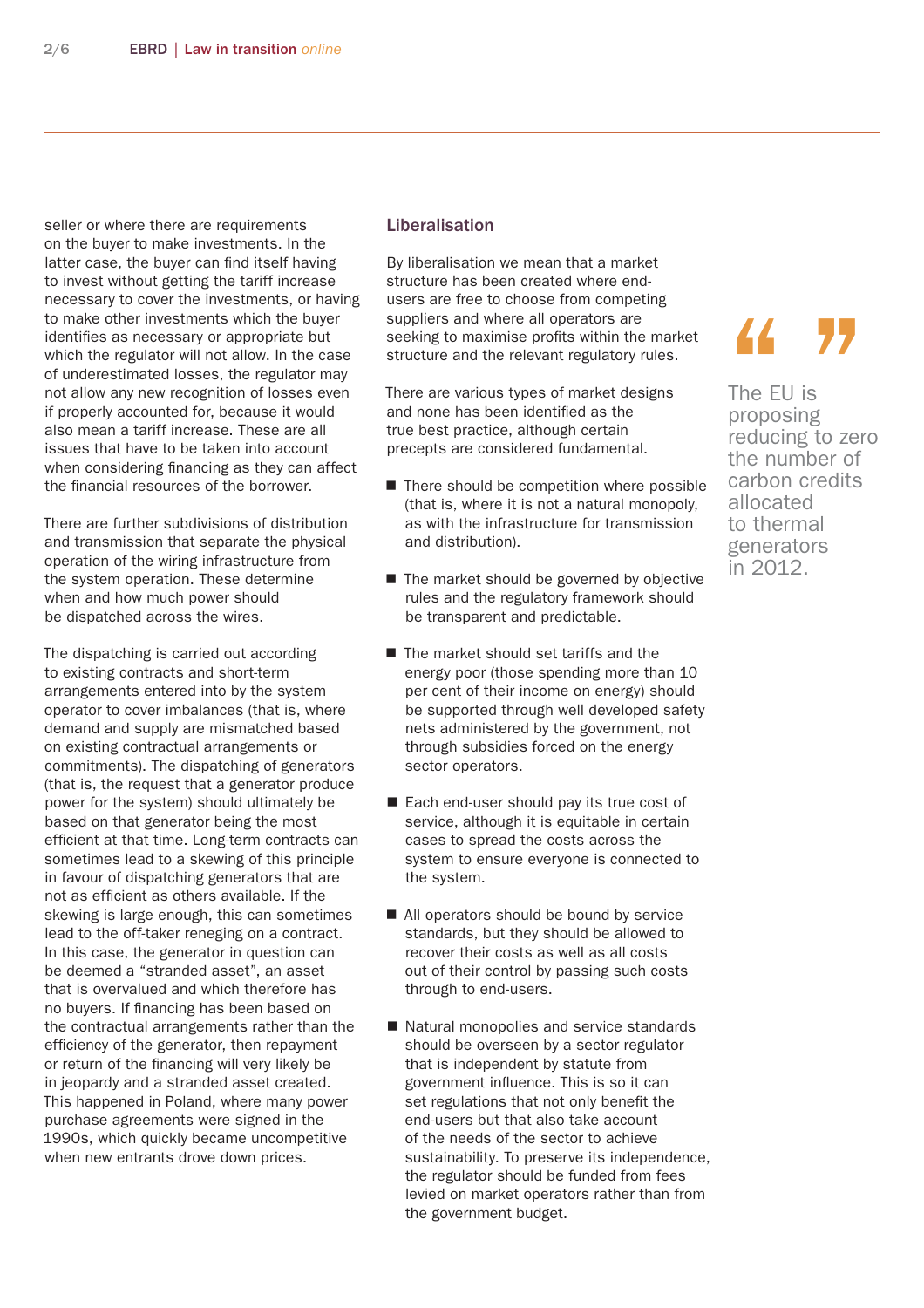### 44 77

If the EBRD lends to a company in such a market, it will use its covenants structure to try to resolve some of the sector issues.

If these precepts are not being closely observed in the relevant market then there is a risk that the operator's ability to recover costs will be impaired to some degree, and this affects the investor's/lender's perception of risk when providing financing.

As noted above, no market structure is considered today to have achieved pure sustainability – the state of having taken all issues into account, including environmental and social considerations – and so require no further restructuring. The EU itself is constantly updating the sector regulations and the changes afoot are by no means benign, particularly as climate change issues take on ever greater importance: for instance, the EU is proposing reducing to zero the number of carbon credits allocated to thermal generators in 2012, which will have a significant impact on the viability of certain thermal power plants. Therefore a certain amount of evolution in the market and regulatory environment is always to be expected.

However, many transition countries are still further behind their Western counterparts in achieving sustainability and so there can sometimes be surprises for private operators and financiers. In many countries there is only partial liberalisation, partial privatisation, partial independence of the regulator and only partially completed market designs: even if the intent is to achieve the end result of a programme that exists on paper, the road can be bumpy and uncomfortable with various re-routings and backward movements. For instance, a government can appear to contradict its own energy strategy and delay further privatisation while it deliberates on whether to put certain assets together in packages. The concept can be tied to restructuring the market design, which may result in less competition, putting newly privatised companies at greater risk than they first envisioned. Such an action will probably have a chilling effect on the interests of investors considering entering the sector, causing further delay in new investments and prolonging system instability for current participants.

Measuring these risks and mitigating them if possible is a key to financing. In some instances mitigation may not be possible and operator and financier alike accept the risk. This risk may be acceptable where the authorities have shown a good track record in observing agreements. Some countries are more advanced than others and this can also provide further comfort. However, operators and investors or financiers must always recognise that a highly regulated field such as electricity will mean that relations and negotiations with authorities will be a constant part of their activity.

Given the varying states of liberalisation, one is likely to encounter various types of companies seeking financing, or at least companies operating in a variety of markets that give rise to different types of approaches to financing. In the less liberalised markets, or where the market does not function because, for instance, all the unbundled entities still belong to the state and true competition can't be expected, financing may require a sovereign guarantee from the state. In this instance there is simply too much risk that the loan will not be repaid from the borrower's own sources for the financier to rely solely on the borrower for repayment. This would normally mean that the government needs to introduce certain measures to make the sector creditworthy: if the EBRD lends to a company in such a market, it will use its covenants structure to try to resolve some of the sector issues, requiring certain relevant actions by the government.

Once the sector achieves a certain level of sustainability the financing can take on the borrower's risk. However, there is still often the need for a comfort letter from the government, in other words a moral undertaking by the government on certain issues related to the sector and the borrower that help reduce the level of risk perceived in the transaction.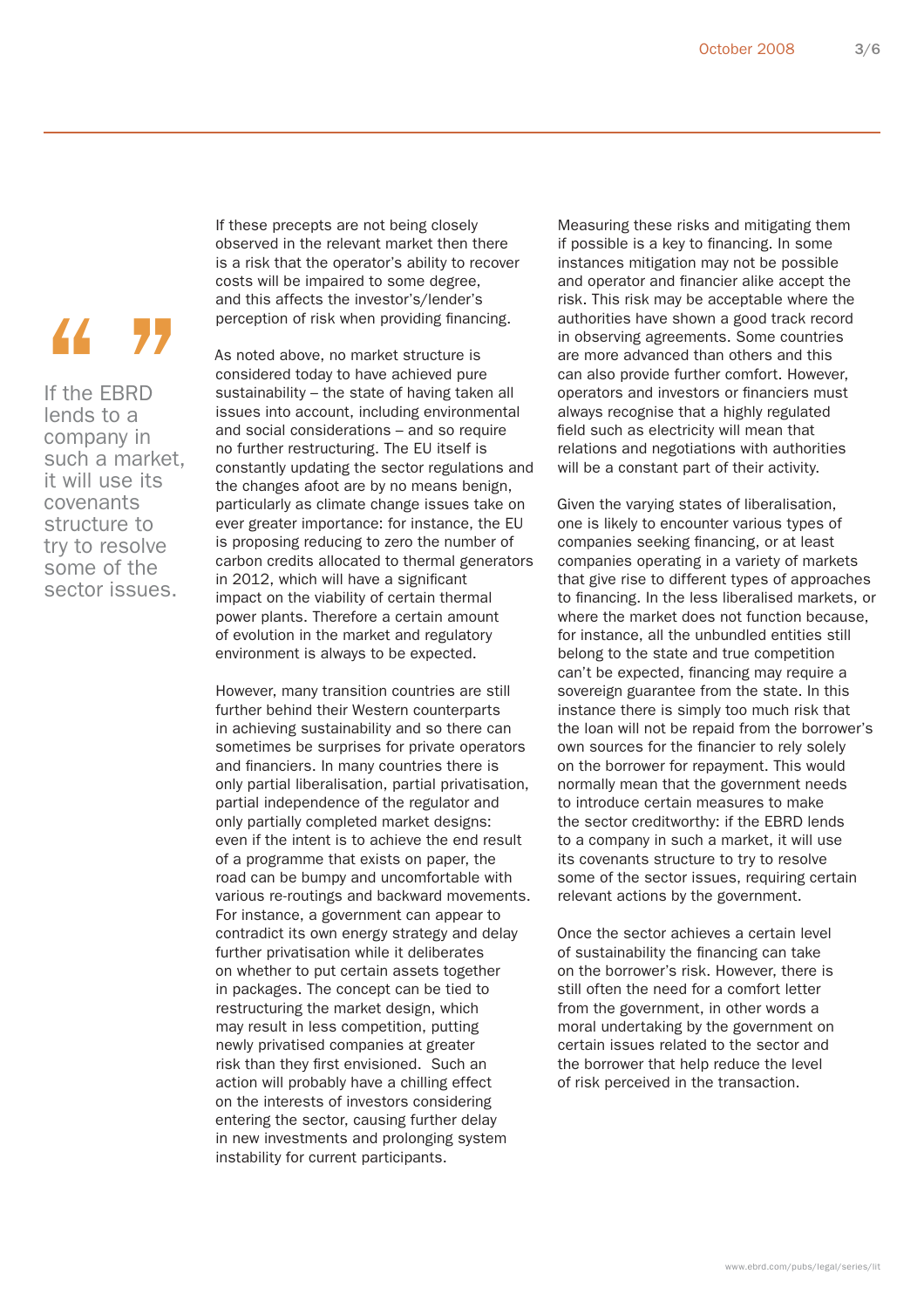Not all potential borrowers will be able to borrow immediately without support, as different companies have differing conditions. A company that is still in state hands does not usually have the know-how to improve operating standards to bring them to levels accepted as best practice. This is particularly true if the market in which the company is to operate has progressed significantly. The management of the state company is not usually used to operating on a commercial basis and has to obey government orders, which may not always be consistent with best commercial practices. Public companies are often at cross-purposes with the commercial mission, operating according to political whim. Nevertheless, it is possible to finance on a public non-sovereign basis (providing finance to a public company without a state guarantee) if these issues can be mitigated, with support from advisers and within a loan structure and market where the borrower can be protected from government interference.



#### **Privatisation**

It has been shown that companies perform better if they have been privatised, although this may not prove the case if relations with the authorities are strained or if the privatisation was premature, that is, executed before a minimum level of liberalisation had been truly achieved (although it may appear on paper that progress has been made). In either case, the investor may have very limited

recourse to gain redress. The EBRD can be effective in mitigating this situation since it enjoys an important standing in its countries of operations and can act as an honest broker between the company and the government to smooth over problems and guard against any backsliding by the government.

When referring to "privatised" we mean that the company is at least 50 per cent plus one share owned by a sponsor which is itself not a state entity. Of course, there are exceptions to this qualification where the company in question operates fairly independently of its state owner and has acquired the qualities of a "qualified strategic investor" (an investor that is recognised as operating commercially for profit and that has the background, know-how and financial resources to take on certain projects and deliver the desired impact). Examples include be Electricité de France and EVN of Austria, among others. The latter recently acquired the distribution company ESM of the Former Yugoslav Republic of Macedonia in an international competitive tender that sought strategic investors for a privatisation.

If relations between the government and the private sector operator, and the status of liberalisation are not material issues, financing privately owned projects is the most desirable approach as it generally enjoys two important qualities. First, the investor has been adjudged qualified to operate and turn the company around and has the necessary funds to support the company through lean years (although sometimes recourse to the strategic investor itself, as parent and provider to the borrower, may be required to ensure this support). Second, since it is private, it will operate for purely commercial reasons without being unduly influenced by politics.

#### What to consider before providing financing

When approaching financing in any country or region, the first consideration should be whether certain basic parameters are being reasonably met. Are billing and collection achieving reasonable results? This is usually

### 44 77

The EBRD can...act as an honest broker between the company and the government to smooth over problems...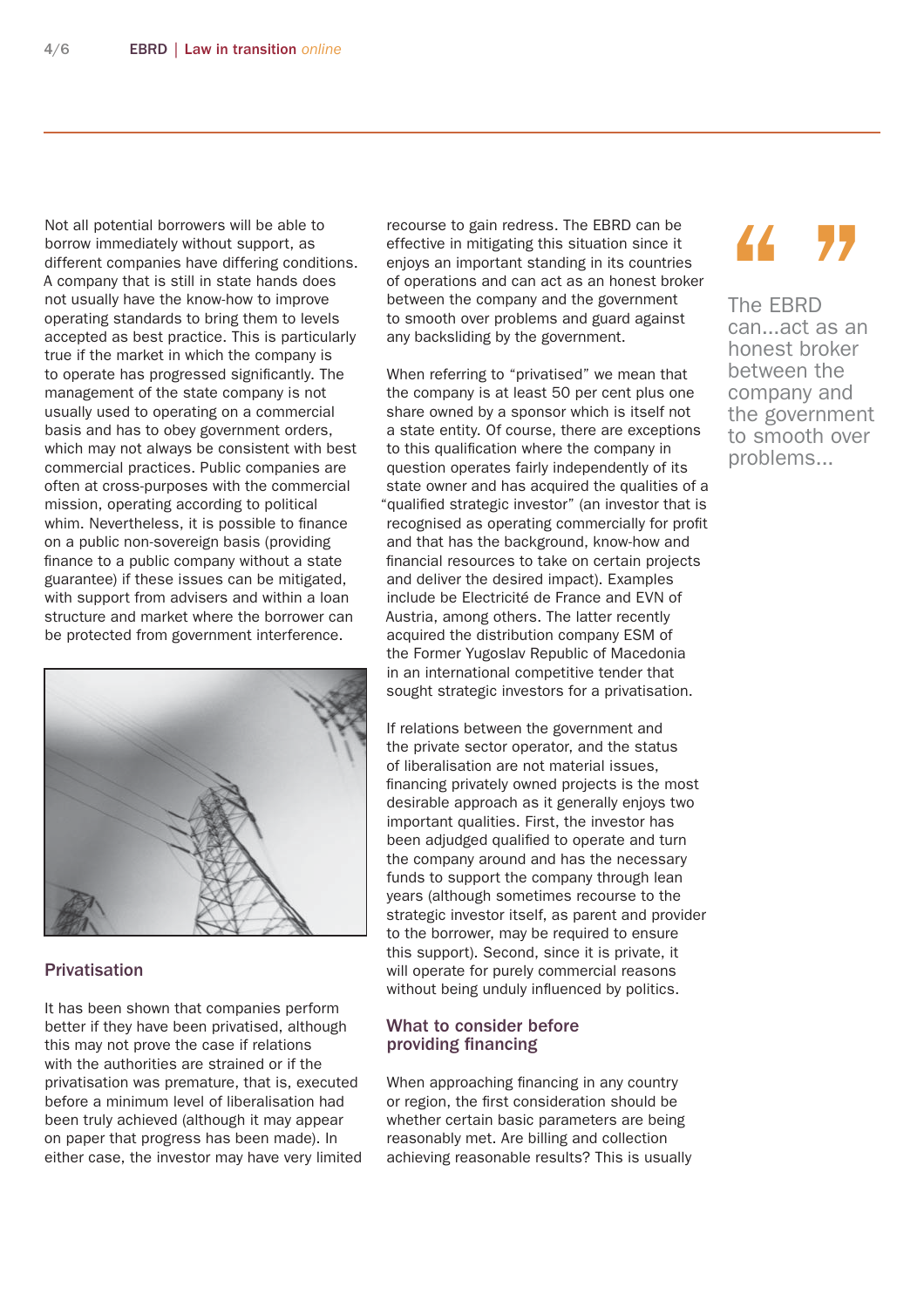the work of distribution, which has the relationship with the end-users. If collections are poor, or are not in cash, then the sector as a whole is possibly uncreditworthy and the first action has to be to address this problem. This may require some regulatory and legal restructuring as well as some level of privatisation of distribution.

If the distribution system also suffers from commercial losses (such as power being stolen, or a lack of evidence of consumption, meaning there is no billing for usage), then further remedial work will be required before the sector is ready to consider further financing. This remedial action consists of improving commercial practices, from installing new meters to improving billing and collection. If technical losses are also high (actual low efficiency in infrastructure), then investments will be required there too. However, these are considered to be further down the priority list as the return for each unit of investment is lower than that for commercial investments. Once the sector cash flow is stabilised, then other parts of the sector can be considered for investment, such as generation and transmission. If the sector is already on a good footing in terms of revenues, then one can move directly to financing generation and transmission without first addressing distribution. (Box 1 details an EBRD project supporting investment in the transmission network.)

When financing power generation, the main consideration should be whether the project is competitive – in other words whether it achieves a relatively high position in a merit order dispatch. Obviously this is after considering all the costs involved, including meeting environmental requirements.

The merit order is the order in which a dispatcher will call upon generators to come on-line to supply power. A generator that is low in the merit order will not be dispatched except in rare peak load situations. Therefore it will receive little in terms of revenue. One cannot expect contracts to change this situation. In fact, the liberalisation process is evolving such that policy-makers are

trying to eliminate long-term power purchase contracts so that stranded assets will not be created and true competition distorted.

There are various types of generation but the merit order applies to all of them. However, different elements contributing to the merit order are emerging, in particular the cost of carbon emissions. Certain projects emit more carbon than others and so, under new legislation being adopted in various jurisdictions, these projects are at risk of having to reduce their emissions. In future it is likely that all carbon emitters will have to purchase limited numbers of carbon credits. The price of these credits will determine where on the merit order a generator can compete.

#### Conclusion

The power sector is not homogeneous in all its subsectors, or from market to market, and potential investors and financiers need to consider different issues in various circumstances. Furthermore, while certain aspects of sector operation or restructuring for liberalisation appear to have a reliable orthodoxy, it is in how they are implemented and managed that risk arises and needs to be mitigated.

Never far from a government's attempts to improve the power sector, it should be assumed that the power industry will undergo regulatory and policy changes over time, particularly in the era of climate change and high fuel prices. This means that the main emphasis for investors/financiers in due diligence and project selection should be on best commercial, environmental and technical practices, which should result in strong competitiveness. In this way, the adverse effects from changes in market design can be minimised.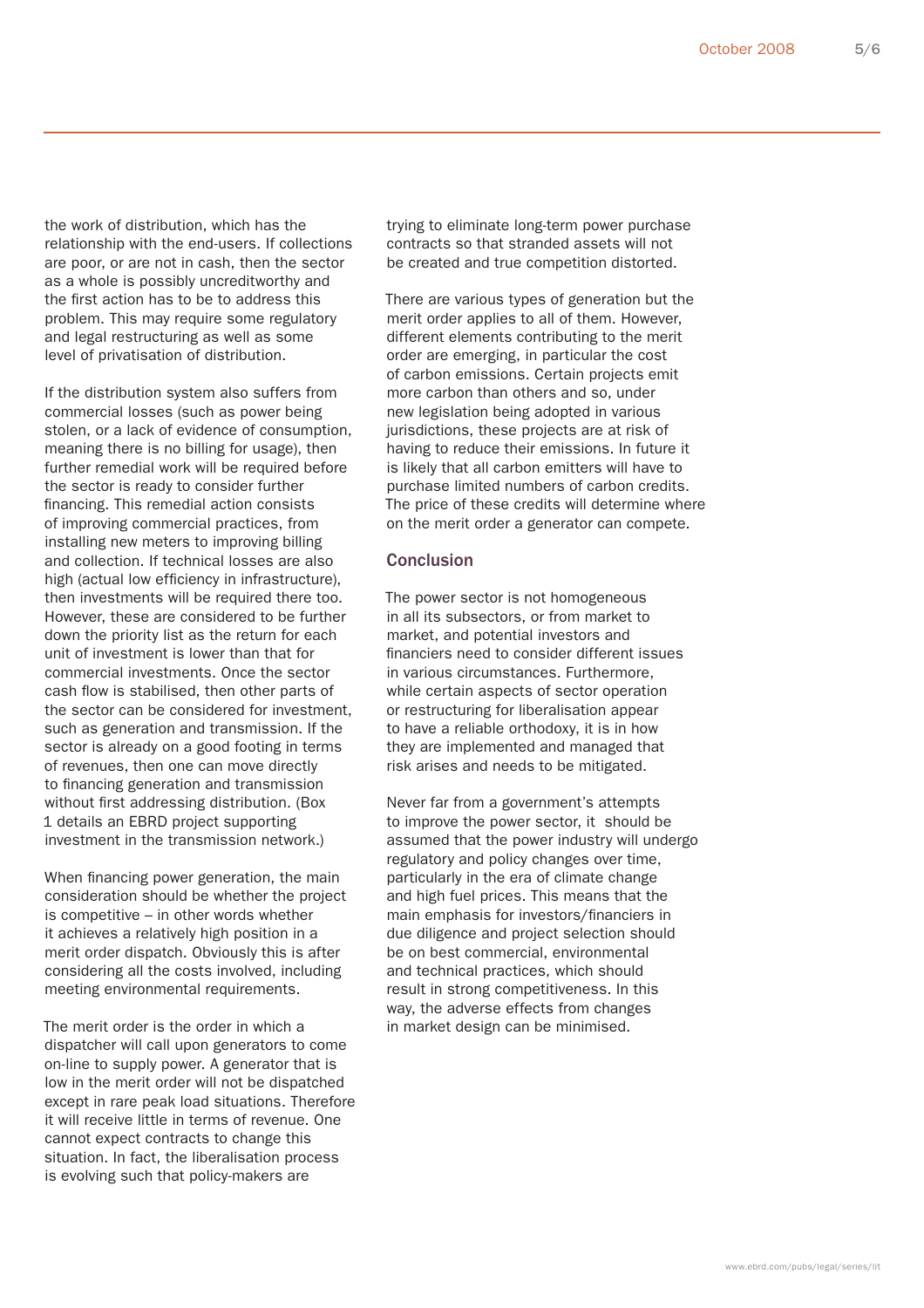### Box 1: How EBRD financing can support power sector development

The Bulgaria Transmission Line project involved the construction of a new 150 km, 400 KiloVolts transmission line from Stip in FYR Macedonia to Chervena Mogila in Bulgaria (80 km of the line is in Bulgaria).

The EBRD financed the entire project through a 15-year sovereign-guaranteed loan to FYR Macedonian power company Elektrostopanstvo na Makedonija (now ELEM). Bulgaria financed its part through a power delivery agreement with ELEM: NEK (the transmission company of Bulgaria) repays ELEM with power as and when each portion of the transmission line has been built in NEK's territory.

#### Project benefits include:

- an increase in potential power transfers of up to 1,000 Megawatts between the electric systems in the region
- $\blacksquare$  enhanced flexibility of supply, creating opportunities for significant savings in generation investment by unlocking access to unused power reserves
- reduced losses and increased stability in the regional grid
- **E** leveraging and reinforcing cooperation, thus promoting the efforts of the Energy Community of Southeast Europe to create a regional energy market
- support for long-term reform measures, including independent regulation and improved tariff structures for cost recovery in FYR Macedonia.

### Author

Louis Borgo, Senior Banker, Power and Energy Utilities Team, EBRD One Exchange Square London EC2A 2JN

Tel: +44 20 7338 6547 Email: borgol@ebrd.com

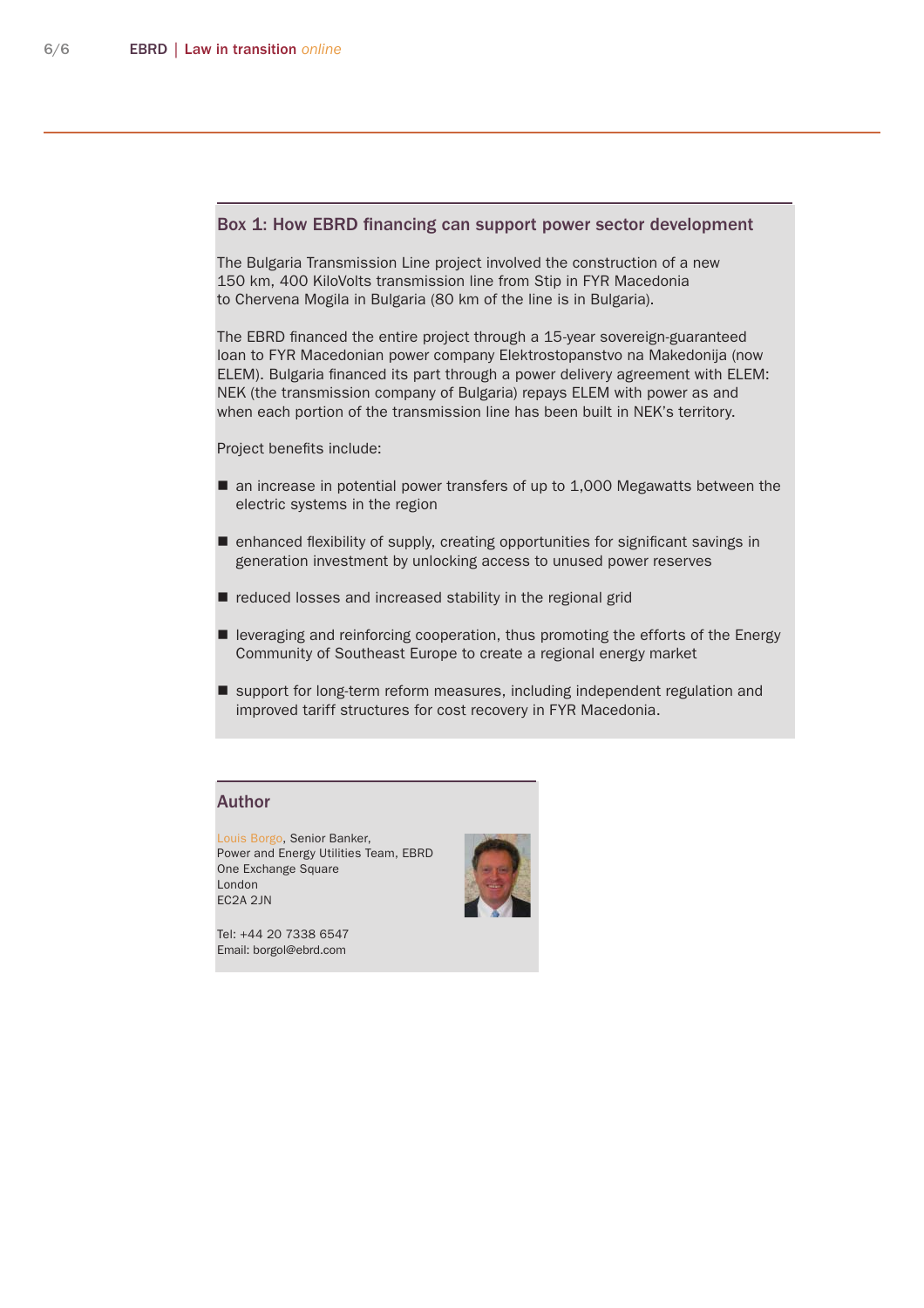### The energy tango: energy reforms and regulation in central and eastern Europe

Dr Gábor Szörényi, Director of the Hungarian Energy Office (Regulator); Chairman of the Energy Regulators Regional Association (ERRA)

Power sector reform in the countries of central and eastern Europe has followed a parallel course of development over recent years driven by common challenges such as capacity shortages, conservative attitudes towards new investment and sector instability caused by frequent amendments to legislation. Governments, as well as already established players in the energy industry, are reluctant to open the market to competition, introduce effective regulation or abolish regulated end-user prices. In this respect, the role of international and regional sector organisations is essential for ensuring information exchange between market participants and promoting legal harmonisation.

1. This article deals with the broader central and eastern Europe (CEE) region. This encompasses the following sub-regions, each with its own characteristics.

- South-eastern Europe (SEE) (Albania, Bosnia and Herzegovina, Bulgaria, FYR Macedonia, Montenegro, Romania and Serbia). In some SEE countries, capacity shortage forces an increasingly energy flow between the CEE and SEE markets with common price characteristics – this could be one of the common factors of the region.
- **The European Regulators'** Group for electricity and gas (ERGEG) Regional Initiatives define the countries of the CEE electricity region as: Austria, the Czech Republic, Germany, Hungary, Poland, the Slovak Republic and Slovenia.
- The Union for the Co-ordination of Transmission of Electricity (UCTE) south-eastern region, consisting of: Bosnia and Herzegovina, Bulgaria, FYR Macedonia, Greece, Montenegro, Romania and Serbia.

Countries such as Bulgaria, the Czech Republic, Germany, Hungary, Poland, Romania and the Slovak Republic share the same strategic investors in the electricity industry – so the wholesale traders and the suppliers could trade between these markets more effectively.

Energy reforms in central and eastern Europe  $(CEE)^1$  over the last five years or so can be likened to the tango: small steps forwards and backwards, sometimes slowly, sometimes quickly, but – overall – a story of advancement.

The developing legal/regulatory framework and advancing market structure is like watching two dancers quick-stepping forward. When the couple stands still momentarily they create an atmosphere of tension: translate this to energy reform and it can be felt that no headway is being made. If the dancers move backwards – or the politicians begin amending the legal framework backwards because they have been threatened with the consequences of market tendencies (higher end-user prices, decreased price control or massive exports to neighbouring markets endangering the security of supply situation of the national market) – this can paint what seems like a disappointing picture.

However, to get a fuller picture of reform progress it helps to look at the whole process, rather than just one point in time. Those

countries in the midst of energy reforms are in a completely different situation from those that restructured their energy industry by introducing wholesale and retail competition a decade ago. But why is the situation in this region – for the last two to three years and in the foreseeable future – different from that in the 1990s, when Great Britain and Scandinavia created efficient competition in national and regional markets?

In the 1990s energy prices were low, investment requirements were negligible and supply was abundant in these markets. The general market economy was functioning and stable and competition-oriented governments were in place, so citizens and politicians had a general understanding of, and faith in, the positive effects of efficient competition on the economy and prosperity in general. Environmental considerations had no significant effect on end-user energy prices.

The situation today is completely different for the new European Union (EU) member states and those non-EU member

www.ebrd.com/pubs/legal/series/lit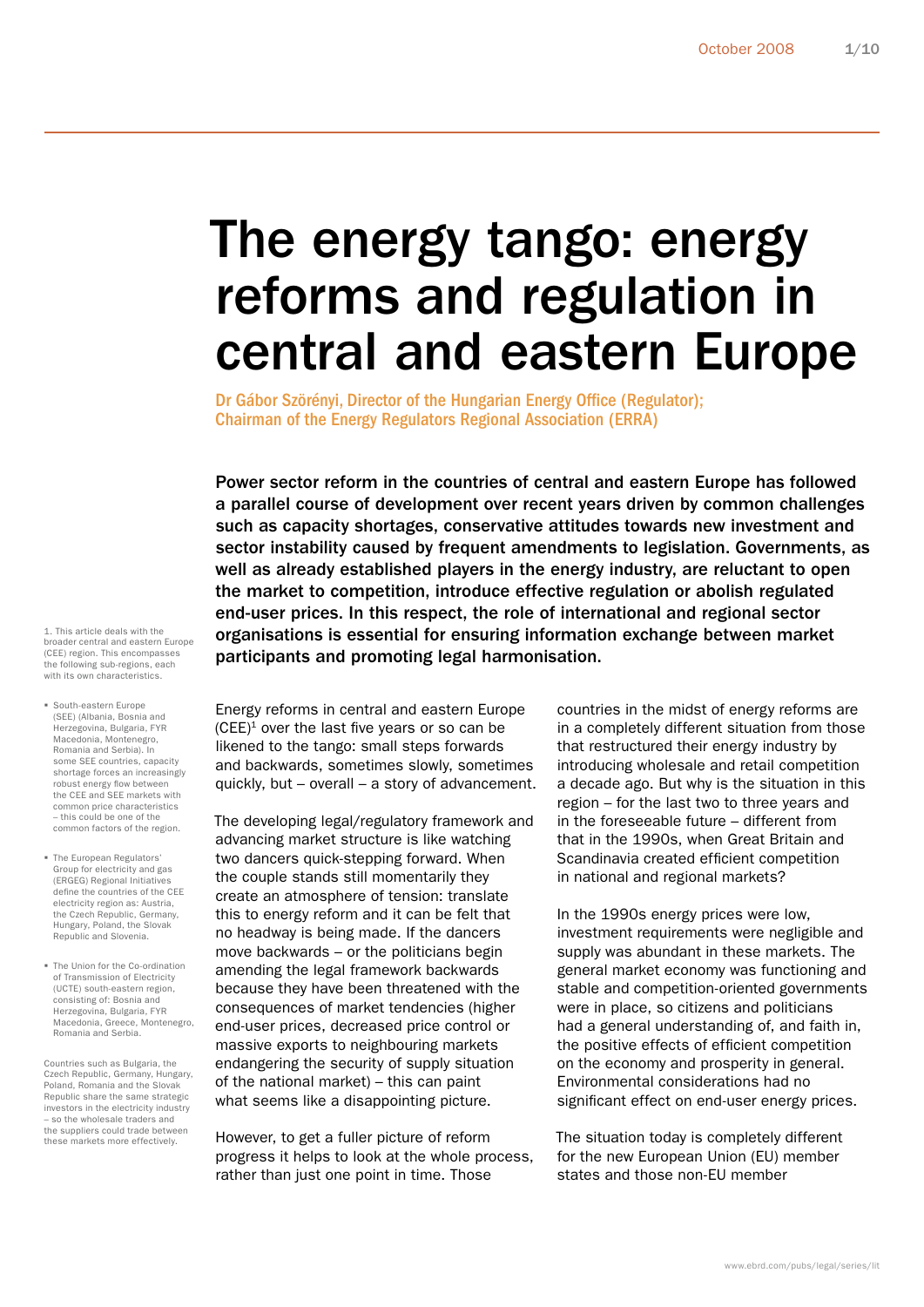countries in the same region.<sup>2</sup> And, indeed, some characteristics are true for all EU members, such as high and continuously increasing energy prices (see chart 1).

The key elements that influence the attitudes of governments towards energy reform are:

- the increasingly powerful Russian energy producer, Gazprom, which could reduce the chance of wholesale competition<sup>5</sup>
- the as-yet-unknown consequences of the new CO2 emission credit trading regime post-Kyoto (with the potential for energyprice increases created by the market price of carbon credits and security of supply (SoS) problems caused by the decline in power generation from fossil fuels)<sup>6</sup> and those arising from the "third package"7 of EU legislation (especially unbundling).8

Other characteristics of the region (and some other national markets among pre-existing EU members) include:

- capacity shortage caused mainly by a massive increase in demand without effective energy efficiency measures and a lack of investment in new generation capacity, which could create SoS problems in a number of national markets
- high end-user prices and potential SoS problems that may discourage politicians who are ready to make non-market-based administrative interventions (discriminative cross-border capacity allocation rules, caps on end-user prices, supporting former single buyer (SB) type market models)<sup>9</sup>
- lack of faith in the benefits of competition
- conservative attitudes of financial institutions towards new investments – such as a preference for projects using "feed-in tariffs"10 instead of new generators selling energy at market prices – or support for long-term contracts with state-owned wholesalers that reproduce or maintain the SB market structures

2. Countries in the SEE region such as Bulgaria, Croatia, Romania and Serbia, which influence the CEE market.

3. Baseload is the minimum amount of electric power delivered or required over a given period of time at a steady rate.

4. The Leipzig-based European Energy Exchange (EEX) provides spot and derivatives markets for power, natural gas and emission rights. Furthermore, EEX offers trading of cash-settled coal contracts. EEX was founded in 2002 as the result of the merger of LPX Leipzig Power Exchange and European Power Exchange. Operating markets for energy products and emission allowances under one roof, EEX is the leading energy exchange in continental Europe. EEX prices serve as the reference for the major European energy markets. Currently more than 200 trading participants from 19 countries trade at EEX (as of April 2008). Members range from top investment banks to small, regional producers, from all over Europe.

5. Every European government would like to reduce its dependence on Russian gas supply. If this is not possible, they would like to create long-term contracts with Gazprom. The EC has mentioned several times that the increasing gassupply dependence could endange the security of supply (SoS) situation in Europe, because the Russian government could use the security of gas supply in political debates. Wherever there is one dominant supplier on the wholesale market (with long-term contracts and price formulas), as is the case in several EU countries (especially in CEE and SEE), there is no chance of healthy, efficient competition with market-driven prices.

6. In Hungary, for example, new capacity coal-fired power plant investments have been postponed since the as-yet-unknown CO2 emission limits and CO2 emission credit prices means the return on investment could be very risky. The amount of power generated in existing coal-fired units could be also questionable.

7. See http://ec.europa.eu/energy/ electricity/legislation/index\_en.htm

8. Electricity industry investors mention frequently that the "ownership unbundling" concept of the third package of the EC (http://ec.europa. eu/energy/electricity/legislation/ index\_en.htm) could reduce the willingness to invest. The author does not necessarily agree with this position, but, hesitation in new generation investment could endanger SoS in some markets.



Chart 1: Future baseload<sup>3</sup> prices for 2009 at the European Energy Exchange (EEX)<sup>4</sup>

Source: Extracted from data at http://www.eex.com/en/Market\_20Data/Trading \_20Data Notes: Phelix is the Physical Electricity Index. Calculated daily, the Phelix is the average price for base load (Phelix Day Base) and peak load (Phelix Day Peak) electricity traded on the EEX Spot Market.Cal-09 means call options for 2009.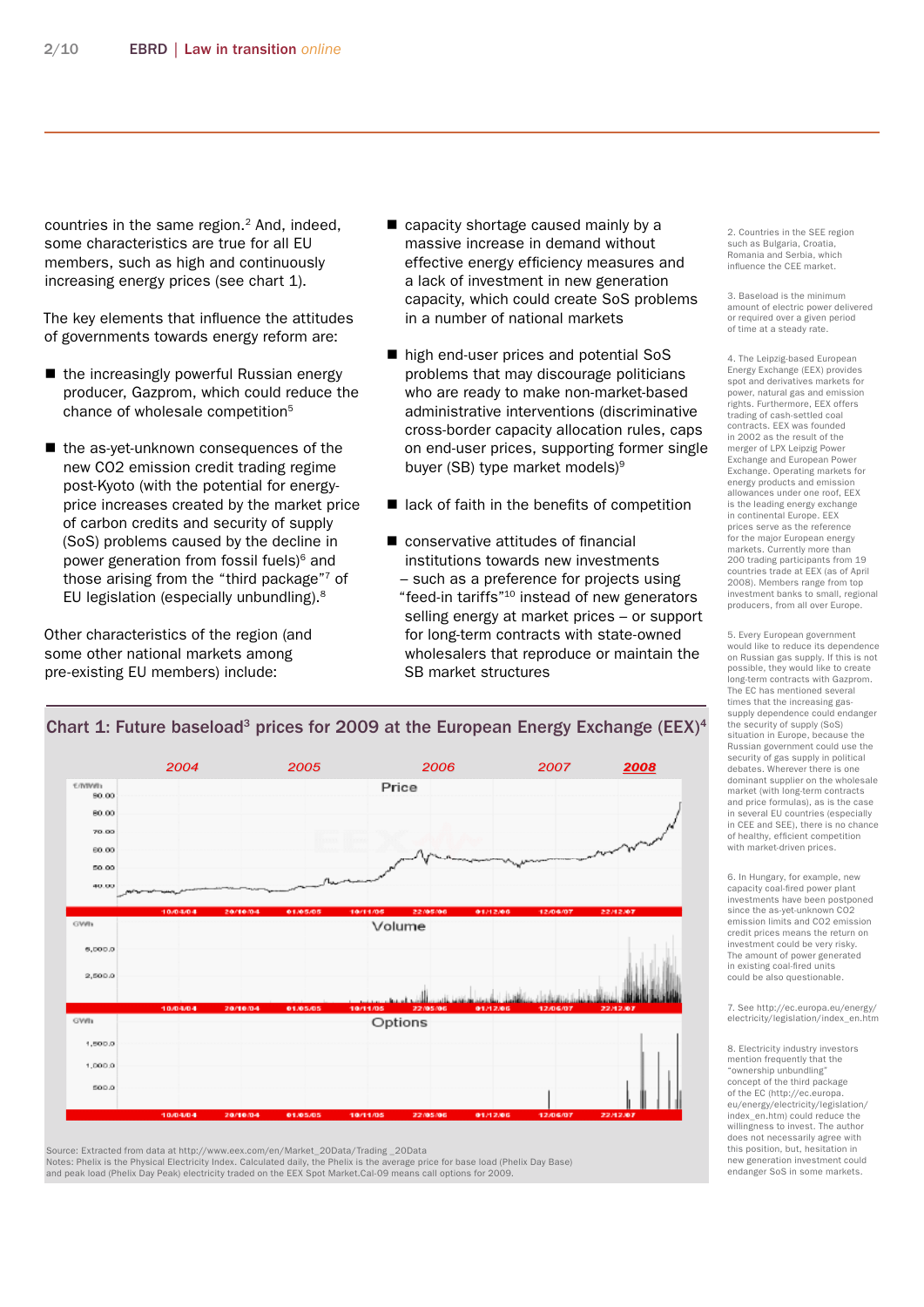9. Several governments restructured their former stateowned vertically integrated companies in a way that separated the generation and distribution/supply from the former headquarters company structure, which remained a wholesaler and transmission company. In the early days of market reform (and in some cases as a prerequisite to the privatisation of generators) the state-owned wholesaler signed long-term contracts – power purchase agreements (PPAs) – with generator companies. Where the existing generator companies are obliged by law to offer their capacity to the nominated wholesaler (as a central agent), this wholes is known as a single buyer (SB). The former Portuguese, Polish and Hungarian market models are similar to this. The stateowned SB may have a buffer function, with the government controlling the regulated end-user price through the limited profit of the SB. The main disadvantage of the SB model is the lack of wholesale competition.

10. The "feed-in tariff" system is one of the tariffing mechanisms designed to support renewable energy and combined heat and power. With a "feed-in tariff" system there is an obligation to buy electricity produced by renewable or combined heat and power producers at a rate that is higher than the market price. This system is attractive and predictable for the investors involved in renewables or combined heat and power (no market risk).

11. The other possibility is that this inhibits the market model from becoming an efficient. functioning wholesale competition with several players.

12. IP/08/850 EC press release: Brussels, 4 June 2008: *State aid: Commission requests Hungary to end long-term power purchase agreements and recover state aid from power generators.* "The European Commission has asked Hungary, following an in-depth investigation under EC Treaty state aid rules, to end long-term power purchase agreements (PPAs) for electricity because they constitute unlawful and incompatible state aid to the power generators. The PPAs should be terminated before the end of 2008. Hungary must at the same time recover the aid granted to the generators concerned since Hungary's EU accession.

13. Foreclosure means that new players are prevented from entering the wholesale market, or end-users from contracting directly with generators. Vertical foreclosure means that integrated incumbents who operate simultaneously at network, wholesale and distribution levels prevent new players from entering. ■ constant amending of the legal and regulatory framework in order to align with EU directives, to meet the demands of private investors and the requirements of customers, and generally move towards efficient national and regional wholesale and retail competition.

In light of these circumstances, achieving all-round satisfaction – that is, happy end-users, satisfied private investors, silent trade unions and patient politicians – through a buyer's market with functioning competition is difficult, but not impossible.

#### Barriers to market reforms

#### Market structure

One of the things that banks and investors involved in new power generation argue most strongly for is long-term contracts – that is, power purchase agreements (PPAs) – for new projects with one strong (possibly stateowned) participant. On the one hand this requirement is acceptable because there is no functioning wholesale market, no liquid power exchange and no indicative price signal in most of these national markets. On the other hand, this approach (PPAs with non-marketbased price formulas) entrenches the existing SB market model and limits the opportunity for a functioning, multi-player wholesale market where generators compete with each other.<sup>11</sup> The dilemma for regulators and governments is how to balance the two arguments.

Can investors be expected to accept any market risk if there is no functioning wholesale market? Will they build new generation capacity that could compete with other generators in market conditions such as these?

The National Regulatory Authority (NRA) and the National Competition Authority (NCA) enforce, and in some cases (such as Hungary), the EC Directorate-General for Competition (DG Comp) requires the cancellation of the existing long-term PPAs signed with one state-owned central agent (a single buyer).<sup>12</sup> This is because of their market foreclosure<sup>13</sup> and/or state aid nature.<sup>14</sup> The EC's energy sector inquiry was launched in June 2005.<sup>15</sup>

 The final report confirmed the Commission's initial analysis that barriers to competition exist in a number of areas. It focused on: market concentration/market power; vertical foreclosure; lack of market integration (including lack of regulatory oversight for cross-border issues); lack of transparency; price formation; downstream markets; balancing markets; and liquefied natural gas. DG Comp accepts that investors should be allowed compensation from the government if they are unable to recover their investment (the maximum amount of stranded cost compensation is calculated in advance, with future returns also being taken into account).

However, there are a number of arguments that foreign private investors and incumbent wholesalers (SBs) could use to convince governments to leave the private contracts intact and maintain the existing market, including the following.

- Could the generators sell their power without a functioning wholesale market?
- The government needs to demonstrate to other types of investors that it respects investors' interests.
- Private investors could challenge the government, which would be a lengthy and risky court process.
- The PPA structure could keep the end-user price low and protect end-users from hungry foreign strategic investors.
- With the wide range of PPA product portfolios<sup>16</sup> the SB is the only national wholesaler able to maintain real SoS.

Countering these arguments is not always easy, especially in an environment where a competition culture is not particularly prevalent. If there is neither a functioning wholesale market nor an indicative price signal, how can competition among generators be created when all of the competitive companies are contracted with a single entity? And how can a liquid power exchange (with a market reference price) be established when there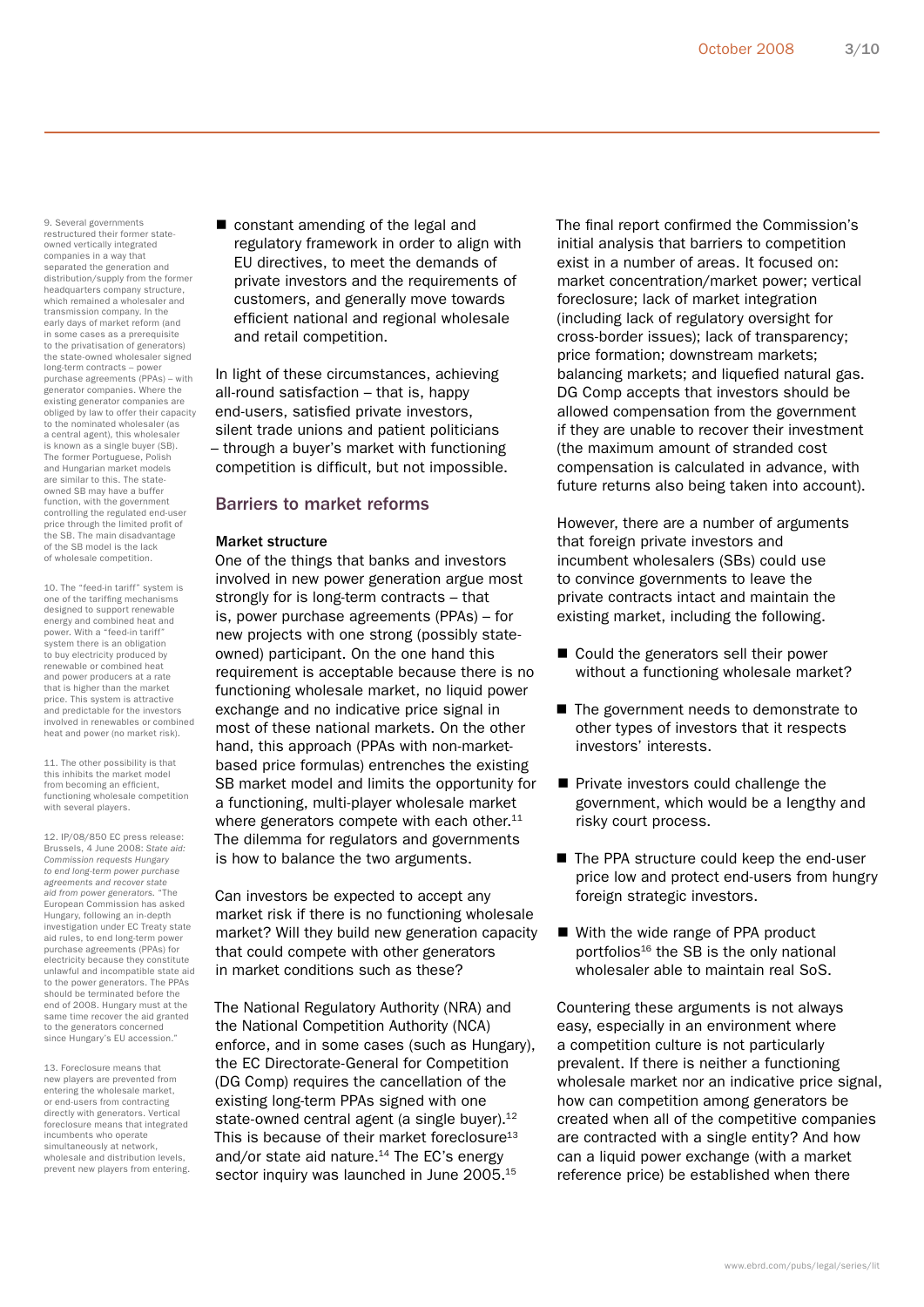#### Box 1: How regulators could support competition

#### The 2003/54/EC Directive

In Directive 2003/54/EC of the European Parliament and of the Council of 26 June 2003 concerning common rules for the internal market in electricity and repealing Directive 96/92/EC), Article 23 requires the NRAs "to support competition" and states that "… regulatory authorities … shall … be responsible for ensuring … effective competition and the efficient functioning of the market…".

Paragraph 8, Article 23 of Directive 2003/54/EC states that: "Member States shall create appropriate and efficient mechanisms for regulation, control and transparency so as to avoid any abuse of a dominant position, in particular to the detriment of consumers, and any predatory behaviour. These mechanisms shall take account of the provisions of the Treaty, and in particular Article 82 thereof."

One possible approach in implementing these regulations as ex ante intervention could be to use the significant market power (SMP) concept (see below) that has been borrowed from EU telecoms regulation, where this concept and procedure is widely used. Hungarian electricity and gas laws authorise the Hungarian Energy office (HEO) to carry out a market analysis to identify SMP and to intervene if necessary.

The Hungarian Electricity Act, Article 107. (1) provides: "With a view to promote effective competition on the electricity market, to avoid any abuse of a dominant position and to protect the interests of users, the Office shall conduct market analysis

- on the wholesale market,
- on the retail market,
- on ancillary service markets."

Article 108 of the same Act provides: "The Office may impose an obligation or obligations within reasonable limits upon the licensee that had been identified by the Office as having significant market power from among the obligations specified under Sections 110–111 and in specific other legislation with a view to promote effective competition on the relevant market."

The SMP concept is an *exante* regulatory tool to protect the market against abuse of market power by the dominant player (that has "significant market power"). The regulator has to analyse the relevant market and identify who has significant market power, if (instead of market-based), capacity release for new entrants, greater transparency of the operations of the SMP player in comparison to other market players, and so on. This *exante* regulatory tool is not a substitute or replacement for the *expost* action (mitigation, penalty) of the competition authority in cases of abuse of market power.

any. In order to restrict the opportunities for abuse of market power by the SMP player, the regulator may need to impose some obligations, such as cost-based pricing

14. State aid is when the price of the PPA paid by a state-owned wholesaler to the generators is above market price. State aid is defined by four general tests, all of which must be met for support to be classed as such. The tests derive from Article 87(1) (ex 92(1)) of the EC Treaty which provides that: "Save as otherwise provided by the Treaty, any aid granted by a Member State through state resources in any form whatsoever which distorts or threatens to distort competition by favouring certain undertakings or the production of certain goods shall, in so far as it affects trade between Member States, be incompatible with the common market".

15. Pursuant to Article 17 of Regulation (EC) No. 1/2003, it had the objective of identifying the barriers currently impeding the development of a fully functioning open and competitive EU-wide energy market. The preliminary report was published in February 2006.

16. In an SB model the stateowned central agent (dedicated wholesaler) has contracts with different types of generators (base load, load follow, peaking units) and imports. This portfolio allows the SB to better fit its supply offer to the need (consumption profile) of end-users.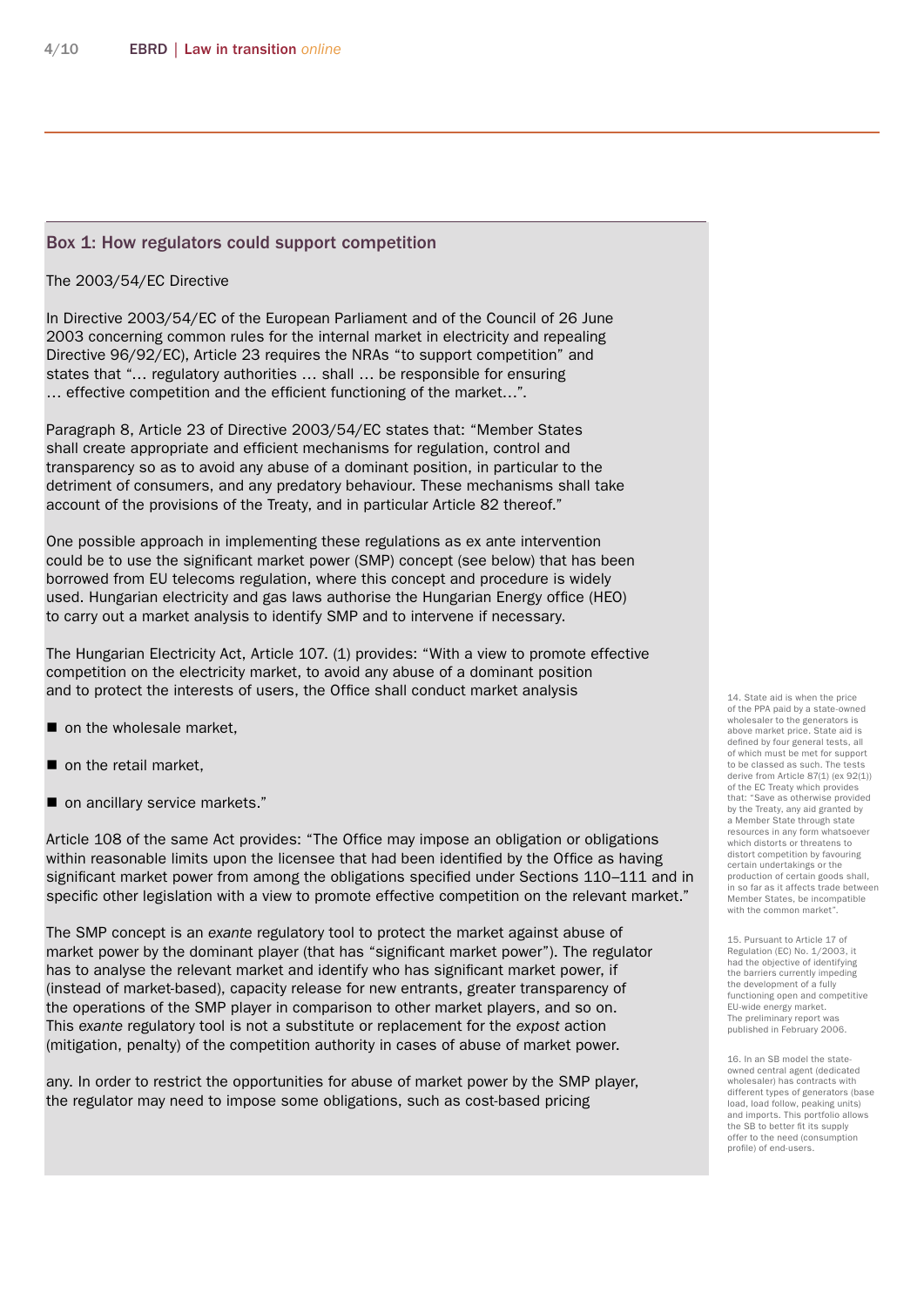is a highly concentrated supply side? Without a determination of the economic benefit of competition, governments could easily defer to these arguments so as to maintain the status quo, thereby postponing – not only the painful decisions – but with them competition and real consumer choice. The real disadvantage of this position would be a noncompetitive industry with high energy prices.

There are some regulatory possibilities to mitigate the market power of the former SBs and to free up capacity for new entrants. In Hungary the regulator, the Hungarian Energy Office (HEO), is authorised to identify participants from different markets with significant market power (SMP) – such as wholesale, retail and ancillary services – and impose obligations, such as a capacity auction.

Those in the energy industry, especially current and possible future dominant players, do not welcome new regulations (see Box 1 on page 4). The industry misunderstands (or

| Table 1: Differing points of view with regard to new<br>regulation on significant market power                                                                                                                                                                                                                   |                                                                                                                                                                                                                                                                                                                                                                                                                                                                                                                                                                       |
|------------------------------------------------------------------------------------------------------------------------------------------------------------------------------------------------------------------------------------------------------------------------------------------------------------------|-----------------------------------------------------------------------------------------------------------------------------------------------------------------------------------------------------------------------------------------------------------------------------------------------------------------------------------------------------------------------------------------------------------------------------------------------------------------------------------------------------------------------------------------------------------------------|
| Arguments against the new SMP regulation                                                                                                                                                                                                                                                                         | <b>Counter-arguments</b>                                                                                                                                                                                                                                                                                                                                                                                                                                                                                                                                              |
| Competition is the field of competition<br>authorities, so why are the regulators<br>intruding into this territory?                                                                                                                                                                                              | The exante NRA actions and the<br>expost NCA procedures supplement,<br>rather than substitute, each other.                                                                                                                                                                                                                                                                                                                                                                                                                                                            |
| The regulator should only start the SMP<br>procedure after any abuse of market power<br>that harms the end-users has been detected.                                                                                                                                                                              | If the abuse happens in networked industries,<br>there is less chance of effective restitution of<br>competition due to the high sunken costs and<br>market entry barriers inherent in the sector.<br>Hence there is a need for a preventative<br>approach in order to achieve effective<br>competition as envisaged in EC Directive<br>2003/54 which requires "appropriate and<br>efficient mechanisms for regulation  to<br>avoid any abuse of a dominant position". If the<br>abuse has already happened then the NCA,<br>rather than NRA, procedures take effect. |
| Any obligation imposed on a market<br>player with SMP (such as a forced and<br>controlled capacity auction and/or cost-<br>based, benchmark-price-based price caps),<br>reduces the market value of this player<br>during potential privatisation. In other words,<br>there is less income for the state budget. | The government has to take into consideration<br>which is more important: the possible<br>higher privatisation income (a single<br>occurrence) or the long-term economic<br>benefit of more intensive competition.                                                                                                                                                                                                                                                                                                                                                    |
| Any imposed price cap (cost-based pricing<br>obligation) on wholesale energy prices<br>reallocates the extra profit (monopoly rent)<br>from the dominant player to other traders<br>exporting to neighbouring markets, where the<br>short position might create a higher price.                                  | This is a real "danger" in that suppliers<br>and traders on the retail market would<br>achieve excessive profit. The adoption of the<br>SMP procedure for the retail market could<br>reduce the scope for such profits for market<br>players with significant market power.                                                                                                                                                                                                                                                                                           |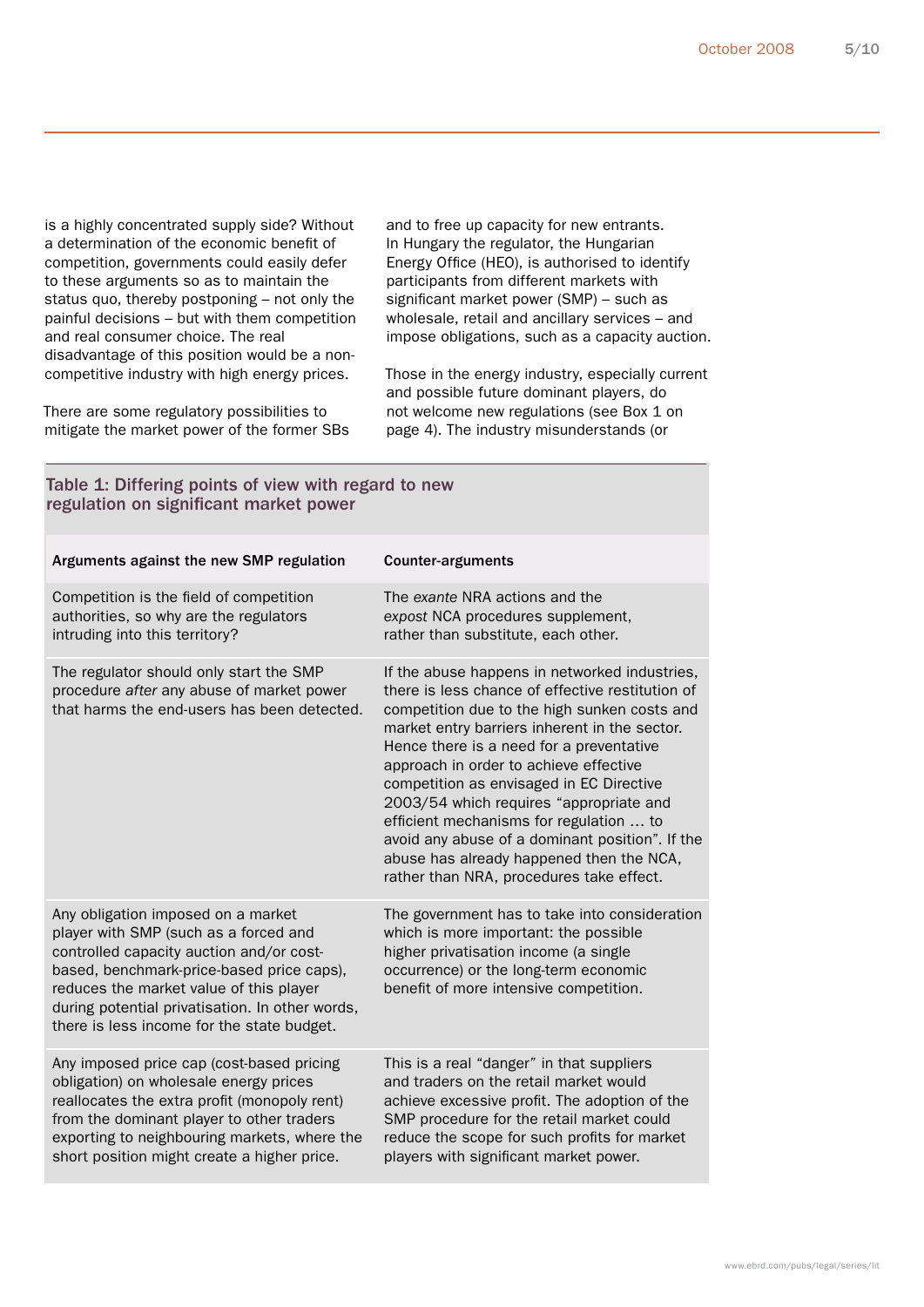knowingly misinterprets) and confuses the *exante* regulatory interventions, which aim to prevent the possibility of the abuse of market power, and the ex-post mitigation and fines imposed by the competition authorities on those misusing their dominant position. Table 1 on page 5 sets out some of the reasons they oppose this new regulatory tool and some counter-arguments.

There is no easy answer to the last argument in Table 1. The other three arguments do not take the end-users' views or interests into account.

The first SMP procedure in the Hungarian power industry was completed and resolutions were issued in June 2008. This SMP procedure, however, is only a second-best solution to efficient, healthy competition.

We could say that there is no real problem with the present market structure, as existing PPAs will be terminated sooner or later and new generation capacities will compete with existing ones – the end-users will then be able to choose. This is an accurate analysis when the legal/regulatory framework is sufficiently stable and non-discriminatory, when there is no urgent need for new capacity and investors and banks are ready to assume a certain amount of risk. But, in the case of a regional capacity shortage, the chances of consumers being able to switch supplier and receive a secure supply are not so bright.

#### Exports are turning into imports

According to the Union for the Co-ordination of Transmission of Electricity (UCTE), "Before 2010, South Eastern UCTE is not expected to have the preferred level of remaining



#### Chart 2: Net export position of some Energy Regulators Regional Association members

17. UCTE Power System Adequacy Report (1 July 2008)

Source: ERRA Wholesale Market Monitoring Report, April 2008

The calculation of figures in this chart is based on the following data collection: balance of trade: Import-Export (net domestic<br>production minus balance of trade (exports-imports) equal to net consumption plus network lo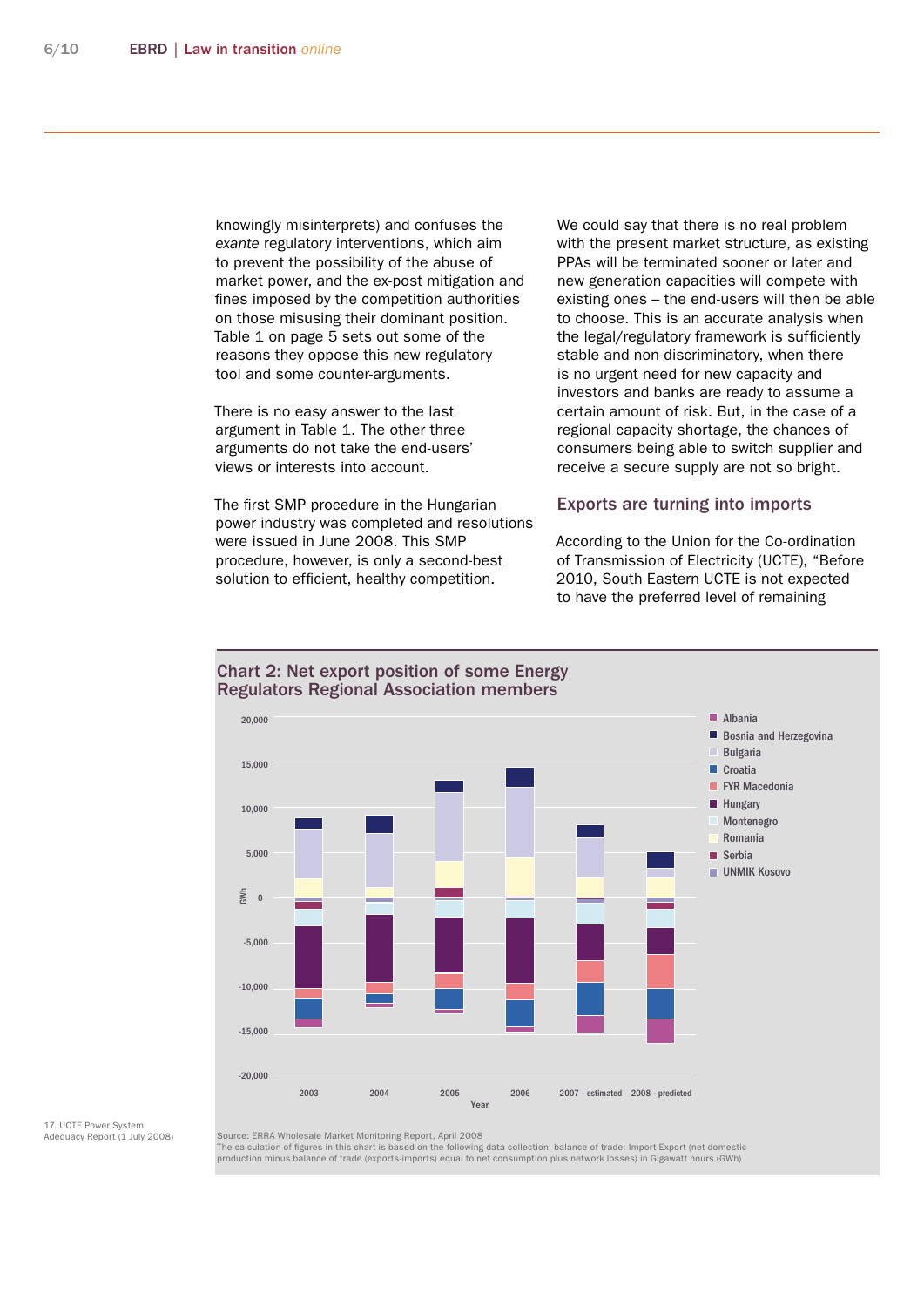capacity".17 This means that the net export position of certain national markets in the CEE and SEE region is diminishing and turning into a net import position (see Chart 2).

Whenever a capacity shortage threatens, even those politicians who support a competitive market can become concerned and the arguments of the incumbent wholesaler (such as those below) can become rather appealing:

- the state-owned wholesaler (former SB) should enter into contracts with potential new generators, offering the comfort they need
- the government should issue a tender for "guaranteed" new capacities
- $\blacksquare$  the state (through the state-owned incumbent) should build new capacity, securing the supply.

If the SoS is seriously threatened, politicians could accept these proposals, which create temporary administrative barriers against new entries into the market and against cross-border trade. Examples of this include the Hungarian priority of already allocated capacity (AAC), the Slovakian export fee and the Polish zero capacity on annual and monthly cross-border capacity auction. However, such administrative measures discourage new private investments since – rather than establishing regional market conditions, which could be carried out through the access capacities of neighbouring markets – they create isolated, relatively small national markets.

Regulators should find a way to provide more comfort for investors in new capacity without threatening future competition. They could prepare certain support mechanisms as a fallback scenario, such as capacity market rules, but they should be aware that these mechanisms are jeopardising future market conditions.

#### The mitigation of market power

Market power, its potential abuse, the painful consequences of a highly concentrated market and potential mitigation are issues often discussed in national markets undergoing the transition to a functioning market. On the relatively small national markets of the new EU member states and the SEE region, the formerly vertically integrated company still has an SB-type wholesaler role with high market ratio on the wholesale market (through generation assets and/or PPA structure and/or priority rights of former import contracts (AAC) at borders). This comfortable position held by dominant players is often strengthened or reinforced by a transmission system operator (TSO) belonging to the same group.

Some may question what is wrong with this. A state-owned dominant player on the wholesale market could serve the interests of the national economy and the end-users, as well as fulfilling politicians' wishes of low household prices and high budget income. But is the picture really so optimistic? Does the dominant wholesaler use its portfolio price (cost of PPAs) to serve the retailers, suppliers or traders and universal service providers (USPs)? In the Hungarian case, for example, the answer is no – the energy price for USPs serving households and small consumers was adjusted to the portfolio cost (purchase price of wholesaler) to fulfil the wishes of politicians, but the average price for industrial consumers was €10 higher than the German energy exchange price contracted for the same period (2008). This is well above the portfolio cost. The argument of the wholesaler was that selling at the regional wholesale price instead of the lower national price is evident among market conditions.

How can the state-owned dominant player satisfy the politicians' dual expectation of providing low energy prices for households and generating a high company income in order to feed the national budget (or making acquisitions in the region)?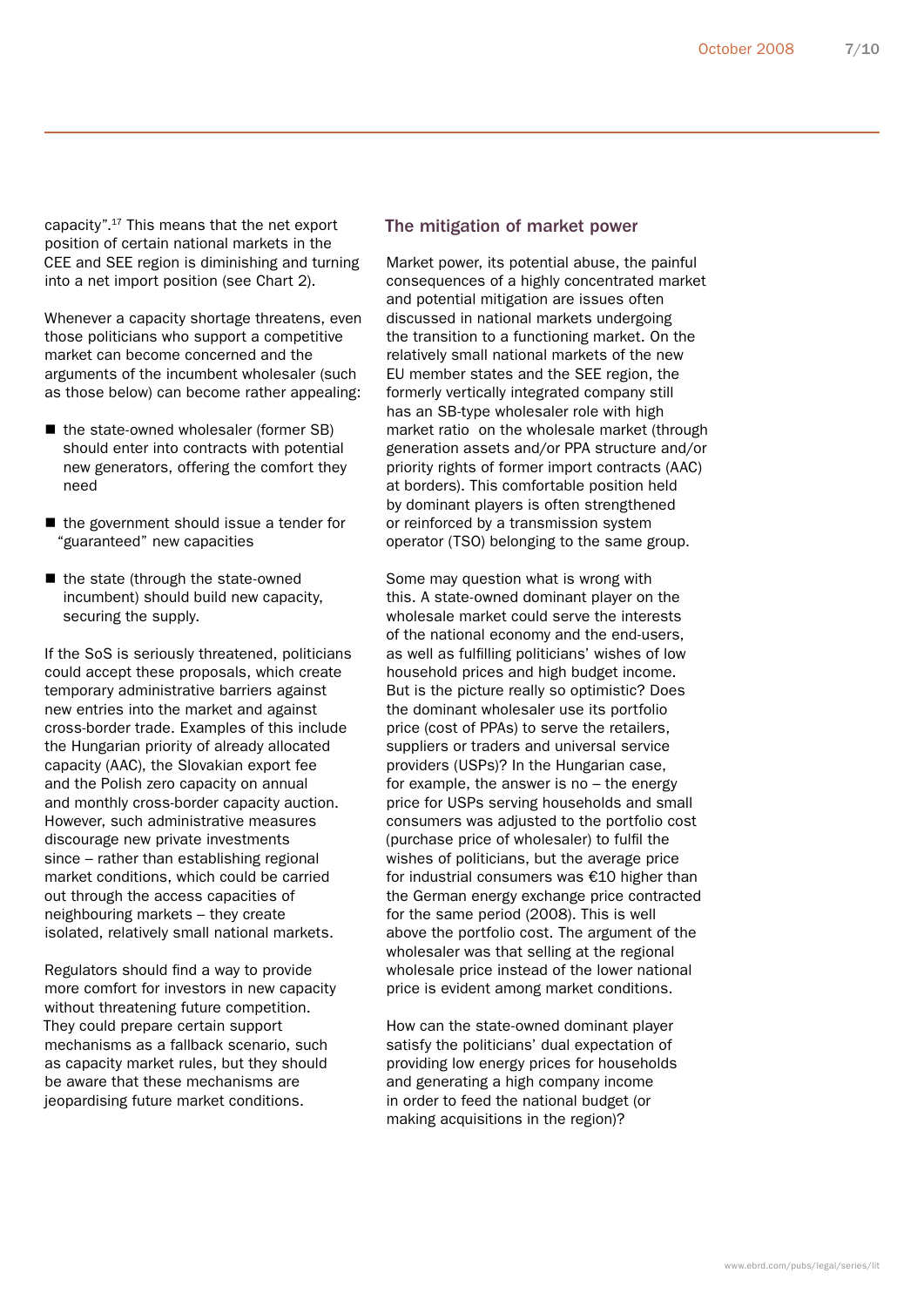The result of full market opening was evident in Hungary: the 30-40 per cent price increase for the industry in January 2008 was painful for the Hungarian economy as a whole. Was it the result of the former regulated wholesale price regime, or the potential appetite for profit of the dominant player, or the real or artificial capacity shortage of the region? Perhaps the answer is that it was – to a certain extent – the result of all of them. But, as history shows us, the dominant player is in a position to abuse its dominance until an efficient competition emerges. The high wholesale energy price could be the "source" of the monopoly rent. The SMP procedure, however, could be a solution to reducing this.

Is it really in the interests of consumers in the long run, however? There are some private investors who are not keen on concentrated markets. Postponed investments could lead to SoS problems, which is certainly not in the interests of consumers.

There is clearly another dilemma for the regulator here: should it support the state-owned former incumbent and consequently preserve the present, highlyconcentrated market structure, or mitigate the market power of this entity? The latter could spark accusations that the regulator assists new, foreign entrants to the detriment of the national company.

With political will varying in strength and direction it is very difficult to act in the interests of economy and general consumer prosperity. This is the challenge for regulatory bodies, which is why this work is a delicate balancing act.

The other way to mitigate the market power of dominant players on the national markets is to establish a wider regional market where market share drops automatically. The European Regulators Group for Electricity and Gas (ERGEG) has launched some regional initiatives, supported by the EC. Most new EU members are involved either in the CEE region or in the current 8th ERGEG region.18 Regulators and TSOs are working

hard to harmonise cross-border rules and transparency criteria and to decrease market entry barriers in these regions. However, bringing about these changes is a major challenge without the political support of the governments involved. The harmonisation of the legal and regulatory framework is in the hands of governments and legislators, not the regulators.

As already mentioned, governments facing a capacity shortage tend to introduce temporary administrative barriers to cross-border trade. These measures separate the national markets instead of establishing regional ones. Even so, the creation of regional markets can bring about positive changes.

#### End-user prices

Regulated or market-based end-user prices are an important issue in respect of the functioning market and of the affected endusers. The EC sector inquiry (2007) report $19$ highlights the phenomenon of regulated end-user prices acting as a market distortion, especially for industrial users. The new EU members have understood this and most governments and legislators eliminated the possibility of regulating energy prices on a wholesale and retail level (with the exception of special services for households, such as USPs). However, some older EU members, such as France, introduced regulated prices for industrial users. The consequence of taking this sort of action while building the consumer price determination for the functioning market conditions (instead of the politicians through regulated tariff) was that energy prices rocketed (as, for example, in Hungary). This was due to a number of factors:

- previously regulated wholesale prices (until the end of 2007) did not fully follow fuel prices  $\blacksquare$
- capacity shortage in SEE meant that traders, suppliers and importers with "short" positions serving consumers on markets where capacity shortages occurred paid higher prices for energy

18. The ERGEG 8th region comprises: Albania, Bosnia and Herzegovina, Bulgaria, Croatia, Greece, Hungary, Italy, Kosovo, Macedonia, Romania, Serbia and Slovenia.

<sup>19.</sup> The European Commission's energy sector inquiry was launched in June 2005, pursuant to Article 17 of Regulation (EC) No. 1/2003, with the objective of identifying the barriers currently impeding the development of a fully functioning open and competitive EU wide energy market. The report published in January 2007 and is available at http://ec.europa. eu/comm/competition/sectors/ energy/inquiry/index.html.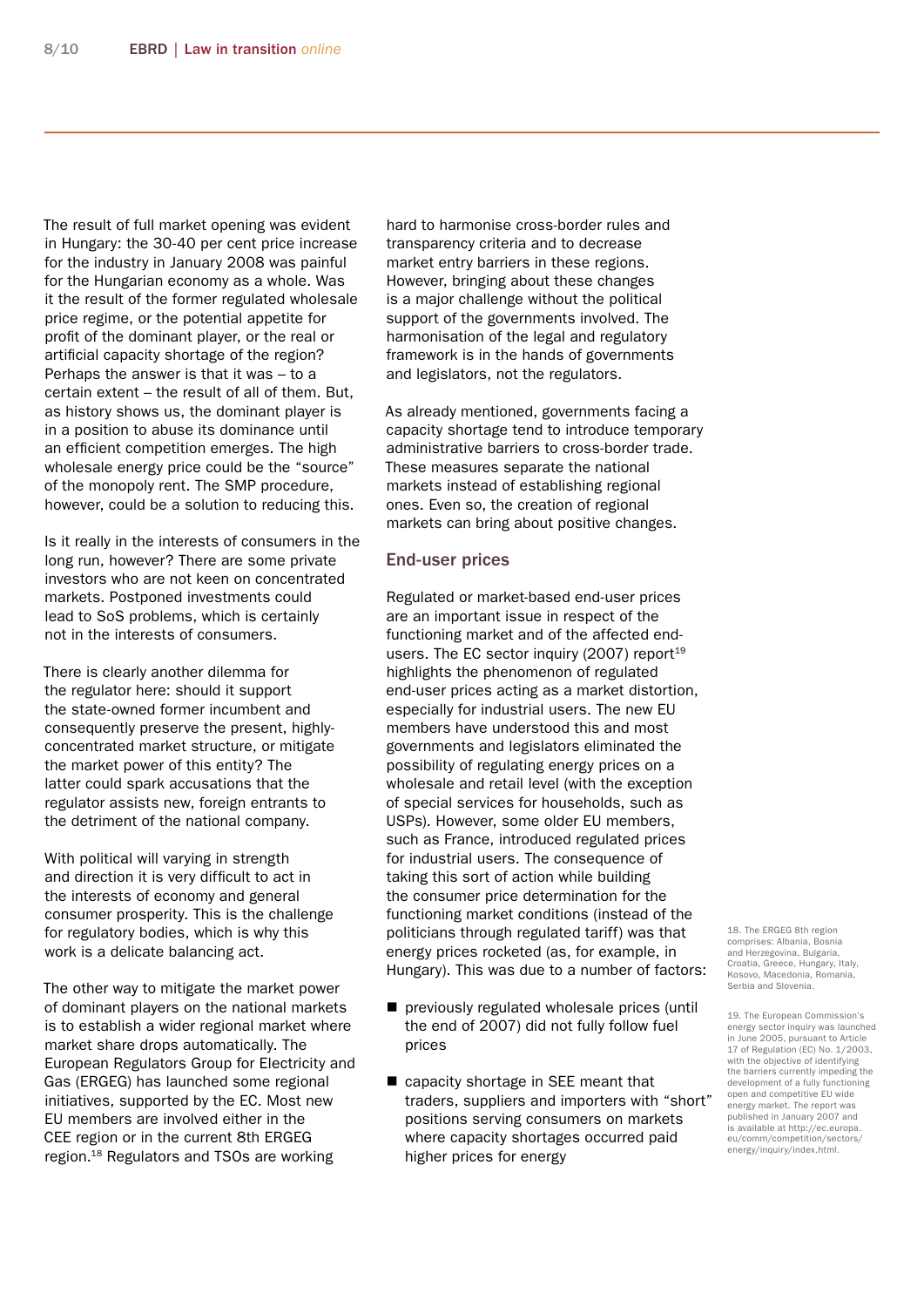- the monopoly rent of the dominant player
- controlled, reduced USP prices raised the price for industrial users.

The situation when national energy market prices are higher than regional market prices could have a significant effect on the competitiveness of end-users in the industrial and service sectors, and subsequently on the whole of the national economy. Political reaction was immediate: parliament amended the law enlarging the umbrella of the USP so that all households, public institutions, local governments and small industrial users were eligible for universal service subject to a controlled price. However, this is not the best message for the industry, which could cross-subsidise the USP clients. The enduser's purchasing power on the market-based or above price decreased: in other words – the tango dancers took a few steps back.

However, there have been some developments in energy reform in the CEE and SEE region.

- There is intensive, continuous regulatory cooperation (under the leadership of the ERGEG, ERRA and ECRB20) aiming for legal and regulatory harmonisation with the Directives and relevant EC regulation and with the best European practice building regional markets.
- Members of the ERRA have taken a common position regarding price increases and capacity shortage in some regions.<sup>21</sup>
- During 2007, some 40 per cent of energy sold on the retail market in Hungary was supplied by suppliers/traders other than the incumbent.
- There is a functioning, liquid power exchange in Romania (OPCOM).
- There are functioning NRAs with adequate statutory power, authorisation and expertise.
- A coordinated explicit cross-border capacity auction exists in the CEE region.
- There is a non-regulated end-user price for industrial users.
- There is a mechanism supporting vulnerable consumers.
- There are advanced methods for monitoring service quality.
- Based on price signals and relative comfort, an increasing number of investors are interested in new generation.
- A memorandum of understanding on market coupling between Austria, Hungary and Romania is about to be signed.
- The possibility of a regional power exchange is in development (CEEPEX<sup>22</sup> concept) with the cooperation of the World Bank, E-Control and HEO (the Hungarian regulator).

#### Conclusion

Some arguments put forward suggest that the SB model could be a dead-end in terms of wholesale and retail competition.<sup>23</sup> The incumbent wholesaler (that is, the former regulated SB) could strengthen its position on the market and could build on political support as a state-owned company in such a way as to maintain its position in the longer term.

In any case, the political will for marketbased mechanisms is essential. Without this support only short-term, transient results can be achieved. Market reforms in this region are very complex and require patient, but consistent, movements forward.

Governments, with their changing direction and levels of political support, are not always ready to manage energy reforms and so national regulators and competition authorities should take the lead. International organisations such as the Council of European Energy Regulators (CEER), ERGEG and ERRA have an important role to play in knowledge transfer and information exchange between regulators, market players and consumers. Regulators and market

20. ECRB: Energy Community Regulatory Board (Albania, Bosnia and Herzegovina, Bulgaria, Croatia, Greece, Hungary, Italy, FYR Macedonia, Romania, Serbia (including Kosovo), Slovenia)

21. www.erranet.org/Events/ ERRA/2007/Topical\_Workshop Bucharest\_December#materials

22. Central Eastern European Power Exchange

23. For example, by Mr Laszlo Lovei, "The Single-Buyer Model", Viewpoint, Note Number 225, Private Sector and Infrastructure Network, The World Bank Group, Dec. 2000: http://www-wds. worldbank.org/servlet/main?m enuPK=64187510&pagePK=6 4193027&piPK=64187937&th eSitePK=523679&entityID=00 0094946\_01062804081970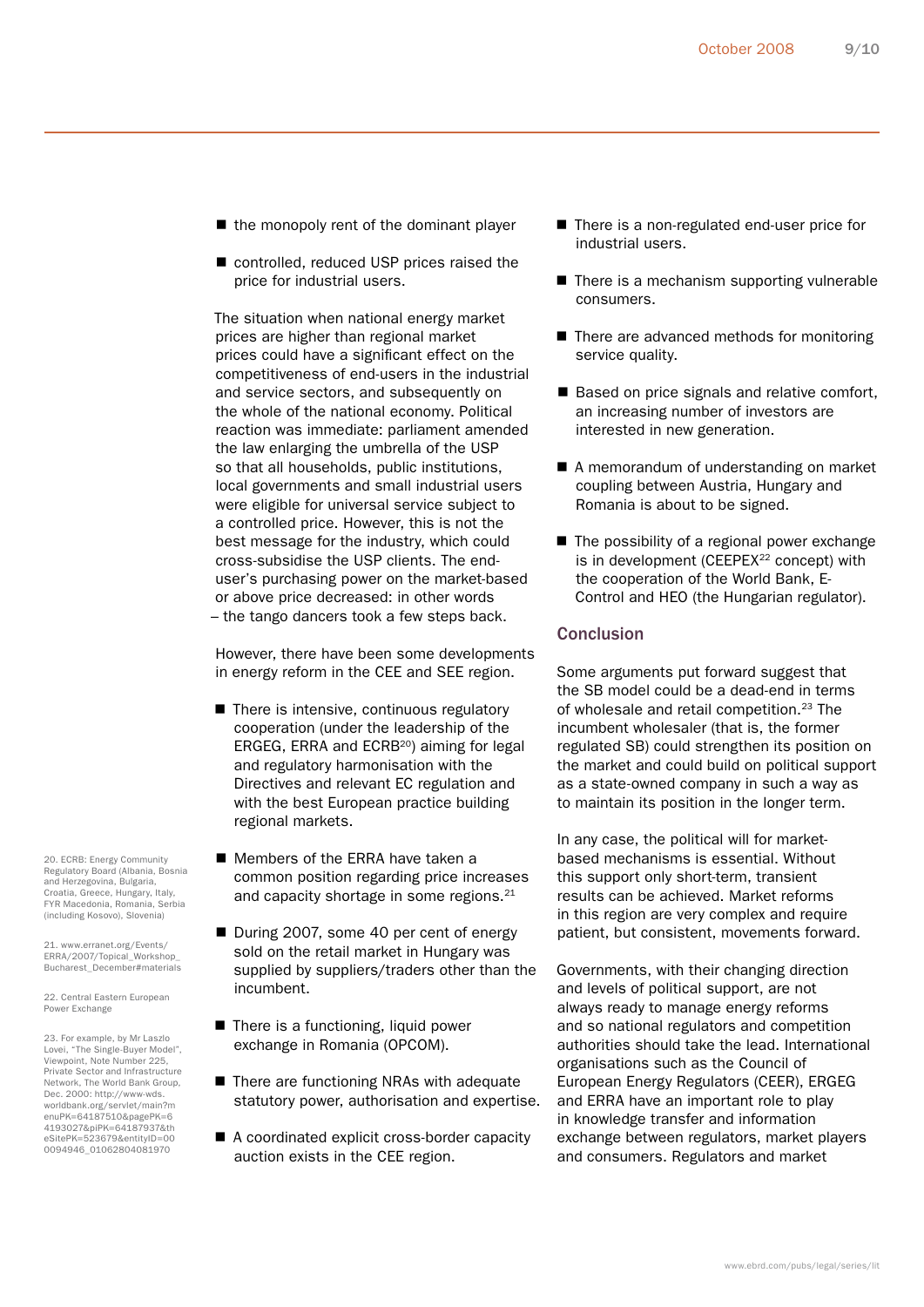participants should convince governments to provide more support for the legal harmonisation necessary for regional markets. The SMP concept could be implemented to avoid the abuse of market power.

The transition period between a regulated market (regulated wholesale and retail price) and functioning competition (market-based prices) is full of tension and painful actions; this is why this period should be as short as possible.

Substantial progress has been made towards creating functioning national and regional energy markets, but there is still much to do. The energy tango dancers should keep on dancing.

#### Author

#### Dr Gábor Szörényi

Director of the Hungarian Energy Office (Regulator); Chairman of the Energy Regulators Regional Association (ERRA)

Tel: +36 1 4597770 Fax: +36 1 4597766 Email: szorenyig@eh.gov.hu www.eh.gov.hu www.erranet.org Koztarsasag ter 7 H-1081 Budapest, Hungary

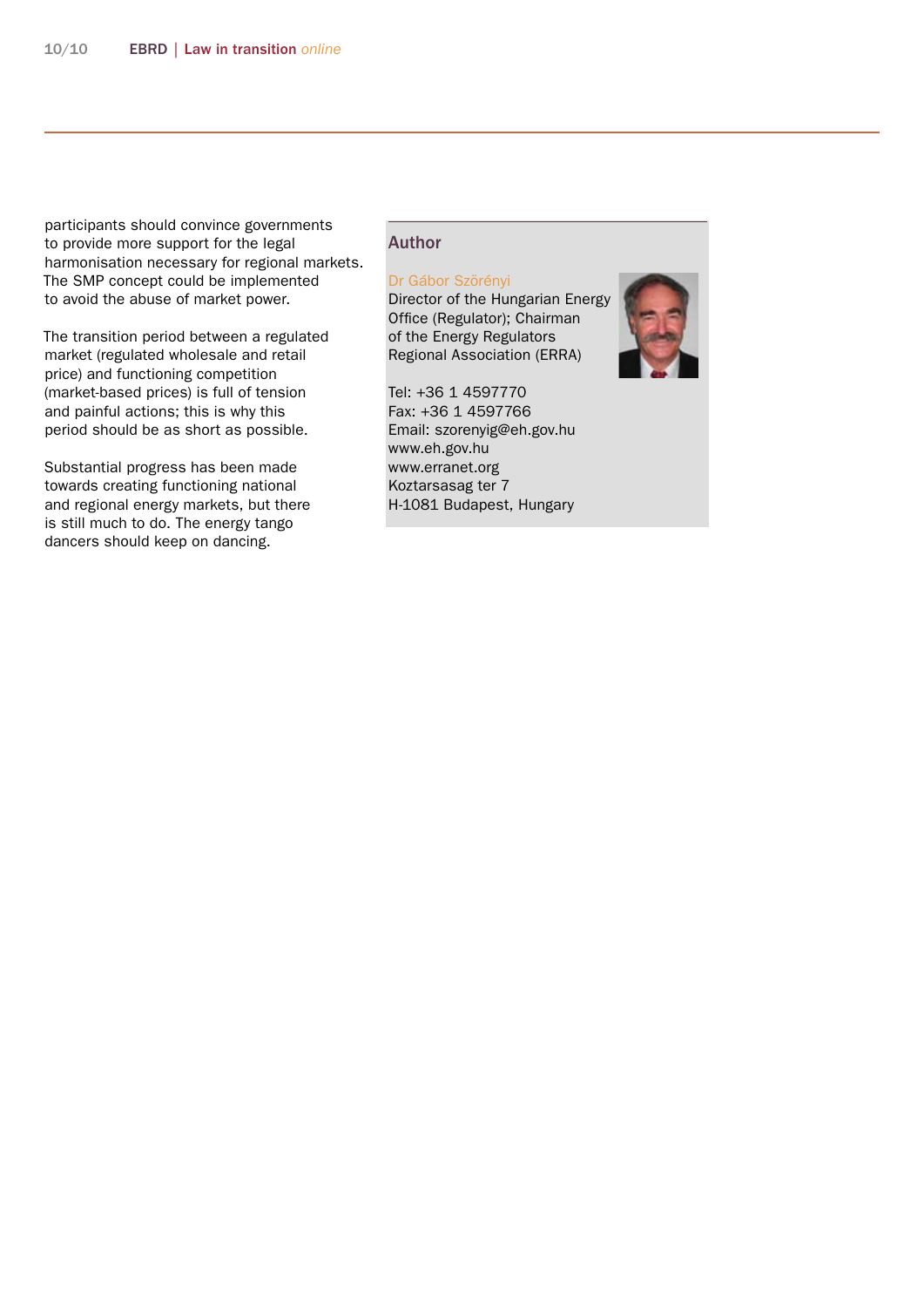### Kazakhstan's electricity

Paul Lewington, Director, Economic Consulting Associates William Derbyshire, Principal, Economic Consulting Associates

This article focuses on the development capacity of the natural monopoly regulator in Kazakhstan and describes possible ways of improving the policy and institutional environment for private sector participation and investment in the energy sector. It further summarises the current challenges facing electricity regulation and suggests a number of ways of addressing these. In order to attract private investment, the state should work to establish an independent, clear and predictable regulatory regime and ensure political stability.

This article is based on work undertaken by Economic Consulting Associates<sup>1</sup> for the EBRD to help develop the capacity of the infrastructure regulator in Kazakhstan with the aim of improving the environment for private sector participation and investment in the energy sector, as well as in rail and telecommunications. The focus here is on electricity though the findings generally apply equally to other infrastructure sectors. The article summarises the current challenges facing electricity regulation and suggests a number of ways of addressing these.<sup>2</sup>

#### The electricity industry

The current legal and regulatory framework for the electricity sector in Kazakhstan was largely established in 1996-98. Significant further changes were introduced with the Law on the Electric Power Industry<sup>3</sup> (dated 9 July 2004).

There are eight major power plants defined as having "national significance", of which four are thermal and four are hydro. There are also a number of smaller power plants at the regional level, many of which are combined heat and power. The total installed capacity is over 18,000 megawatts (MW), of which about 78 per cent is coal-fired. Capacity significantly exceeds demand following the sharp decline post - 1991 in common with other former Soviet economies as uneconomic heavy industry shut down - from

which demand has not fully recovered.

The Kazakhstan Electricity Grid Operating Company (KEGOC) owns and operates the national power grid and the power market and manages international electricity exchanges. There are 21 regional electricity distribution companies across the 14 oblasts (administrative regions), major cities and the capital, Astana. Electricity distribution and retail supply were separated as part of the 2004 reforms.

The 1996-98 reforms introduced bilateral contracting4 between generators and suppliers/large customers with all parties being able to use the national transmission network to transport electricity on equal terms. The 2004 laws introduced a revised arrangement with a voluntary centralised spot market in which a price for each hour is set.<sup>5</sup> It also offers a variety of forward contracts<sup>6</sup> for the sale and purchase of electricity. Participants can, however, continue to use bilateral contracts.

There is substantial private sector involvement in generation, with around 80 per cent of capacity privately owned or managed, including some by the US firm AES. There has also been some private sector participation in distribution and supply with both national and international investors, including AES and Access Energy from Russia. Some

1. Economic Consulting Associates provides consulting services on infrastructure policy, markets and regulation to industry and government.

2. While it is understood that the authorities in Kazakhstan have proposed changes to laws and processes which impact on the regulation of electricity and relevant sectors (and which may address some of the challenges identified in this article), the final content of these changes, and timing for implementation, is not yet clear.

3. Law #588-II.

4. In a bilateral contract each party to the contract makes a promise or promises to the other party.

5. In a centralised spot market, generators submit offers to supply electricity. Offers are selected in order from lowest-cost (subject to operating constraints) until demand in each period is met. The last offer selected sets the spot market price. In Kazakhstan, generators can choose whether to participate in this market or not - in some countries, participation is obligatory.

6. In forward contracts, delivery of the commodity is deferred until after the contract has been made, but the price is determined on the initial trade date.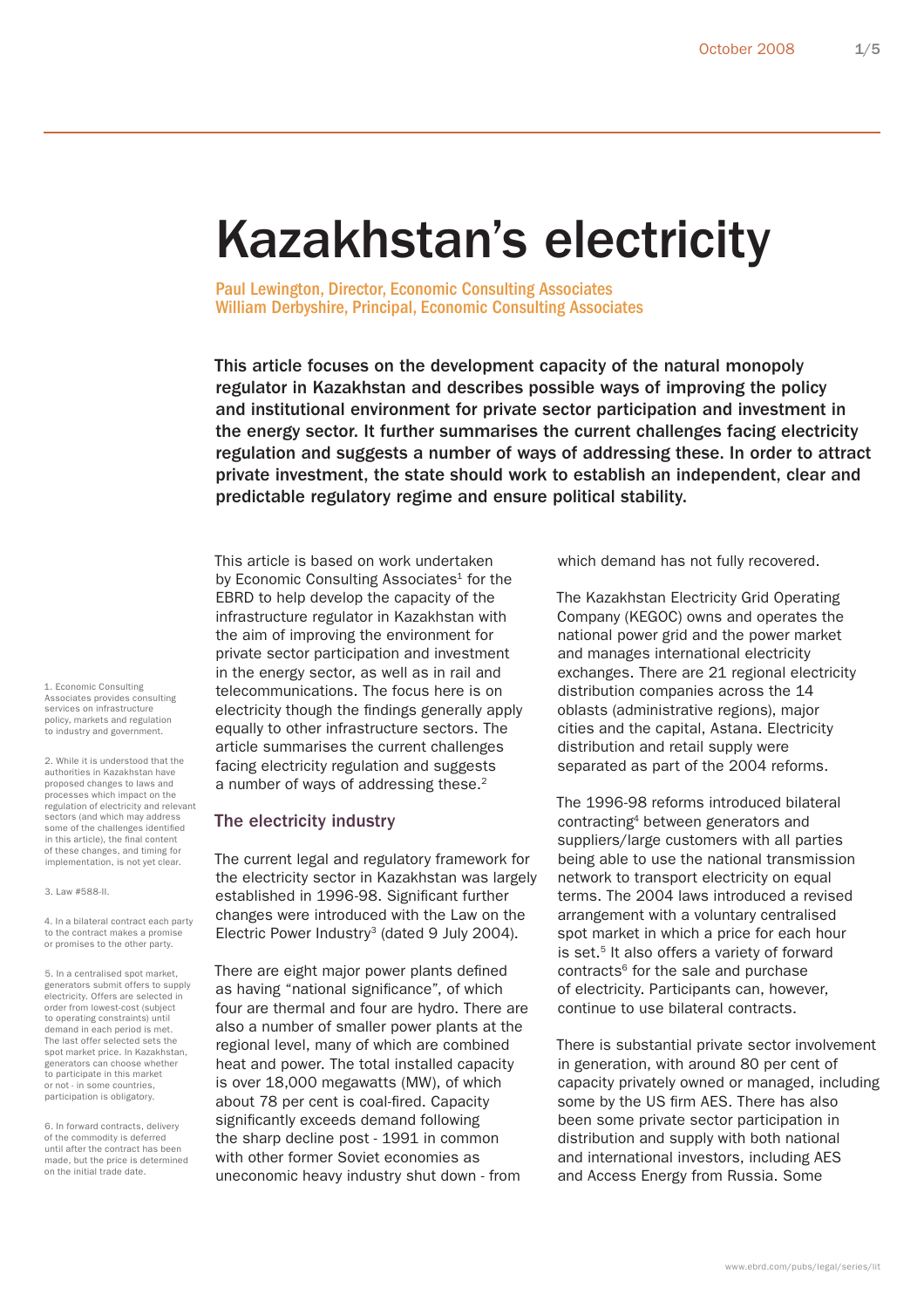international investors have, however, been disenchanted by some elements of the regulatory framework and have withdrawn.

Kazakhstan's surplus of electricity generating capacity means power shortages are not a major concern as yet. However, the elderly transmission and distribution networks require major expenditure to compensate for a long period of under-investment and to increase reliability and reduce losses.

#### Regulatory framework

Regulation of electricity, along with other natural monopolies<sup> $7$ </sup> and competition, was initially the responsibility of the Anti-Monopoly Agency (AMA). AMA was created through the Law on Natural Monopolies<sup>8</sup> but in 2004 it was separated into:

- the Agency for the Regulation of Natural Monopolies (AREM) and
- the Agency for Protection of Competition (APK).

This means there are now two regulatory bodies and two laws governing the regulation of the electricity sector.

- The Law on Natural Monopolies relates to electricity networks and is regulated by AREM. ٠
- The Law on Competition relates to electricity generation and supply and is regulated by APK.

AREM directly regulates electricity transmission and distribution charges. In principle, electricity generation and supply prices are unregulated, unless APK considers that a company holds a dominant position. A company is deemed to have a dominant position if its market share exceeds 35 per cent in a particular area. Invariably, APK finds that there is a dominant position which results in direct price regulation. This ex ante regulation is unusual internationally, where antitrust regulators typically limit themselves to avoiding the creation of dominant positions, and penalising and remedying abuses of a dominant position on an ex post basis.<sup>9</sup>

AREM directly regulates electricity transmission and distribution charges. In principle, electricity generation and supply prices are unregulated, unless it is considered that a company holds a dominant position. A company is deemed to have a dominant position if its market share exceeds 35 per cent in a particular area. Invariably, a dominant position is found to be present which results in direct price regulation. This ex ante regulation is unusual internationally, where antitrust regulators typically limit themselves to avoiding the creation of dominant positions, and penalising and remedying abuses of a dominant position on an ex-post basis.<sup>10</sup>

Electricity is just one part of AREM's responsibilities, which include other network infrastructure providers such as the national telecoms, railways and gas pipeline companies, regional heating, water supply and sewerage companies, air and sea ports.<sup>11</sup> AREM was the sole regulator of all natural monopolies until 2004, when its responsibilities were reduced to the regulation of 176 of the larger natural monopoly entities. Regulation of 652 smaller companies was transferred to the Akimates (oblast governments), but the transfer was not a success and was reversed through further legal amendments in 2005 and 2006.

AREM's current allocation of responsibilities to the oblasts loosely mimics the federal and state-level arrangements in the United States. The central AREM office is responsible for regulation of natural monopolies which serve more than one oblast or are large in size. Smaller, local natural monopolies are regulated by AREM's regional branches in each oblast under the overall guidance of the AREM central office.

#### Emerging concerns

Since its creation, AREM has made significant progress towards introducing a modern regulatory framework, based on US models. However, a number of concerns have arisen, in part due to the mismatch

AREM's [...] responsibilities to the oblasts loosely mimics the federal and state-level arrangements in the United States. AREM's [...]<br>AREM's [...]<br>responsibilities<br>to the oblasts

7. A natural monopoly occurs where the cost of producing the product is lower if there is just a single producer than if there are several competing producers (due to economies of scale). For example, unless existing capacity is exhausted, you would generally not build two competing electricity or gas pipeline networks serving the same destinations as the total costs of supply would be higher than building a single network.

8. Law on Natural Monopolies number 272, 9 July 1998, as amended by Law #364 of 26 December 2002 and Law #13 of 20 December 2004.

9. Ex ante regulation is anticipatory and aims to prevent an undesirable outcome, while ex post regulation deals with redress of proven misconduct.

10. Ex ante regulation is anticipatory and aims to prevent an undesirable outcome, while ex post regulation deals with redress of proven misconduct.

11. Responsibility for telecommunications was transferred to the Agency for Informatisation and Communications during 2007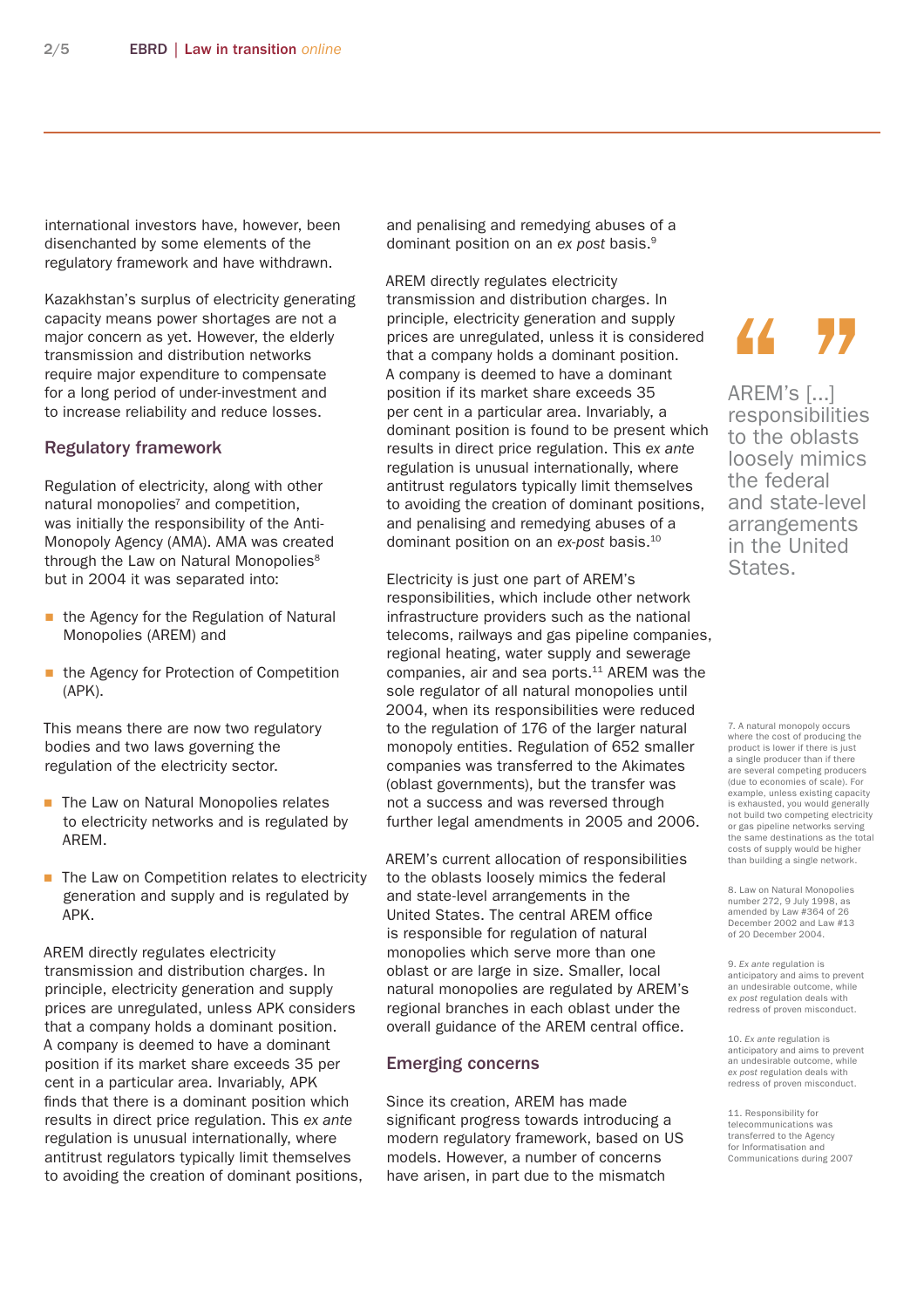between these models and the realities of the Kazakh situation. Of particular note are:

- **AREM's vulnerability to political interference** at both central and oblast level
- **DED** bureaucratic and heavy-handed procedures for tariff approval
- an uncoordinated framework between the economic and competition regulators.

#### Political interference

Political interference in regulatory decisions stems, in part, from AREM's lack of independence. AREM's powers and responsibilities derive primarily from the Law on Natural Monopolies<sup>12</sup> which gives an "authorised agency" the broad authority to "control and regulate the activities" of natural monopolies. AREM was nominated as the authorised agency through its statute issued by the prime minister.<sup>13</sup> The statute is explicit in giving AREM responsibility for the "formulation of state policy in the areas of natural and state monopoly"<sup>14</sup> and this undermines a fundamental regulatory principle of separation of policy-making from regulation.

In 2004, Presidential Decree #1382 (9 June 2004) changed AREM's status to a central executive body.15 This put AREM in a similar position to a ministry and made it subject to a number of rules and regulations governing state bodies, including employment, budgeting and expenditure regulations.

The organisation, staffing and financing of AREM, as well as its reporting obligations, are established by the government. The Agency is headed by a chairman who is appointed and dismissed by the prime minister $16$  (previously, the chairman had been appointed by the president). Deputy chairmen are appointed and dismissed by the government on the recommendation of the chairman. There is no fixed term of appointment and no professional qualifications are specified in the statute.

While all regulators must recognise the primacy of government policy decisions, regulators also need the independence to be able to act within this policy framework, taking decisions on their technical merits. This requires regulators to have clear powers and duties, the knowledge that they cannot easily be dismissed for disagreeing with ministers, and access to skilled and experienced staff able to provide the required technical expertise.

AREM's independence is compromised by the following factors:

- $\blacksquare$  it is not established as a statutory body in primary law
- $\blacksquare$  it has no fixed terms of appointment and no requirements for professional qualifications
- $\blacksquare$  it is subject to government salary scales and employment rules.

Regional AREMs are even more exposed to informal political pressure from Akimates. They suffer from the same lack of independence as the central AREM, but this is exacerbated by the close relationships that generally exist in smaller communities and the limited number of companies that they regulate – allowing pressure from Akims (provincial governors) in relation to politically sensitive utilities.

#### Tariff approval procedures

AREM's current approach to regulation follows a cost-plus methodology.17 AREM scrutinises costs on a line-by-line basis with all numbers supported by extensive documentary evidence. AREM concentrates on verification of individual expenditures against norms or historic costs with little attempt to benchmark costs with those of other companies.

While such approaches are applied in countries such as the United States, in these cases tariff reviews occur relatively infrequently they can last for more than one year, and regulators are well-resourced and benefit from an extremely well-developed supporting consulting industry. This contrasts strongly with Kazakhstan where reviews are annual and take place within a tight time frame, and where staff constraints leave AREM dependent on a small number of external

# 44 Y.

Regional AREMs are even more exposed to informal political pressure from Akimates.

12. Article 13.

13. Decree #1109 of July 2004.

14. Article 1. Article 9 expands this responsibility still further to include not only state policy on natural monopolies but also state policy on state monopolies.

15. The statute describes AREM as a central executive body "forming part of the Government of the Republic of Kazakhstan".

16. Article 4 of AREM's Statute #1109.

17. Where the regulator determines the generation price with the costs incurred by the utility, and the profit allowed.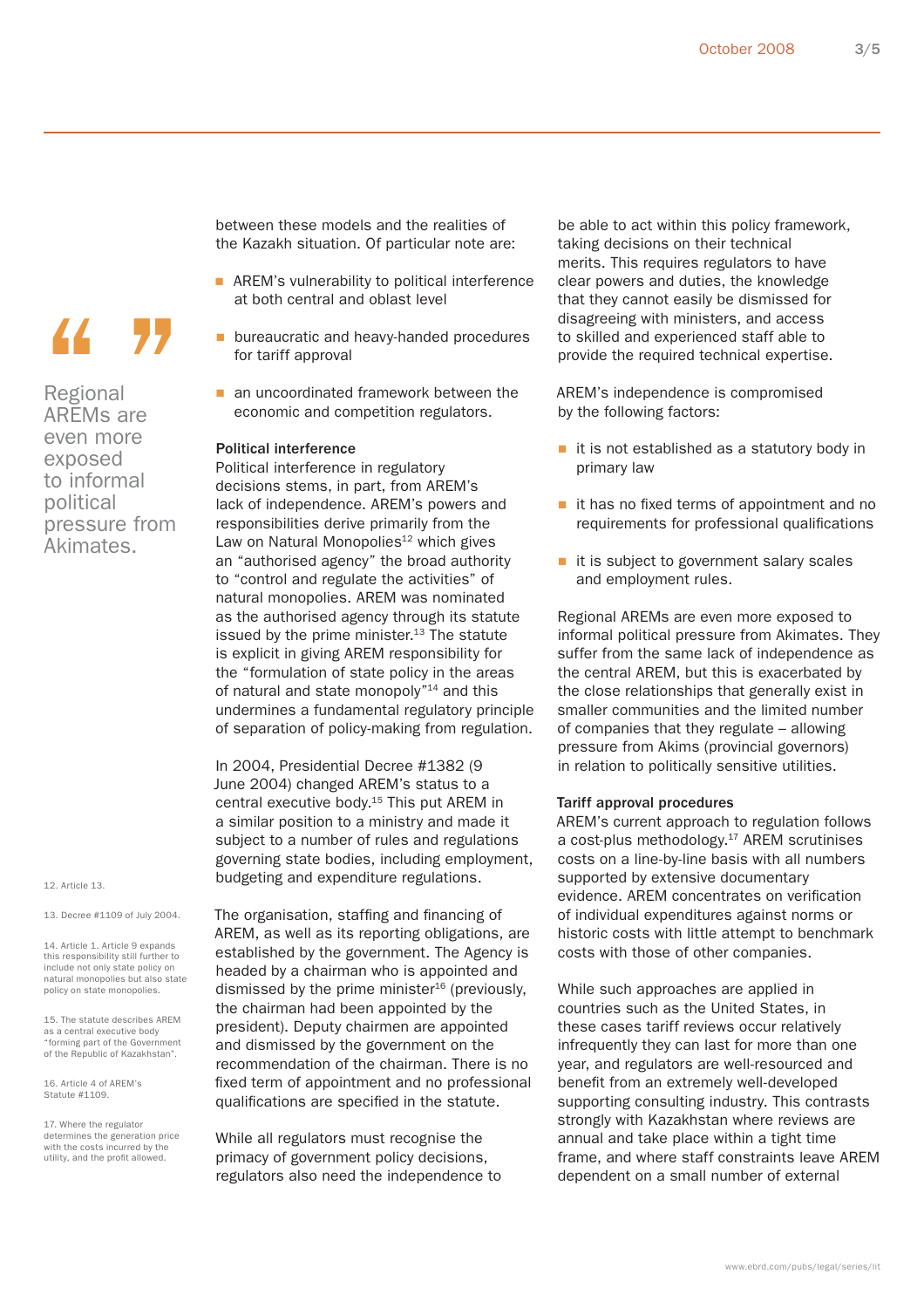consultants for critical parts of the review.18

This results in an extremely high workload for AREM. It is also a major burden for the regulated companies and encourages neither cost efficiency nor transparency in the process. In practice, it appears that much of the evidence advanced by companies cannot be reviewed in any detail, so AREM falls back on using somewhat crude bases for its decisions.

AREM had previously been encouraged to move away from cost-plus pricing and to allow a price-cap or revenue-cap framework, referred to as mid-term tariffs (MTT) in Kazakhstan. This had the dual aim of encouraging efficiency improvements and dropping the burdensome and unreliable tariff approval procedures. Amendments to the Law on Natural Monopolies in December 2005 made allowance for MTT.<sup>19</sup> However, a backward step was taken when AREM issued Order #287 on "Approval of the methodology for the tariff-cap calculation for the services of natural monopolies". This contained the restriction that:

"costs for each year of the tariff control period should be identified based on forecast of marginal growth of tariffs on regulated services for midterm period stipulated by the Midterm Programme of Socio-Economic Development of the Republic of Kazakhstan (hereinafter, the Midterm Programme)"20

The Midterm Programme contains forecasts on the growth of tariffs for most of the regulated network sectors (excluding rail and telecommunications) that are approved through government resolutions. This means that, rather than approving or rejecting submissions made by the entities based on independent technical criteria, AREM has agreed that it will only approve costs that conform to forecasts of tariff increases approved by the government.

#### Lack of coordination of competition and natural monopoly regulation

The division of infrastructure companies into their separate natural monopoly

and competitive components has taken place gradually. Even where separate businesses have been created or accounting separation has taken place, coordination of price regulation has been a problem.

#### Recommended solutions

In its work supporting AREM, ECA made a number of recommendations to address these concerns. While not all may be implemented in full or in the recommended form, measures of these types are required for further improvement of Kazakhstan's regulatory framework.

#### Enhancing AREM's independence

Existing legislation should be amended to strengthen AREM's independence.

- AREM's statute should be amended to remove its role in developing policy, thereby ending the potential conflict between its roles as policy-maker and regulator.
- AREM's status should be established in primary law, giving greater assurance of its permanence.
- The primary law should be strengthened to specify:
	- fixed terms for the chairman and deputy chairmen
	- professional qualifications E
	- grounds for dismissal. F

#### Introducing benchmark regulation

Benchmark regulation should be introduced for regional electricity distributors, along with increased flexibility in the application of MTT. This would end the current need for detailed individual cost reviews and create a more up-to-date incentive-based regulatory methodology. AREM is investigating the potential for this in more detail.

Organising regulation by type of work The problem of coordination between competition and utility regulators is not

The problem The problem<br>
of coordination<br>
between between competition and utility regulators is not unique to Kazakhstan.

18. It is understood that proposals for revision of cost/ tariff setting methodology are currently under consideration.

19. The law now provides for AREM – as an alternative to approving tariffs for an indefinite period - to set a price/tariff-cap for a period of validity determined by AREM.

20. Paragraph 8.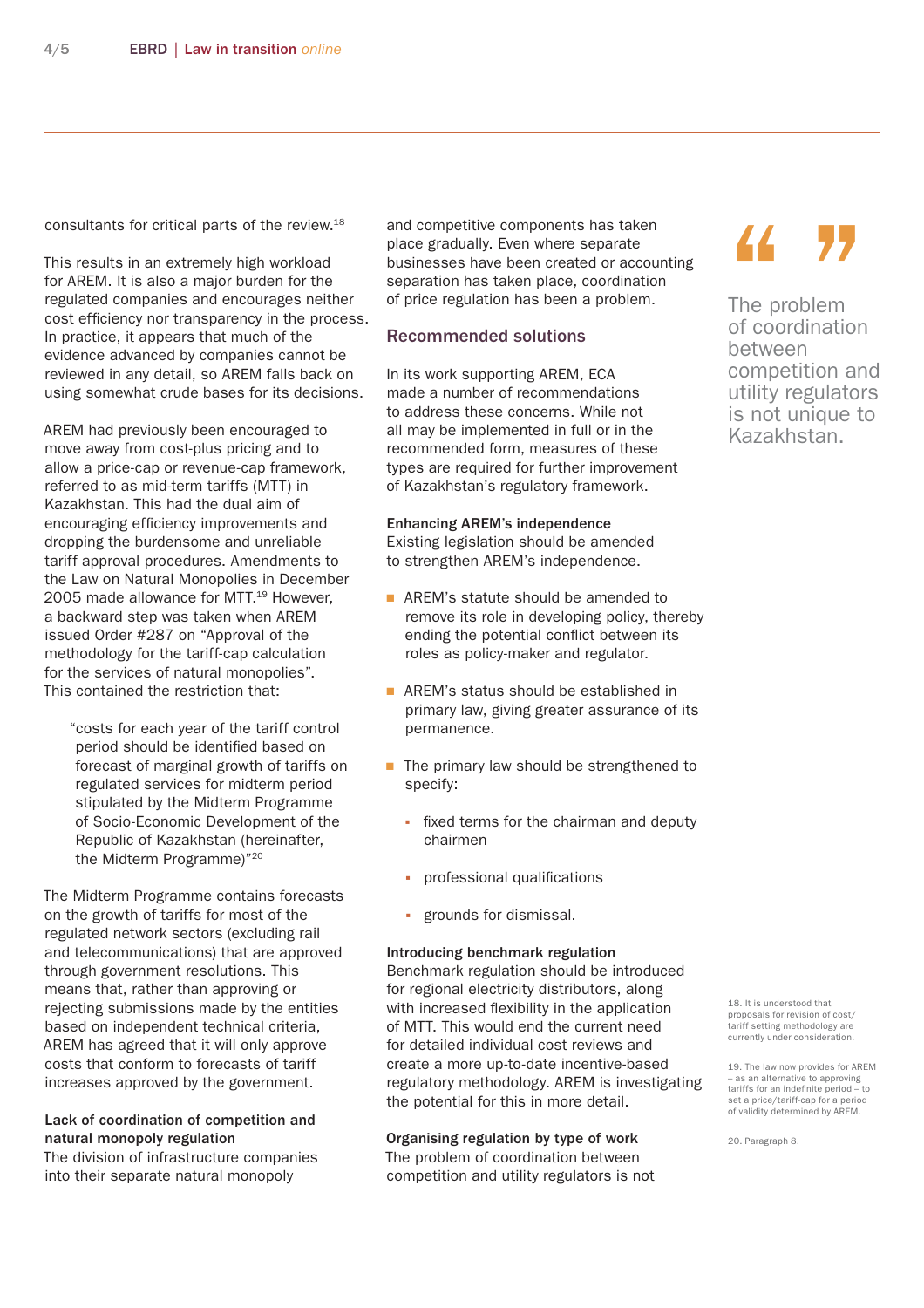unique to Kazakhstan. The United States and Europe have almost exclusively favoured separate competition and sector regulators, whereas Australia and New Zealand have favoured combined regulation.

Kazakhstan began with separate regulators. These were then combined and subsequently separated again in 2004. A reintegration would be extremely disruptive and would also be contrary to international practice in Europe and the United States.

While there is a need for separate competition and sector regulators in Kazakhstan, the allocation of responsibilities between AREM and APK could be more efficiently arranged.

It would be more efficient to divide responsibilities between AREM and APK according to the type of regulatory work involved rather than the type of business. AREM could be responsible for tariff reviews for both natural monopolies and for businesses that have a dominant position, while APK could be responsible for work that is more traditionally assigned to antitrust regulators. This would require an amendment to primary legislation.

#### Long-term outlook

To attract investors, Kazakhstan needs to establish an independent, transparent and predictable regulatory regime and, in order to demonstrate the stability of this regime to investors, it needs to maintain that regime over a reasonable period of time. An unstable and unreliable regulatory regime will increase regulatory risk and raise the premium that investors demand in order to invest in Kazakhstan.

Relatively simple and painless changes in legislation and even simpler changes in statutes are needed to increase the independence of Kazakhstan's regulatory agencies. Independence is the regulatory holy grail that is never completely attainable, but these changes will create the foundations that will encourage greater independence from

political interference. Cultural changes need to take place within the regulatory agencies; these are less tangible but will follow over time, particularly if the legal framework is in place.

One cultural change, the seeds for which have already been sown, is the move away from excessive command-and-control regulatory intervention when reviewing and approving tariff submissions. Regulators everywhere have an obligation to encourage cost efficiency in natural monopolies but regulators elsewhere have adopted arm's-length techniques which simultaneously encourage efficiency. These include price-cap, revenue-cap and benchmark regulation. These techniques need to be included among the set of tools used by the regulators in Kazakhstan and the regulations need to be adapted to make these techniques fit-for-purpose. Improvements in the primary law would also help.

One of the major outstanding issues for network regulation in Kazakhstan is clarity over the respective responsibilities of AREM and APK. The current situation, with AREM regulating the networks and APK regulating the prices of "competitive" services along the supply chain is a recipe for problems. A continuation of two bodies – one for the network industries and the other a competition regulator – is consistent with international practice and makes sense. However, definition of the respective responsibilities of the two bodies is urgently needed and this requires amendments to the laws.

#### Authors

Paul Lewington (Director) William Derbyshire (Principal) Economic Consulting Associates 41 Lonsdale Road London NW6 6RA United Kingdom

Tel: +44 20 7604 4545 Fax: +44 20 7604 4547 Email: paul.lewington@eca-uk.com william.derbyshire@eca-uk.com



www.ebrd.com/pubs/legal/series/lit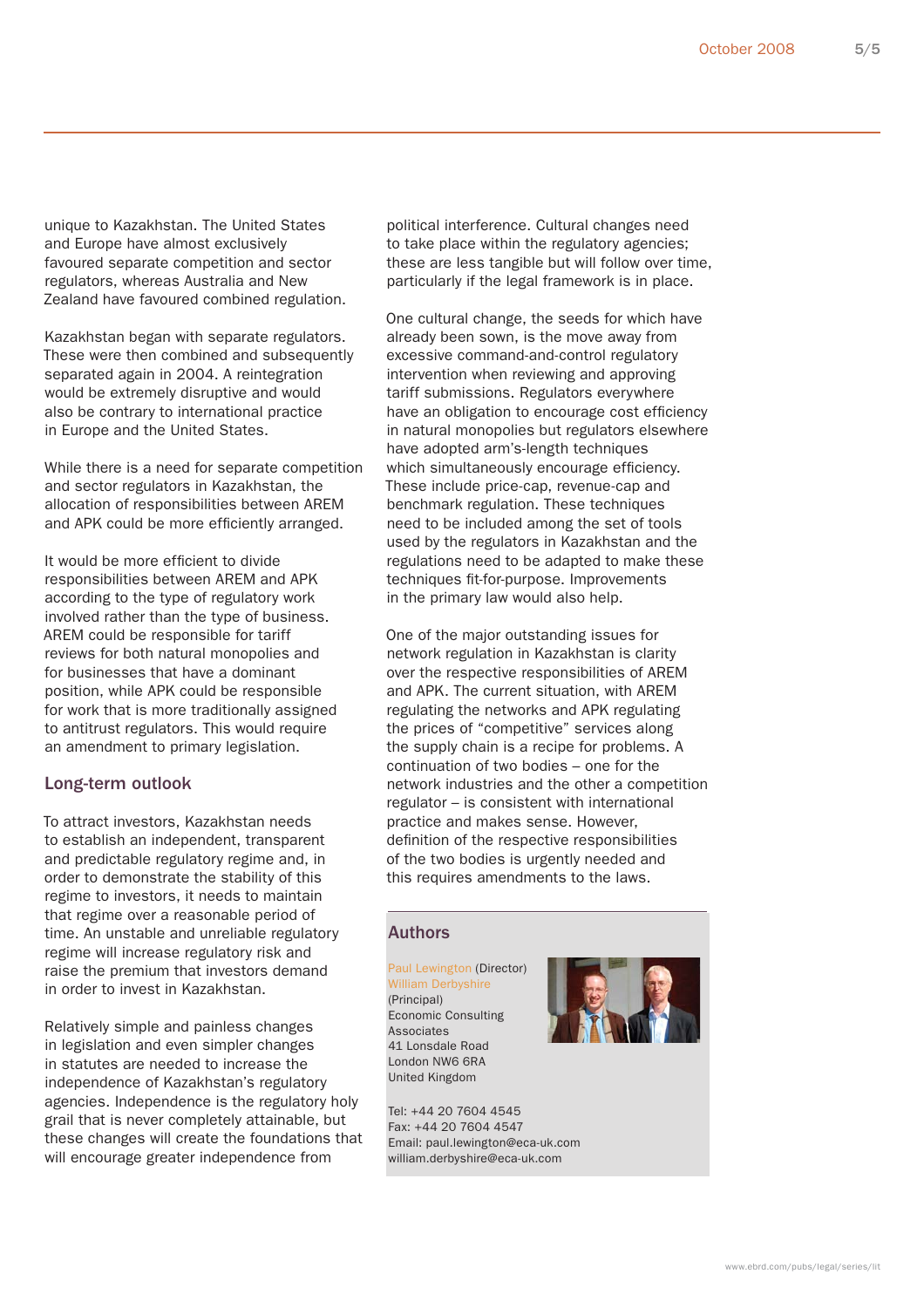### Energy sector reform in Mongolia

Radii Ganjuur, Chairman, Energy Regulatory Authority of Mongolia

The Energy Law of Mongolia has largely transformed the power sector in the country and aims to stimulate private participation and investment in the sector. This article provides a descriptive analysis of the structure and functions of the regulatory authority and the guarantees for its political independence. The Mongolian government has recognised the need to secure a sustainable energy supply by developing renewable energy potential and improving the current power system. A new legislative framework on renewable sources of energy has been adopted as a part of the Government Action Plan.

### 44

**Fundamental** changes have occurred in the country's energy sector. When the Mongolian parliament enacted the new Energy Law in 2001, it provided the legal framework to allow the energy sector to be restructured from being centrally planned to market-based.

The Energy Law aims to create competition and increase private participation and investment in the energy sector. It also

provides regulations for energy generation, transmission, distribution and supply activities, as well as the construction of energy facilities and the use of energy resources (see Box 1 for more details).

Since the Law came into force, fundamental changes have occurred in the country's energy sector. Previously, all state-owned power

### Box 1 - The Energy Law of Mongolia

The Energy Law of Mongolia came into force on 1 February 2001 in order to create a legal basis to transform the energy sector from a centrally planned to market-based sector.

The Law includes six chapters and 38 articles. To facilitate implementation, full powers and responsibilities of the key institutions involved in managing and operating the energy sector – such as parliament, the cabinet, the State Central Administrative Authority, governors of Aimags,<sup>1</sup> the Capital City, Soums<sup>2</sup> and Districts, the Regulatory Authority, the National Dispatching Centre, and the regulatory boards of Aimags and the Capital City – are as follows:

- the State Ikh Khural<sup>3</sup> formulates state policy on energy and makes decisions regarding the construction of nuclear power plants
- the Ministry of Fuel and Energy is in charge of the development of policy, including the development of energy resources; energy use; import and export of energy; construction of power plants; transmission lines and networks; energy conservation; use of renewable sources; regulation; and international cooperation
- the Energy Regulatory Authority (ERA) is in charge of issuing licences, approving tariffs and protecting the rights of consumers and licensees.

1. In Mongolia, "Aimags" are the first-level administrative division (provinces). Each Aimag is divided into Soums.

2. Soums are second-level administrative subdivisions.

3. The Mongolian parliament.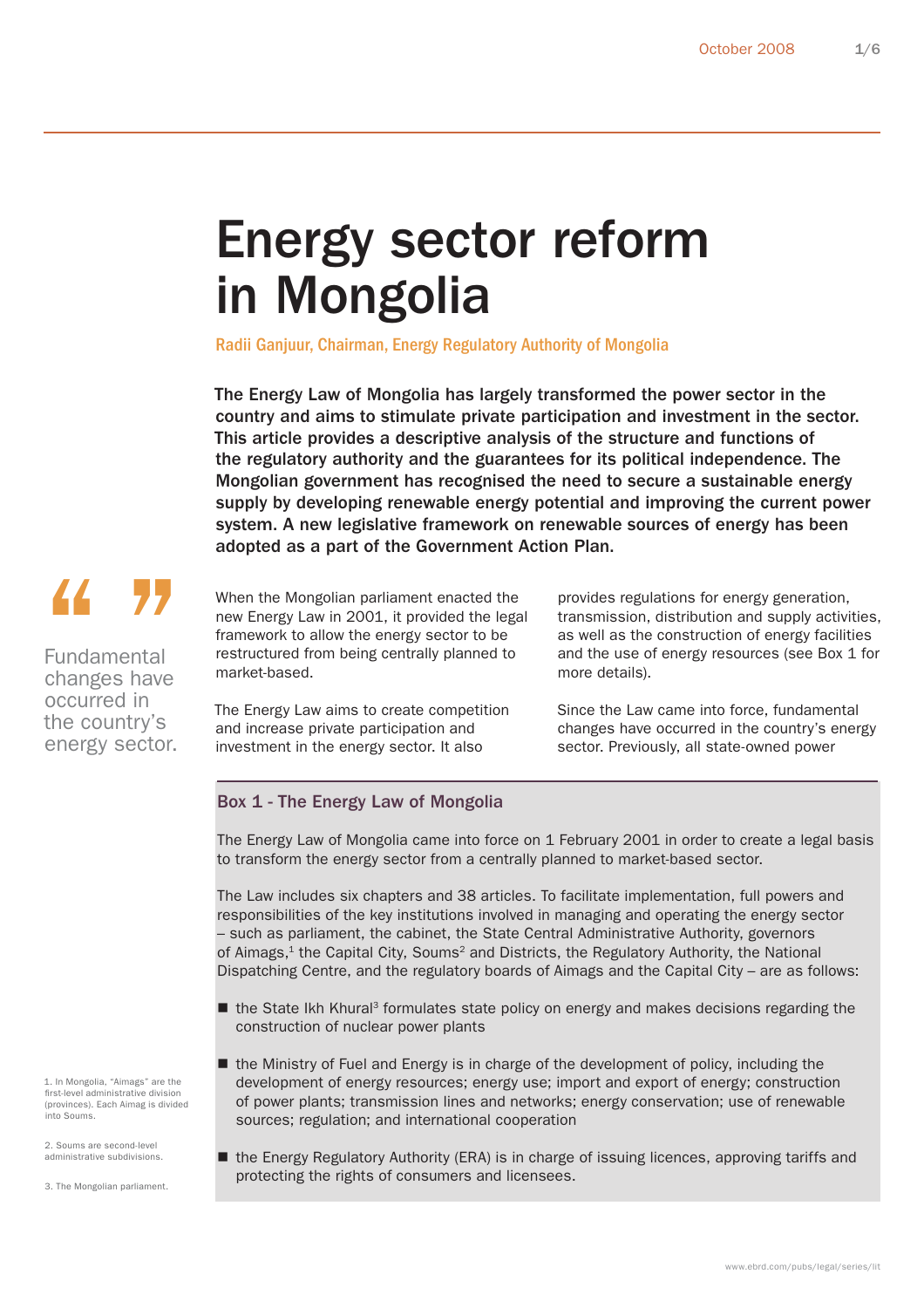enterprises operated under the management of the Energy Agency<sup>4</sup> within a centralised vertical management structure. With the Energy Law, this centralised structure was unbundled<sup>5</sup> and separate, independent companies dealing with generation, transmission, distribution and supply were created.

One of the more important provisions of the Energy Law was the establishment of an independent body, the Energy Regulatory Authority (ERA). The ERA carries out its mandate using various instruments provided by the Energy Law, including licensing powers, tariff approval powers and monitoring.

Seven years have passed since the Energy Law came into force and during this time the key institutions that manage and operate the energy sector have been carrying out many significant tasks.

#### The Energy Regulatory Authority

The Energy Regulatory Authority (ERA) was established in 2001. It regulates energy generation, transmission, distribution, dispatching and supply in accordance with the provisions of the Energy Law and related legislation. The main responsibilities of the ERA are to issue operational licences, to review and approve the tariffs of licensees (the

Chart 1: Electricity prices in the Central Energy System of Mongolia



Note: Prices are measured in US cents per kiloWatt-hour (kWh).

energy companies that sell to the end-user), to protect equally the rights of the consumers and licensees, and to create and maintain conditions for fair competition among the generation and supply companies (see Box 2 on page 7) for how the EBRD is supporting the ERA).

In accordance with the Energy Law, the ERA must perform the following tasks:

Task 1: Issue, amend, suspend and revoke licences, set operational and licensing terms and requirements for licensees, as well as monitor compliance with these terms and requirements.

When the ERA started operations, 18 large energy companies had licences for energy activities. By the end of 2007 the ERA had granted 142 licences in 10 categories to 64 enterprises and organisations.

The ERA annually monitors and evaluates the fulfilment of terms and conditions of all licences granted. Forty-nine licensees<sup>6</sup> are being benchmarked quarterly and semiannually, and their ratings<sup>7</sup> are being published in daily newspapers.

Task 2: Develop methodology to determine tariffs, define the structure of tariffs and review, approve, inspect and publish tariffs of licensees.

Originally, tariffs were artificially low, which did not allow the energy companies – that is, the licensees – to recover their costs and expenses. By setting tariffs the ERA aims to ensure the financial viability and sustainable operation of these licensees, while balancing their interests with those of the consumers.

The ERA, aware of how prices can affect the social and economic situation of the country, increased tariffs several times. However, none of these increases is understood to have burdened the consumer too much. The ERA has also developed a life-line tariff<sup>8</sup> for consumers on low incomes (vulnerable consumers).

By the end of By the end of<br>2007 the Energy<br>Pequlatory **Regulatory** Authority had granted 142 licences in 10 categories to 64 enterprises and organisations.

4. The Energy Agency is responsible for implementing the government's policies on energy use. Its main objective is to provide a reliable supply of electricity and heat, based on the most effective means of generation and distribution.

5. Unbundling refers to the "structural separation" of the various functions in an energy market, namely generation, transmission, distribution and supply. The separation applies to ownership, corporate affiliates and/ or management/accounting.

6. Eighteen large energy sector entities; twenty-four housing service companies with heat distribution licences; and seven small, local electricity distribution companies.

7. The ratings are assigned according to a ranking procedure approved by the ERA. They are based on licensees' performance criteria such as profit and loss, liabilities and receivables, a power plant's internal electricity consumption rate, transmission and distribution losses.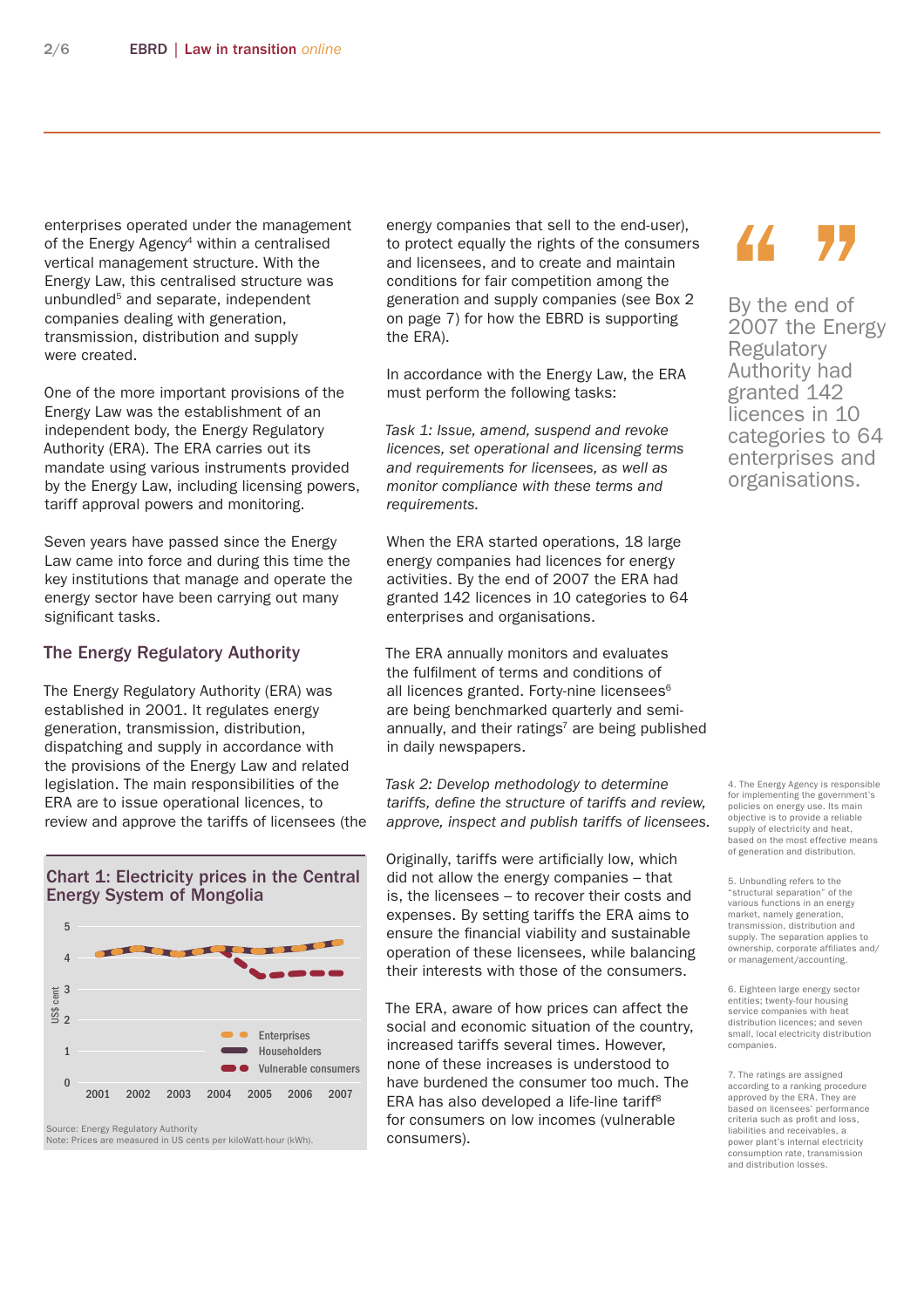The regulated tariffs for consumers in 2001-07 are shown in Chart 1 on page 2.

Task 3: Protect equally the rights of the consumers and licensees while resolving disputes between licensees, and disputes between licensees and consumers.

The ERA resolves disputes and complaints from consumers and licensees according to relevant laws, rules and regulations. To aid transparency the ERA has compiled statistics of the complaints and dispute resolution process. The statistics show that between 2001 and 2007, 363 complaints from licensees, consumers and other related organisations were received, dealt with and fully resolved.

8. A tariff system that takes account of consumer income levels to ensure affordability.

9. The Central Energy System (CES) supplies energy to the capital city and 13 Aimags in central Mongolia. It covers over 90 per cent of the country's total energy consumption. In the CES there are five generation, one transmission and four distribution companies.

10. The single buyer model is the market through which electricity is sold from generators to one buyer which then sells that electricity on to distributors.

11. The spot market is based on the differences between the amount of electricity determined by the generation dispatching plan and the amount of electricity supplied in reality.

12. The competitive market is an auction among the generators of their offered generation tariffs based on the growth of electricity demand.

13. The 100 per cent collection rate means that fees for billed electricity were collected fully in 2007. Any additional percentage above 100 per cent refers to revenue that could not be collected fully in the previous year. In this case, the additional 0.3 per cent represents the amount received from the consumers to reduce the previous year's receivable, which was recorded in the balance sheet of the distribution companies. This means that a distribution company was able to collect the unpaid payments from consumers one year on.

As Table 1 shows, complaints have risen from 46 in 2001-02 to level off just below 70 in 2007. While this rise can be interpreted negatively, it can also be seen as a reflection of increased competition and growing confidence in the ERA as a place for resolving licensee disputes and dealing with consumer complaints.

Table 1: Number of complaints resolved by the Energy Regulatory Authority of Mongolia

| Year              | <b>Complaints resolved</b> |
|-------------------|----------------------------|
| 2001-2002         | 46                         |
| 2003              | 34                         |
| 2004              | 72                         |
|                   |                            |
| 2005              | 75                         |
| 2006              | 70                         |
| 2007              | 66                         |
| Total             | 363                        |
| Source: ERA, 2008 |                            |

In addition, since 2004 the ERA has conducted four large public hearings concerning tariffs. Public hearings are seen by the ERA as an important way of promoting stakeholder and public awareness of, and participation in, energy sector regulation.

Task 4: Create conditions for fair competition among the electricity generation and supply companies in accordance with the Energy Law.

One of the ERA's main obligations is to guide the transition of Mongolia's energy sector from a centralised, command-based system to a market-oriented one. Currently, within the Central Energy System (CES),<sup>9</sup> electricity is traded through the main market – the "single buyer model"  $(SBM)^{10}$  – and two other accompanying markets:  $spot^{11}$  and competitive. $12$  As a first step, the SBM was introduced into the CES as an operational model in 2002.

In 2001, before the inception of the SBM, the rate of revenue collection within the sector was only about 75 per cent. However, since the SBM was introduced in 2002, the collection rate has increased consistently yearon-year and reached  $100.3$  percent $^{13}$  in 2007 for the first time (see Chart 2 below).

In the spot market, the differences between actual dispatch and the contractual commitments of each generator can be traded. The spot market is intended to operate at the margin, that is, most of the energy is traded through bilateral contracts and only a small amount is traded in the spot market.

The National Dispatching Centre has been acting as an operator of the spot market. By operating in the spot market, the power plants will try not to breach the dispatching graph (plan). $14$  If they do breach it, they will bear some responsibility as per the market-oriented economical principle. In other words, the trade is done by selecting the highest tariff of the companies participating in the market. The spot price applied to this transaction is the energy tariff of that generator approved by the ERA.15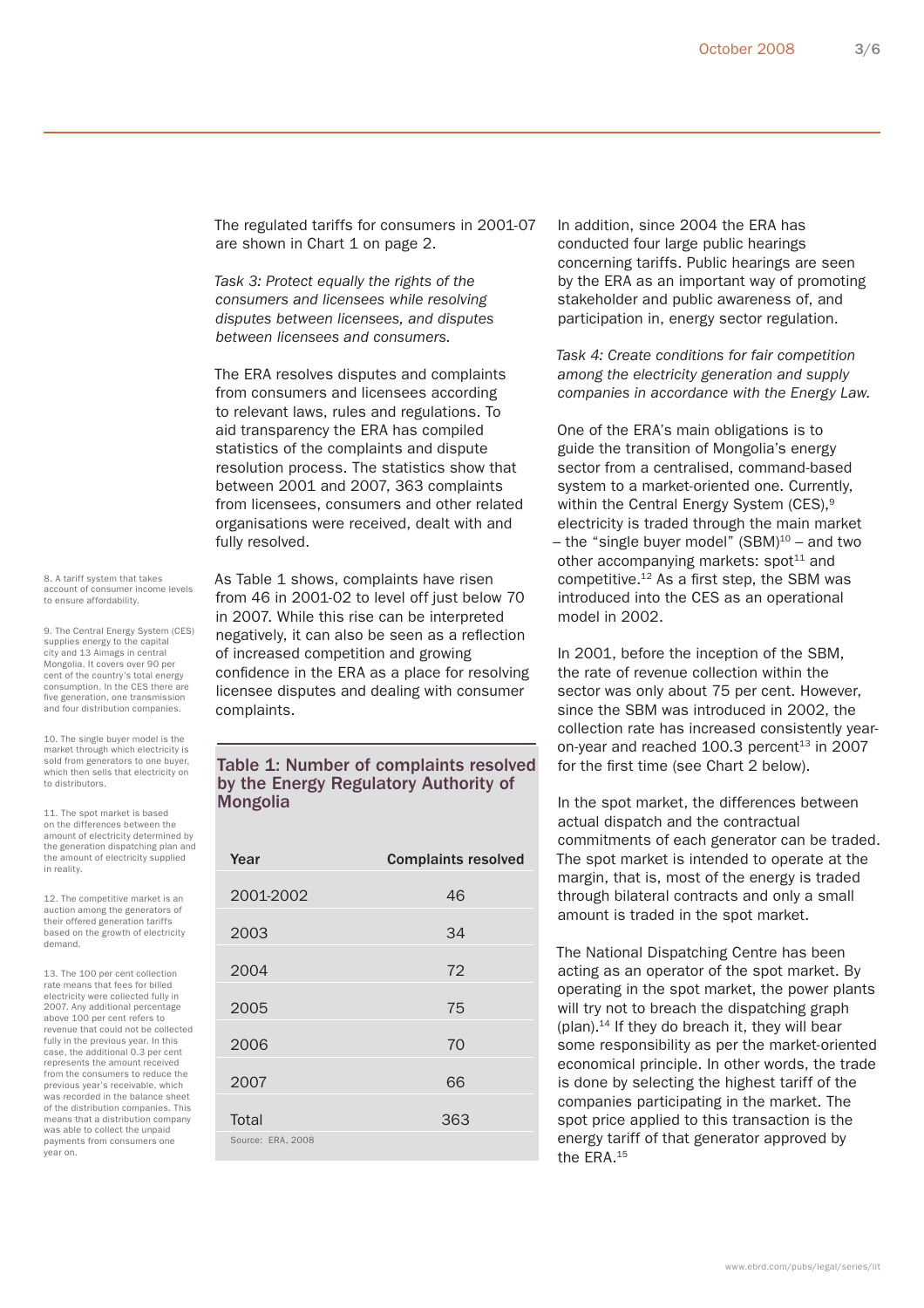



Note: The structure of collection rates comprises the account and offset. The account is held at a commercial bank and contains electricity payments collected from consumers. The offset is the total amount of hedging transactions between participants of the SBM.

In 2007, about 6.8 million kilowatt-hours (kWh) of electricity, valued at MNT 54.7 million  $(E29,700)$ ,<sup>16</sup> was traded on the spot market in Mongolia. This level was 3.6 per cent less than the amount traded in 2006, and an 18.3 per cent decrease on 2005. This fall indicates an improvement in the reliability and stabilisation of the generation operations in following the dispatching graph more strictly.

The amount of electricity traded through the spot market between 2005 and 2007 is shown in Chart 3 below.

A market that sells generated electricity by auction is defined as a competitive or auction market. On other markets in the world, the right to supply electricity is usually awarded to the generation company offering the lowest price. However, in Mongolia it is the generation company that offers to reduce its generation tariff by the largest percentage. This gives power companies with significantly different tariffs the chance to participate equally in the auction. In addition, because of the characteristics of the Mongolian electricity market, the auction is organised only on the generation tariffs that are based on the growth of electricity demand.

The independence of the regulatory body, the ERA, is guaranteed through the following principles, set out by law.

- The appointment of the regulatory board is made by the president of Mongolia, the parliament or the prime minister.
- The term of service of the regulator is staggered; in many countries regulators are appointed for a fixed term but in Mongolia the appointment is staggered so that it does not coincide with the parliamentary election cycle.
- The regulatory board can only be dismissed in conformity with law.
- The regulatory authority is funded by licensing fees and charges for regulatory services provided to licensees.

The Energy Law of Mongolia confirms the independence of the ERA. In particular, Article 8.3 states that "The Chairman and Regulators of the Board shall be appointed by the Prime Minister based on a proposal of the Cabinet Member in charge of the energy sector. They shall be appointed initially for two, four, and six years, respectively, and thereafter for six years, so that expiration of their terms of service have intervals of two years". Article 8.6 states that "The Regulatory Authority shall be funded by licensing fees and charges for regulatory services provided to licensees".

In addition, according to the Energy Law, if licensees or consumers disagree with decisions of the regulatory authority or its officials, they may appeal those decisions in court.

#### Law on Renewable Energy

Renewable energy is a priority for the energy industry, as set out by the government in policy documents such as the Government Action Plan,<sup>17</sup> Millennium Development Goals<sup>18</sup> and Mongolia's Strategy for Sustainable Development of the Energy Sector 2002-10.19

14. In the fourth quarter of each year, electricity distribution companies receive orders from their customers for the next year's electricity. Based on this demand survey and the electricity consumption records of the previous 10-20 years, and considering the expected annual electricity demand growth percentage, the National Dispatching Centre calculates the approximate draft plan for generation of electricity in the next year. In addition, the generating companies also develop their business plans for the next year at this time and submit their plans to the National Dispatching Centre. Taking into account the plans submitted by the generators and considering the factors related to the working regime and specific features (own use of thermal power plants, transmission and distribution losses, quantity of electricity to be imported and exported, and so on) of the energy grid system, the National Dispatching Centre makes some necessary changes and adjustments and develops the final generation plan which is used as the dispatching graph for the next year's generation. The final version of the plan also has to be submitted by the National Dispatching Centre to the Energy Regulatory Authority for final approval since it is required to decide tariffs of licensees for next year's activity.

15. The breach of a given dispatching graph means that a nower plant would not be able to generate the amount of electricity according to its plan owing to technical problems, such as emergency stoppage of main equipment, and so on. For instance, if Darkhan Thermal Power Plant planned to have a load of 30 MWT but due to a sudden stoppage of its boiler, the actual load was 20 MWT instead, then 10 MWT would be generated by one of the other thermal power plants working in the energy system. The National Dispatching Centre would decide which plant would provide the additional 10 MWT of load, by considering the availability of<br>reserve capacity or by increasing reserve capacity or by increa the load of fully operational steam turbine generators at the other power plants. At the end of each quarter the power plant which was unable to generate the planned electricity has to pay the difference of generation tariff to the other power plant that accepted the additional load to generate more electricity at that time. As the generation tariffs of thermal power plants are at different levels, each generation company has to try to work in a steady and stable manner without any interruptions or stoppages and to increase its responsibility to participate in the energy system's operation to fulfil its tasks according to the dispatching plan settled in advance.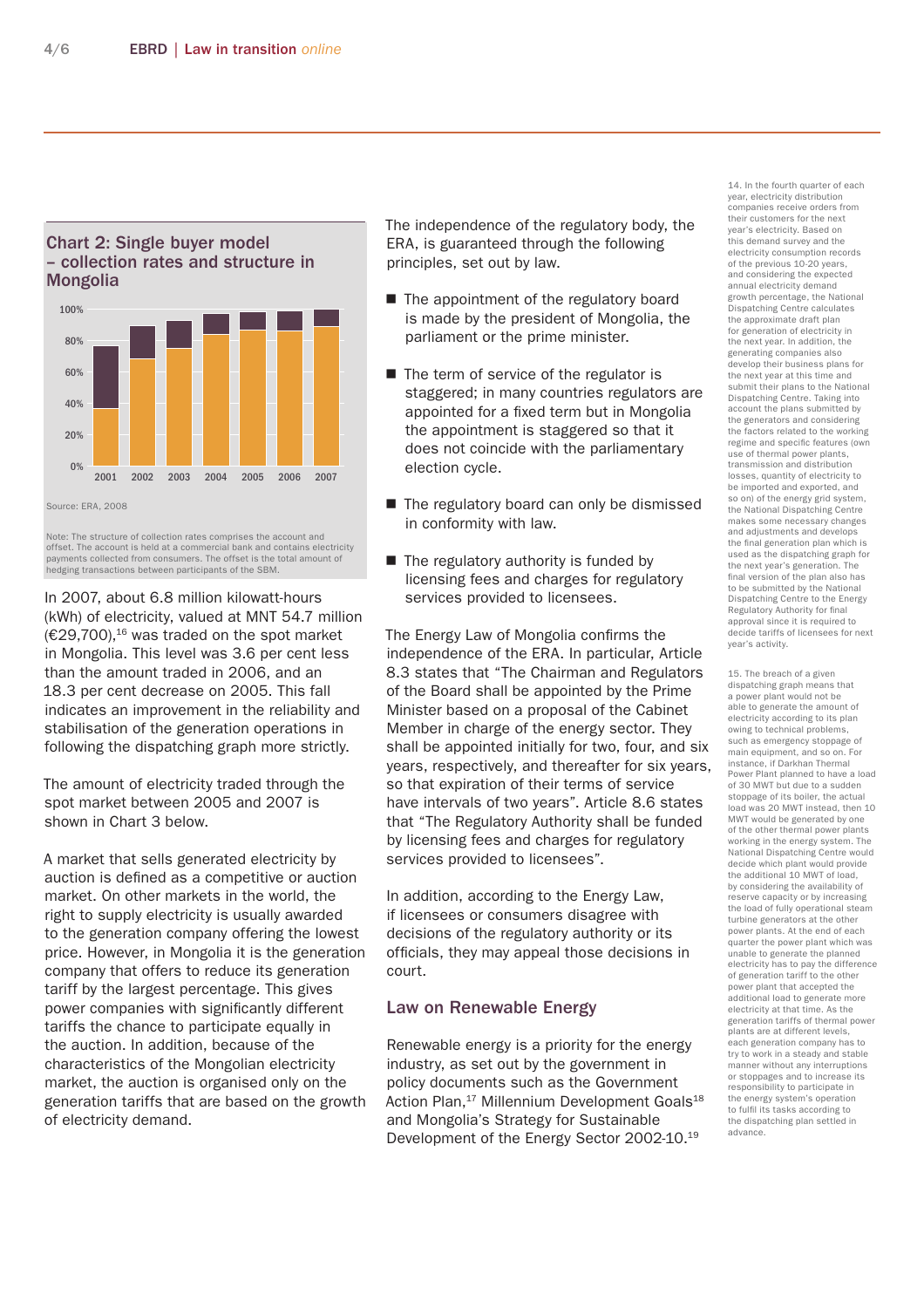

Source: ERA, 2008

For the government, the use of renewable energy is vital for improving and securing a sustainable energy supply, and it attaches great importance to the research and exploitation of new energy sources, particularly for the benefit of rural households which are not fully provided with power.

The Renewable Energy Law of Mongolia came into force on 11 January 2007 and will regulate the generation and supply of energy from renewable energy sources. The Law should be applied to the legal entities that generate and supply electricity and heat by using renewable energy sources within Mongolia.

Under the Law the ERA has the power to:

- $\blacksquare$  review tariff applications by generating licensees that use a renewable energy power source connected to the grid
- **E** approve a sample agreement to be concluded between a transmitter and generator that uses a renewable energy power source
- **n** monitor the contract implementation.

The Law also sets out the tariffs for energy generated and delivered from renewable energy sources. The tariffs must be within the following limits:

- 8-9.5 US cents per kWh for electricity generated and delivered by a wind power source
- 4.5-6 US cents per kWh for electricity generated and delivered from a hydropower plant with a capacity of less than 5,000 kWh
- **15-18 US cents per kWh for electricity** generated and delivered from a solar power source.

The difference in tariffs for the various renewable energy sources are made up by the tariffs of other generating licensees connected to the grid.

Also under the new Law, a generator using a stand-alone power source shall be compensated for any price difference resulting from sales of renewable energy to consumers of respective areas specified in their licences from the Renewable Energy Fund. The relations concerning the Renewable Energy Fund shall be regulated by the Law on Government's Special Funds.

On the basis of this Law, the ERA issued a licence to Newcom for the construction of a wind farm with a capacity of 50 MW, and approved a power purchase agreement between Newcom as generator and the Central Regional Transmission Network. In addition, the ERA granted licences for the construction of hydropower plants on the Taishir and Durgun rivers, the latter having recently started operations with a capacity of 11 MW.

16. Mongolian Togrog (local currency). Exchange rate of €1 to approximately MNT 1,634 (5th September 2008).

17. Approved by the parliament in November 2004, the plan defines the main objectives of the Cabinet.

18. These goals endorse the Millennium Declaration that was adopted at the Millennium Development Summit organised by the United Nations in 2000.

19. This strategy was approved by the cabinet in July 2002. Its aim is the sustainable development of the energy sector, reduced poverty and increased involvement of the private sector and public interest in the sector through a more secure energy supply.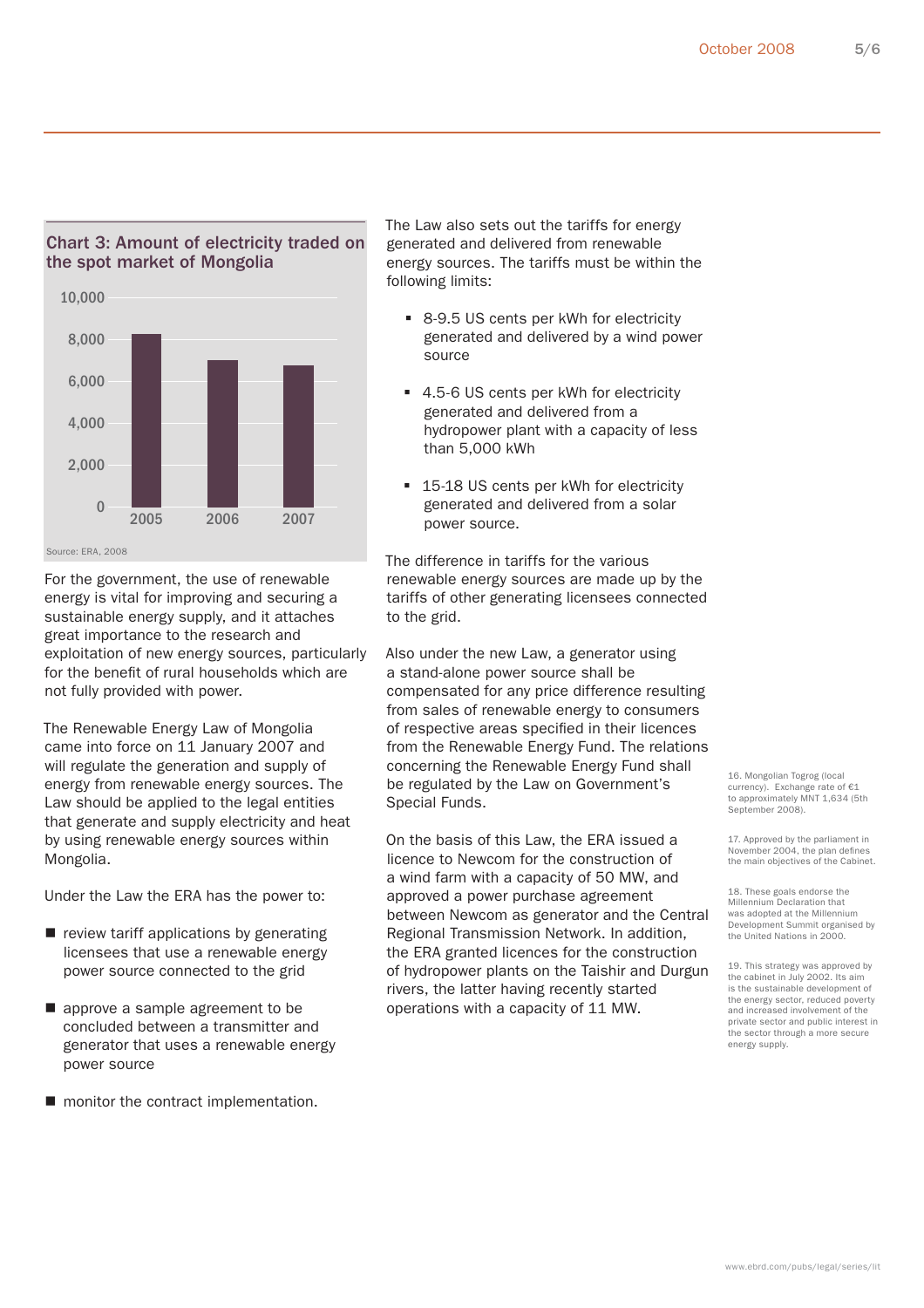### Box 2 - How the EBRD is supporting Mongolian energy reform

The EBRD is providing technical assistance to the Energy Regulatory Authority (ERA) of Mongolia for the implementation of energy sector reforms.

The project aims to improve the current feed-in tariff regime for electricity generated from renewable sources, examine least-cost options for developing renewable energy in Mongolia and assess the affordability of renewable energy in the country. The project will also formulate and implement a roadmap for regulatory development until 2020 that will optimise the financial benefits for investors and economic benefits for the country. The project is consistent with the EBRD's Energy Policy, Environment and Social Policy and country strategy for Mongolia.

Responding to the enactment of the Renewable Energy Law in 2007, private sector investors are expected to favour the formation of commercial, large-scale renewable energy operations in Mongolia. However, there is a concern that the cumulative impact of increased uptake of pricy renewable energy may undermine the financial sustainability of the Mongolian power sector and thus the affordability of end-use electricity, if certain adjustment mechanisms or mitigation measures are not put in place.

The EBRD has therefore engaged a consulting team to advise the ERA on:

- **P** reviewing the current renewable energy feed-in tariff
- **P** proposing a plan to balance the effectiveness of the renewable energy regulatory framework to attract investments and the affordability of electricity for end-users
- **I** implementing the plan by improving the ERA's institutional capacity.

The technical cooperation assignment began in June 2008 and is expected to continue until June 2009.

#### Author

Radii Ganjuur, Chairman Energy Regulatory Authority of Mongolia 210646 University Street 2a, Sukhbaatar district Ulaanbaatar Mongolia



Tel/Fax: +976 11 31 93 35 Email: info@era.energy.mn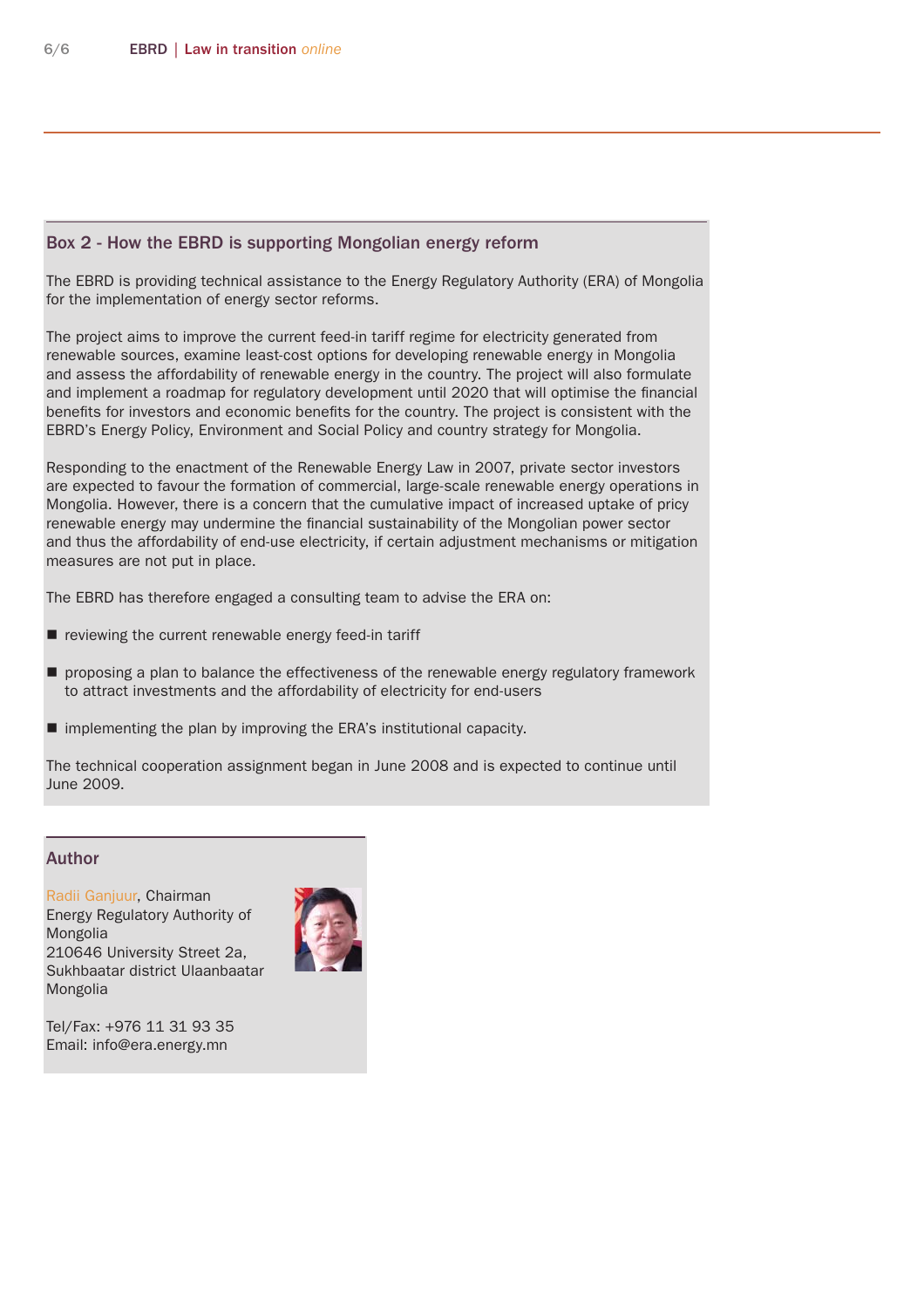### Reform of the Russian electricity industry

Doran Doeh, Charles Wood, Alexander Popov, Serguei Fominykh and Natalia Mouratova, Denton Wilde Sapte

The Russian electricity industry has undergone major reforms over the past few years targeted at introducing competition, promoting market liberalisation and decreasing state control in the sector's competitive areas. Aware of the need for private investment, the state has abolished any legislative restrictions on the participation of foreign companies in the Russian electricity sector. However, the supply sector is still largely controlled by the state and prices for domestic consumers are not yet fully liberalised. The article further highlights the main aspects of the legal and regulatory framework and outlines state priorities

consumers a<br>
aspects of the<br>
in the sector.<br>
In the past<br>
few years<br>
the Russian<br>
power industry In the past

few years the Russian electricity industry has undergone reform on an unprecedented scale.

Russia has one of the world's largest electricity markets. It boasts an extensive power industry that was principally developed in the Soviet era. In the 1990s electricity production in Russia declined significantly because of the shut-down of several nuclear reactors, the fall in demand following the 1998 financial crisis and consequent drop in the country's power generating capacity. However, subsequent economic recovery contributed to an increase in total electricity consumption from approximately 809 TeraWatt hours  $(TWh)^1$ in 1998 to approximately 1,001 TWh<sup>2</sup> in 2007.3 Today, thermal power (oil, natural gas and coal) accounts for roughly 63 per cent of



Chart 1: Electricity generation fuel

Russia's electricity generation, followed by hydropower (21 per cent) and nuclear (16 per cent) (see Chart 1).

In the past few years the Russian electricity industry has undergone reform on an unprecedented scale. This consists mainly of the reorganisation of the joint stock company United Energy Systems of Russia (RAO UES). RAO UES was established in 1992. The restructuring of Russia's power sector was completed on 1 July 2008, when RAO UES was dissolved.

The electricity industry consists of four parts: generation, transmission, distribution and supply. The reforms aim to introduce competition into the industry, liberalise electricity markets and move away from state ownership in competitive areas – initially generation and subsequently supply. Such changes are expected to have a positive effect on the sector as a whole and result in improved efficiency. The reforms also address inefficiencies in the current tariff-setting regime and aim to create conditions for attracting foreign strategic investors into the sector.

1. Source: http://itartass.spb. ru/?url=publications

2. Source: http://minprom.gov. ru/activity/light/stat/8

3. By way of comparison, in the United Kingdom approximately 317 TWh were consumed in 1998, which increased to approximately 343 TWh in 2007 (source: http:// stats.berr.gov.uk/energystats/ dukes $5\overline{1}$ ,  $\overline{2}$ .xls).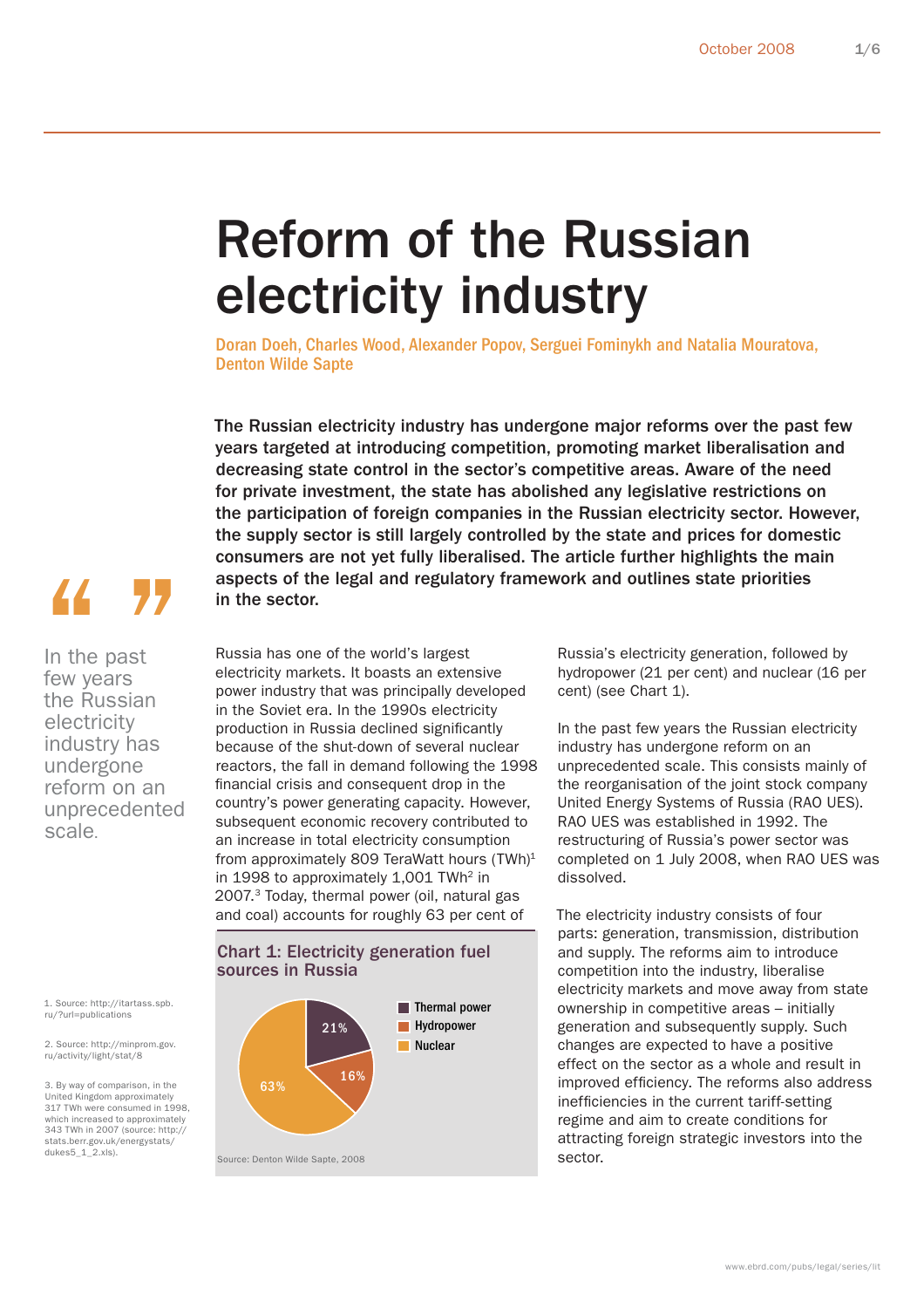#### Structure of the industry

Pre-restructuring, privatisation and unbundling4 Before the establishment of RAO UES the electricity industry in Russia was state owned and operated by the USSR Ministry of Power and Electrification (Minenergo). The structure of Minenergo comprised wholly state-owned regional energy companies (including electricity and hydropower plants), a central dispatching authority, high-voltage transmission lines and so on.

In 1992 RAO UES was established as a state holding company by the state obtaining controlling stakes in the companies formerly held by Minenergo and basically maintaining the state monopoly over the electricity industry. RAO UES was partially privatised and then unbundled so that, as of 1 July 2008, RAO UES ceased to exist.

The reforms so far have separated the ownership of electricity generation from that of transmission and distribution, with thermal generation plants privatised, nuclear and most hydro plants constituting separate stateowned generation companies, the high voltage grid owned and controlled by a separate, state-owned Federal Grid Company (FSK) and distribution grids controlled by separate Interregional Distribution Grid Companies (IDGCs) owned by FSK.

Supply has also been separated. Some of the supply companies are wholly or partially privatised at present; others remain under state control.

#### Wholesale power markets

In the wholesale power market electricity is sold by the generators and purchased by suppliers and large-volume consumers. This electricity is then sold on the retail market to consumers.

Before reforms to the electricity industry began, RAO UES was a national monopoly and electricity prices were regulated by the Russian government. Market restructuring started in 2006. During the reorganisation of RAO UES and market reform, the Federal Law on the Functioning of the Electricity Industry in the Transitional Period, dated 26 March 2003, applied. The first step of the reform process was to establish a two-tier market in which most electricity was bought and sold under regulated bilateral contracts and the remainder was traded in the "free market", which consists of the Day Ahead market and the Balancing market.<sup>5</sup>

Trading in the wholesale power market is centralised and mandatory for all participants.

In the very initial stage of reform, 95 per cent of the electricity was bought and sold under bilateral contracts and only 5 per cent was traded in the free market. Every six months going forward, the volumes in the Day Ahead and Balancing markets must increase by 5 per cent; and from 1 January 2011 all the volumes will be traded at market prices. These volumes are determined in accordance with the Rules of the Wholesale Electricity (Power) Market in the Transition Period, adopted by the Russian government on 24 October 2003 (as amended).

Regulated bilateral contracts apply the "takeor-pay" principle, which means that the buyer must pay for the volume stipulated in the contract, regardless of actual consumption. The tariffs of the regulated contracts are set by the Federal Tariff Service (FTS). The seller under the contract must supply this volume by producing it or buying it from other suppliers in the Day Ahead market or Balancing market.

In the Day Ahead market, the participants compete to sell or purchase electricity on the basis of bids submitted by them. Every hour the price determined as the result of bidding for electrical energy (the clearing price in the auction) is set by the commercial operator of the wholesale power market (currently open joint stock company Administrator of the Trading System (ATS)).

### 44 77

From 1 January 2011 all the volumes will be traded at market prices.

4. In the context of electricity reform, unbundling refers to the separation of the natural monopoly into generation, transmission, distribution and/or supply activities, with a view to some, if not all, of these activities being privatised.

5. To see how the wholesale market transitions to the target market model, please see www.rao-ees. ru/en/reforming/market/show. cgi?market.htm.

6. In the context of the electricity industry, capacity usually relates to the capacity to generate electricity output. In a reformed electricity industry, generators may be compensated for making capacity available.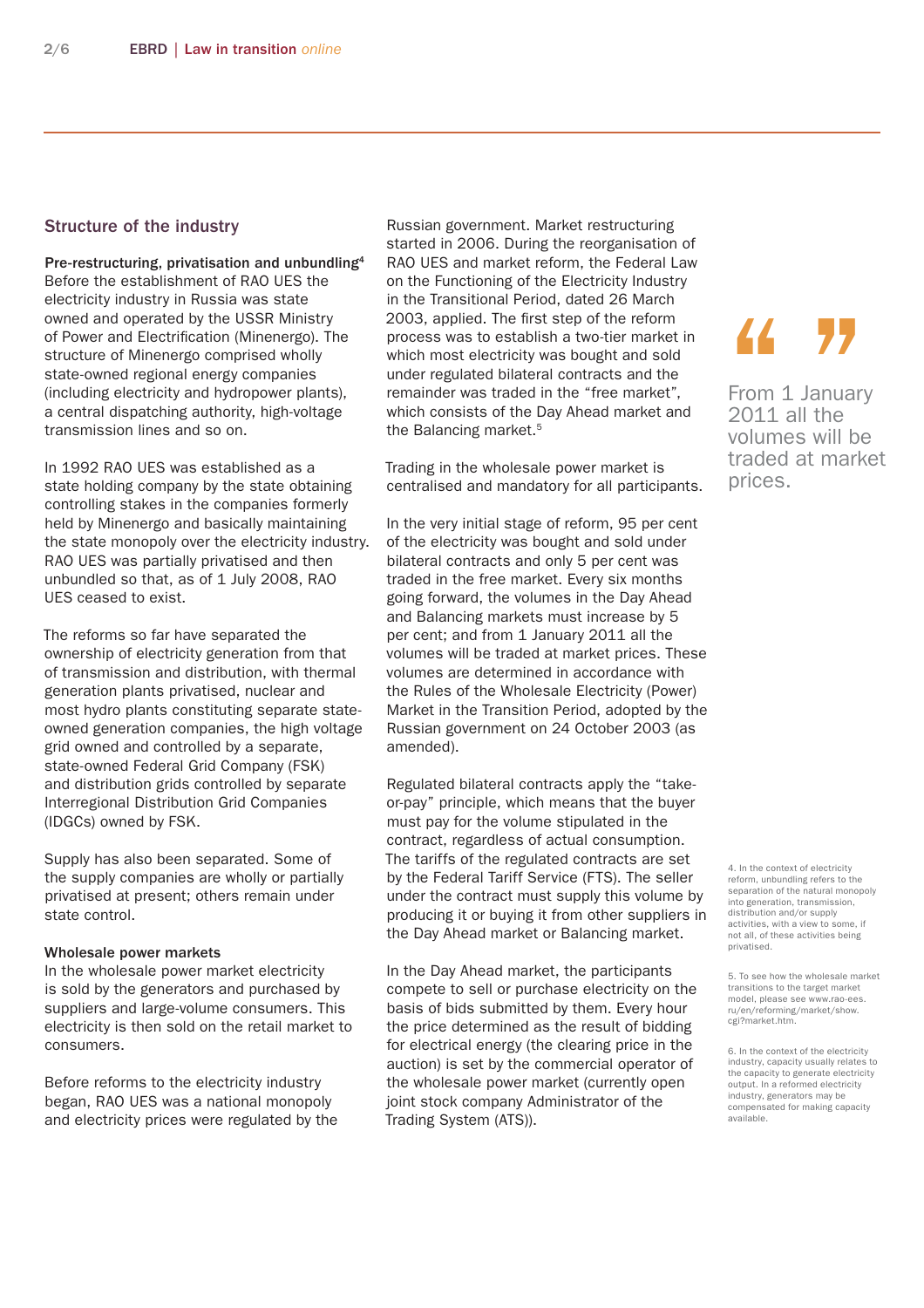The Balancing market provides a real-time mechanism:

- to maintain a balanced electricity transmission system so that the physical volumes of electricity generated and consumed are in balance and all electricity put into the system is taken out of it
- to settle deviations from scheduled generation or consumption.

Capacity<sup>6</sup> trading, as a separate sector of the Russian electricity market, is regulated by the same rules. Before 2008 all capacity was traded based on regulated prices (tariffs). From 2008, the volume of capacity traded based on non-regulated prices will increase by 5 per cent every six months. From 1 January 2011, all capacity will be traded based on nonregulated prices.

#### Generation

Wholesale generating companies are the biggest players in Russia's generation market.

44 Y.

The reforms have created a generating sector divided into multiple wholesale generating companies (OGKs), which participate in the new competitive wholesale market. The OGKs own and operate thermal power plants and HydroOGK (recently renamed RusHydro) owns and operates hydroelectric power plants. The creation of these seven companies was completed in 2006. Fourteen territorial generating companies (TGKs) have also been created. Most of the OGKs and TGKs were wholly or partially privatised before RAO UES was dissolved.

The remaining state holdings in the OGKs and TGKs were transferred to two companies, FSK and RusHydro, which remain state controlled. The goal is for the market to become completely liberalised by transferring the remaining state shares in the generating companies to the private sector and by changing price regulation before 2011.

OGKs are the biggest players in Russia's generation market. They comprise power stations producing electricity for the wholesale market and are made up of generation assets from various regions in Russia. Thermal

OGKs will become the largest wholesale market competitors. Private control of thermal OGKs that have not been wholly privatised will increase and there may be anti-monopoly issues to be dealt with if any particular individual, entity or group should seek to control more than one OGK. Russian legislation provides for state control of RusHydro and 100 per cent federal ownership for all nuclear power plants.

TGKs contain power plants not owned by OGKs and are located in several neighbouring regions. These are predominantly combined heat and power plants, generating both heat and electricity. The TGKs sell electricity in the wholesale power market to retailers as well as suppling regional consumers with heat energy.

The combination of power plants by territories and reduced state control over generation were basic principles behind the establishment of TGKs.

#### Transmission and distribution

Since April 2006 it has not been possible for the same entity to transmit electricity as well as purchase or sell it. Purchase of electricity by transmission companies is only permitted if those purchases compensate for transmission losses.

Following the industry reforms, ownership of all high voltage electricity networks belonging to the Unified National (All-Russian) Power Grid – an integrated legal entity of RAO UES that maintained electric grid facilities and provided services of electricity transmission through high voltage grids – was transferred to FSK, which will remain under state control. Interregional distribution grid companies (IDGCs) own and operate high voltage transmission grids. In 2005 RAO UES concluded an agreement with FSK for the transfer of shares of IDGCs to FSK. Having the distribution and transmission systems controlled by the same entity aims to centralise management of the whole grid, leading to reliable and efficient functioning and development.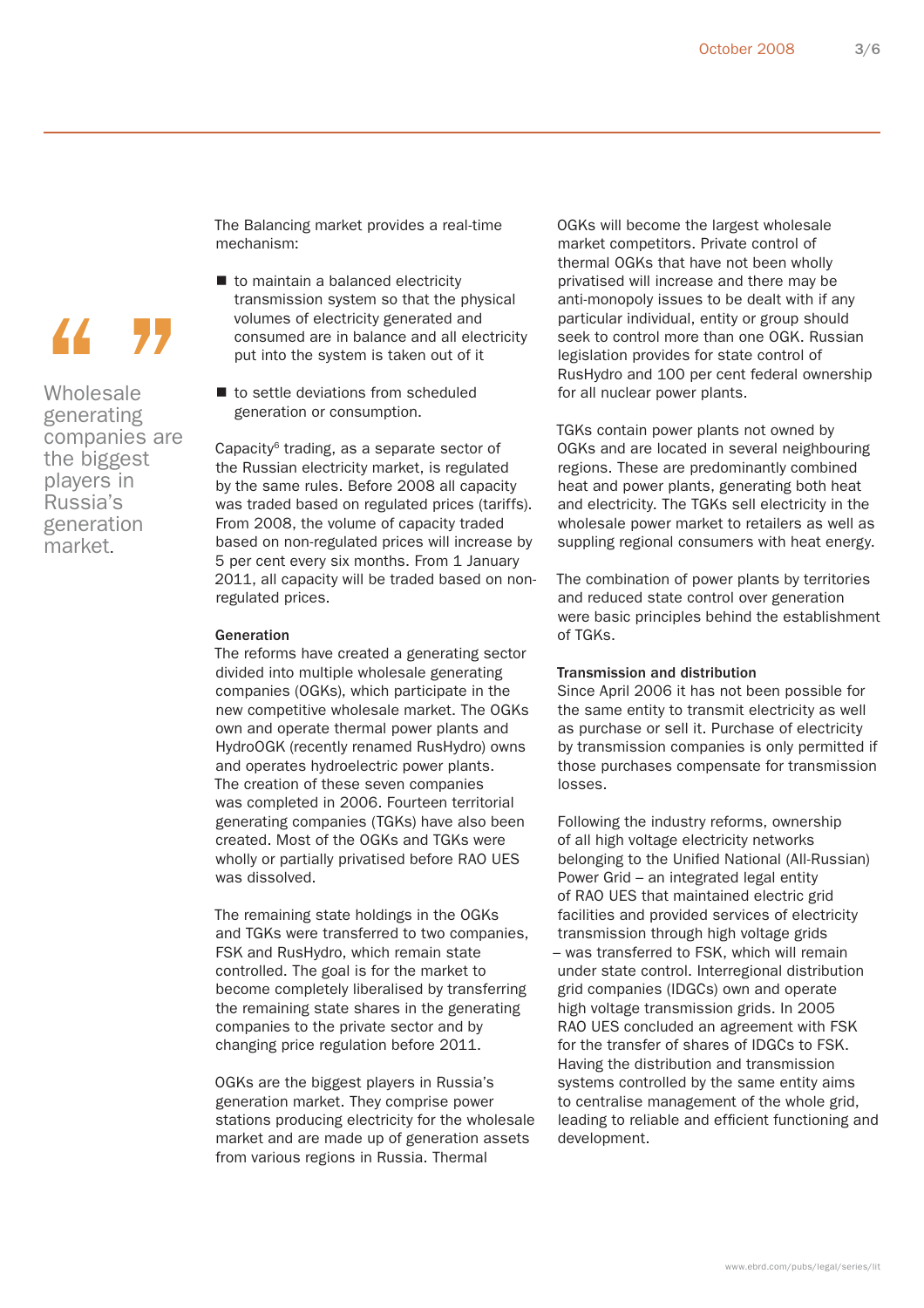If a supplier applies for the transmission and distribution of electricity, FSK and IDGCs must enter into a contract with that supplier, as long as the supplier complies with certain rules and criteria. The Rules of Non-discriminatory Access to the Power Transmission Services and Rendering of such Services, dated 27 December 2004, provide that before entering into a contract with a power grid company, customers have to first enter into a contract for the connection of energy consuming or generating equipment to the grid. The connection process is regulated by the Rules of Technical Connection of Energy-consuming Facilities (Power Plants) to Grids, dated 27 December 2004.



#### **Supply**

Electricity suppliers are responsible for selling to consumers electricity bought on the wholesale power market.

Following the restructuring of the power industry, supply businesses have been spun off from RAO UES to be established as competitive entities with independent pricing. The new structure consists of "suppliers of the last resort" (also called "guaranteeing suppliers") $<sup>7</sup>$  and competitive sales companies.</sup>

Electricity may be supplied to consumers either by a supplier of the last resort or by a competitive sales company. The choice of supplier is at the discretion of each consumer. However, unless and until prices for domestic consumers are liberalised, in practice they will only buy electricity from their regional supplier of the last resort.

Unlike a competitive sales company, a supplier of the last resort is obliged to enter into an electricity supply contract with any potential consumer in the territory of its commercial activity. The territory of commercial activity, that is, the region a supplier covers, is determined by Russian regional regulatory authorities.

The status of supplier of the last resort has already been granted to 69 existing electricity supply companies. This status gives those companies an extended period in which to bring their accounting systems into line with the requirements of the wholesale market trade system, as well as releasing them from any quantitative restrictions. In future the status of a supplier of the last resort will be granted based on the results of an open tender organised by Russian regional authorities. These tenders are expected to be held no less than once every three years.

During the power industry's restructuring period (and possibly for some time afterwards) the state will have the controlling interest in many supply companies. This is mainly because:

- most of the supply companies spun off during the restructuring process have become suppliers of the last resort (which is a state-controlled business line for the transition period);
- $\blacksquare$  in the near future, the state wishes to retain a considerable level of control over the sales business (specifically through supply companies).

### **Tariffs**

Special rules and regulations of the government and the FTS detail the principles and procedures for setting tariffs, and define the categories of customers and their corresponding tariffs. The FTS establishes tariffs for wholesale market participants and minimum and maximum tariff levels for

### " "

**Supply** businesses have been spun off from RAO UES to be established as competitive entities with independent pricing.

7. Suppliers of the last resort must enter into a power supply or delivery contract with any consumer who applies to them for power. Such contracts are referred to as "public contracts". They are regulated by Article 426 of the Civil Code of the Russian Federation and must apply the same terms and conditions equally to all consumers. Suppliers of the last resort are chosen every three years through a competition run by the regional regulatory authority. All other suppliers may enter into energy supply contracts with customers of their choice.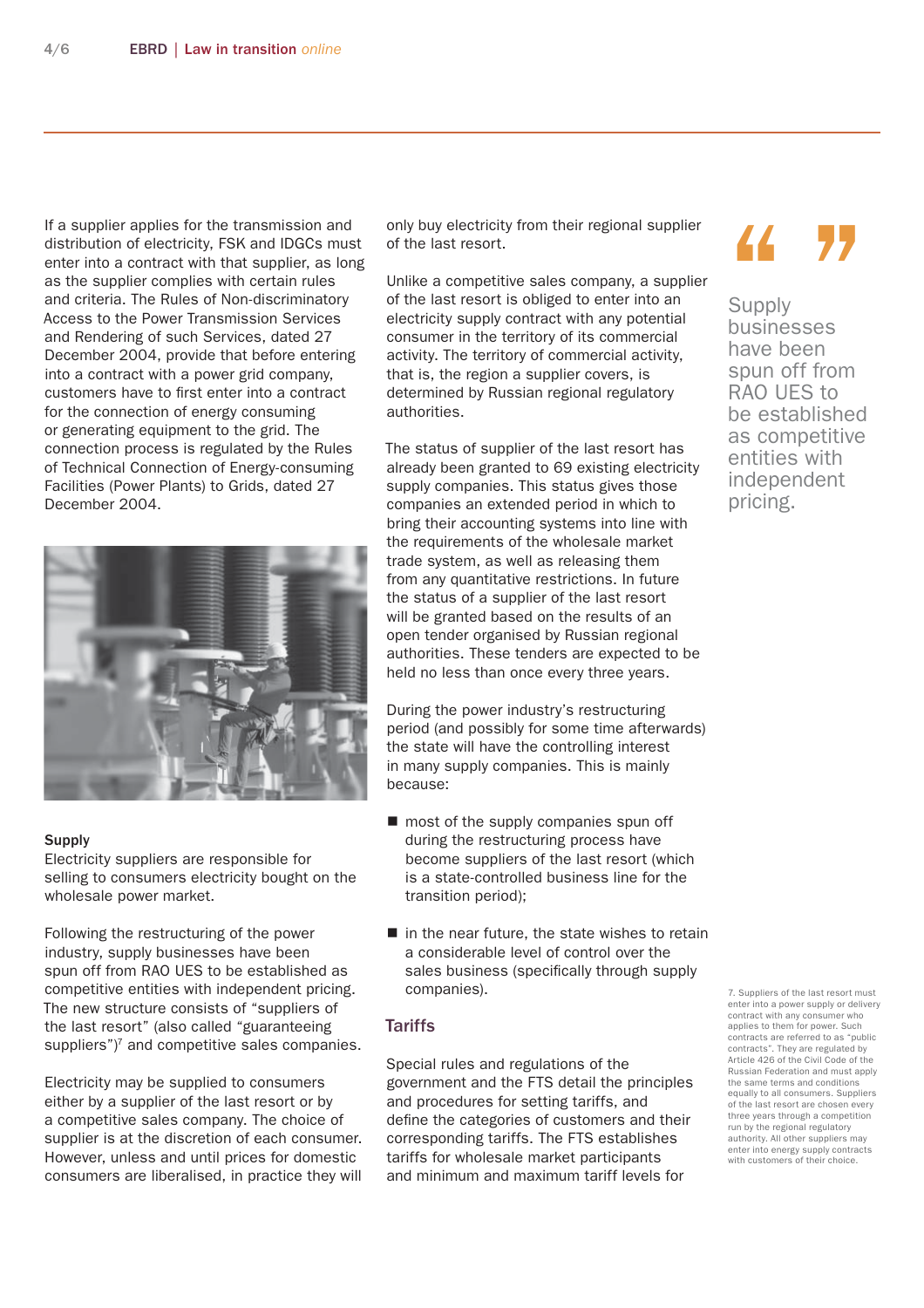electricity and its transmission for consumers in the retail market for each one-year period. Tariff regulation in the retail power markets is carried out by regional authorities within the limits stated by FTS. Generally, the period of a tariff's validity cannot be less than one year.

The power tariffs in the retail market are calculated separately for each of three groups of consumers: basic consumers, the general population and other electricity consumers. Starting on 1 January 2011 the power tariffs will be applied only to the general population. Tariffs for transmission and distribution services are differentiated for each region of the country and are set by the authorised regional bodies for one year within the limits of maximum and minimum rates fixed by the FTS.

Tariffs for transmission and distribution services are divided into four levels of voltage (groups of consumers): high voltage (110kiloWatts and more), first medium (35kW), second medium (20-1kW) and low voltage (0.4kW and lower).

### The regulatory framework

#### Legislation

The principles and goals of the state's electricity policy and the power sector's institutional structure are contained in the Federal Law on the Electricity Industry (the Electricity Law), dated 26 March 2003.

On 4 November 2007 the Russian president signed the Amendment Law.<sup>8</sup> Changes to existing legislation were introduced to complete the reforms in the power industry, further develop market relations in the sector and optimise the structure and management functions of the power industry after the reorganisation of RAO UES. The Amendment Law set the date for the completion of the transition period of reforms as 1 July 2008, which corresponds to the end of the restructuring of RAO UES.

#### Regulatory authorities

The Ministry of Energy $9$  is the governmental authority in charge of the Russian energy sector. Its functions are to:

- develop state energy policy and establish the legal framework of the energy sector
- make proposals for programmes and investment projects to develop the energy sector
- provide energy security
- coordinate the activities of the organisations forecasting the development of electricity and heat
- $\blacksquare$  implement state policy on the development and realisation of agreements regarding production.

At the regional level, several executive bodies have been vested with regulatory functions under Section 4, Article 20 of the Electricity Law. Such functions include the establishment and application of tariffs as outlined above.

Licensing as an instrument of regulation Licensing in the electricity industry is carried out by the Federal Service on Ecological, Technological and Nuclear Supervision.

#### Generation

Generation companies are not required to obtain special commercial licences in order to conduct their activities. General construction licences as well as normal permissions for industrial projects and construction are required.

#### **Transmission**

No special licence for power transmission or distribution activity is needed.

#### Supply

The supply of electricity to consumers in the Russian power sector is subject to licensing. However, a special licence is needed only for sale of electricity to individuals (that is, to the general population) under Article 17 of the Federal Law on Licensing Activities. The licence is issued for five years. The term of the licence may be extended on application from the licensee.

8. The Federal Law On the Introduction of Amendments to Certain Legislative Acts of the Russian Federation in connection with the Accomplishment of Measures for the Reforming of the Unified Energy System of Russia.

9. After dissolution of the Soviet Union, the Ministry of Power and Electrification (Minenergo) was<br>replaced in Russia with the Russian Ministry of Industry and Energy (Minpromenergo). The Ministry of Energy was spun off from Minpromenergo in May 2008.

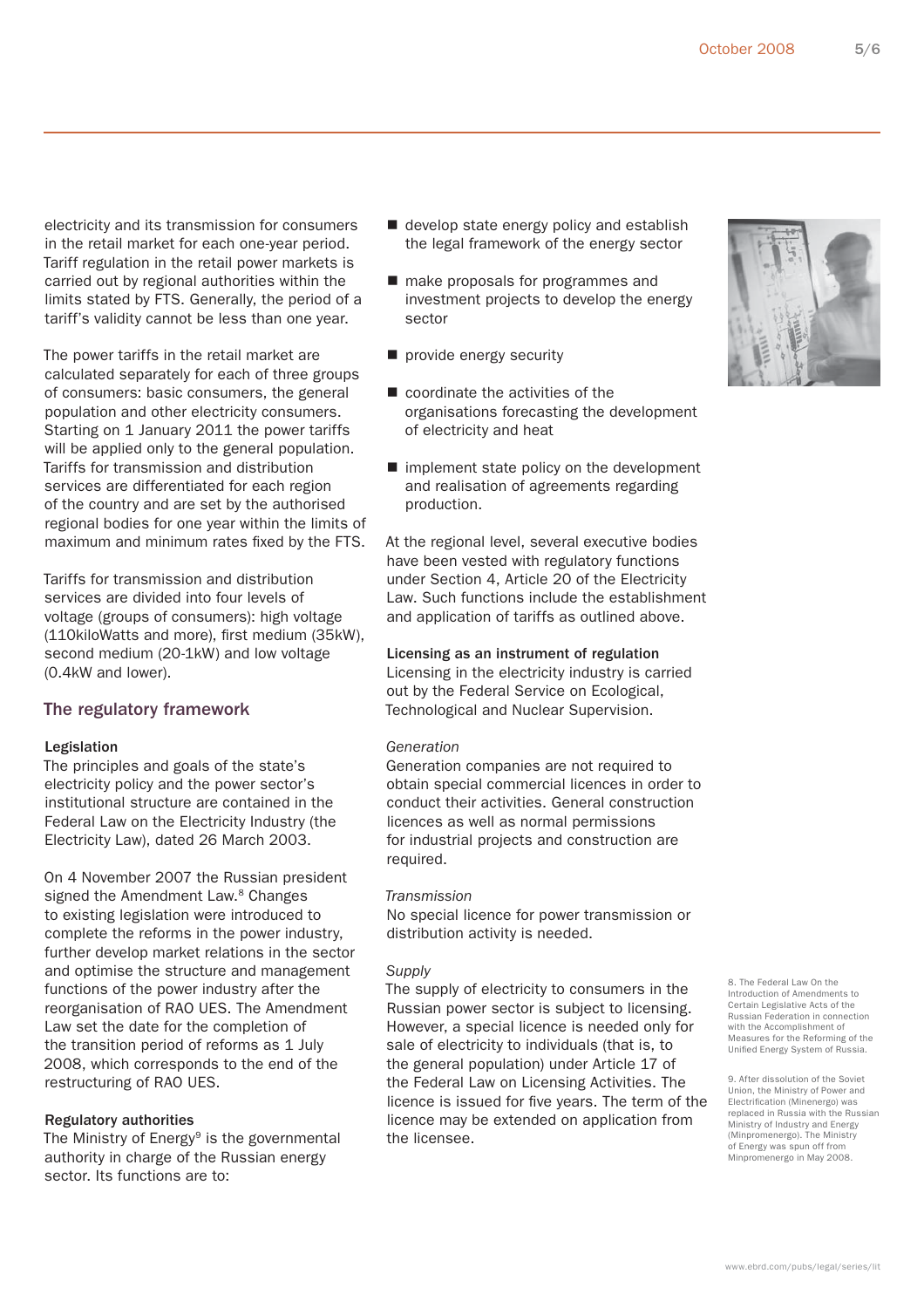# T

Investment in the nuclear sector is expected to double to US\$ 960 million in 2008.

#### Investment opportunities

In accordance with Russian government estimates, Russian GDP loses approximately 5 per cent of its potential every year because of insufficient development of energy capacities. The government is trying to attract private investment, since the expected future energy deficit is becoming an obstacle to Russian economic growth. Today, there are no special legislative restrictions on the participation of foreign companies in the Russian electricity sector.

The bulk of financing is intended to come from private investment in generating assets while the government will allocate funds for developing distribution companies. The following mechanisms are expected be used: share issues (including private placements and IPOs), direct sale of assets at competitive tenders and auctions, bond issues, corporate loans and direct investment into generation development projects.

#### Nuclear and hydropower

The government intends to expand the role of nuclear and hydropower generation to allow for greater export of fossil fuels. Russia has an installed nuclear capacity of 21.2 million

kW, distributed across 31 operational nuclear reactors at 10 locations. Investment in the nuclear sector is expected to double to US\$ 960 million in 2008. Gazprom has also expressed interest in building nuclear stations to free up natural gas for export. The Russian government has also made hydroelectric generation a priority, particularly in Russia's Far East, where provision and delivery of electricity supply can be problematic.

#### Renewables

There is a growing trend to develop renewable energy (including hydropower) in Russia. This is supported by long-term governmental policy and reflected in Russia's energy strategy until 2020.

The Amendment Law also encourages the use of power from renewable sources of fuel. It places obligations on grid companies to purchase electricity from such generators to compensate for grid losses, and on wholesale power market participants to purchase a certain volume of power from renewable sources of fuel. It also provides for funding from the federal budget to compensate generators with a generating capacity of less than 25 megaWatts.

#### Authors

Doran Doeh, Managing Partner – Russia Bolshaya Dmitrovka St, 7/5, Build.2, Moscow, 125009, Russia Tel:. +7 (495) 916 96 36 Email: doran.doeh@dentonwildesapte.com

Charles Wood, Partner – Head of Energy One Fleet Place, London, EC4M 7WS, UK Tel: +44 20 7242 1212 Email: charles.wood@dentonwildesapte. com

Alexander Popov, Senior Associate Bolshaya Dmitrovka St, 7/5, Build.2, Moscow, 125009, Russia Tel: +7 (495) 916 96 36 Email: alexander.popov@ dentonwildesapte.com





Serguei Fominykh, Associate Bolshaya Dmitrovka St, 7/5, Build.2, Moscow, 125009, Russia Tel: +7 (495) 916 96 36 Email: serguei.fominykh@ dentonwildesapte.com

Natalia Mouratova, Legal Assistant Bolshaya Dmitrovka St, 7/5, Build.2, Moscow, 125009, Russia Tel: +7 (495) 916 96 36 Email: natalia.mouratova@ dentonwildesapte.com





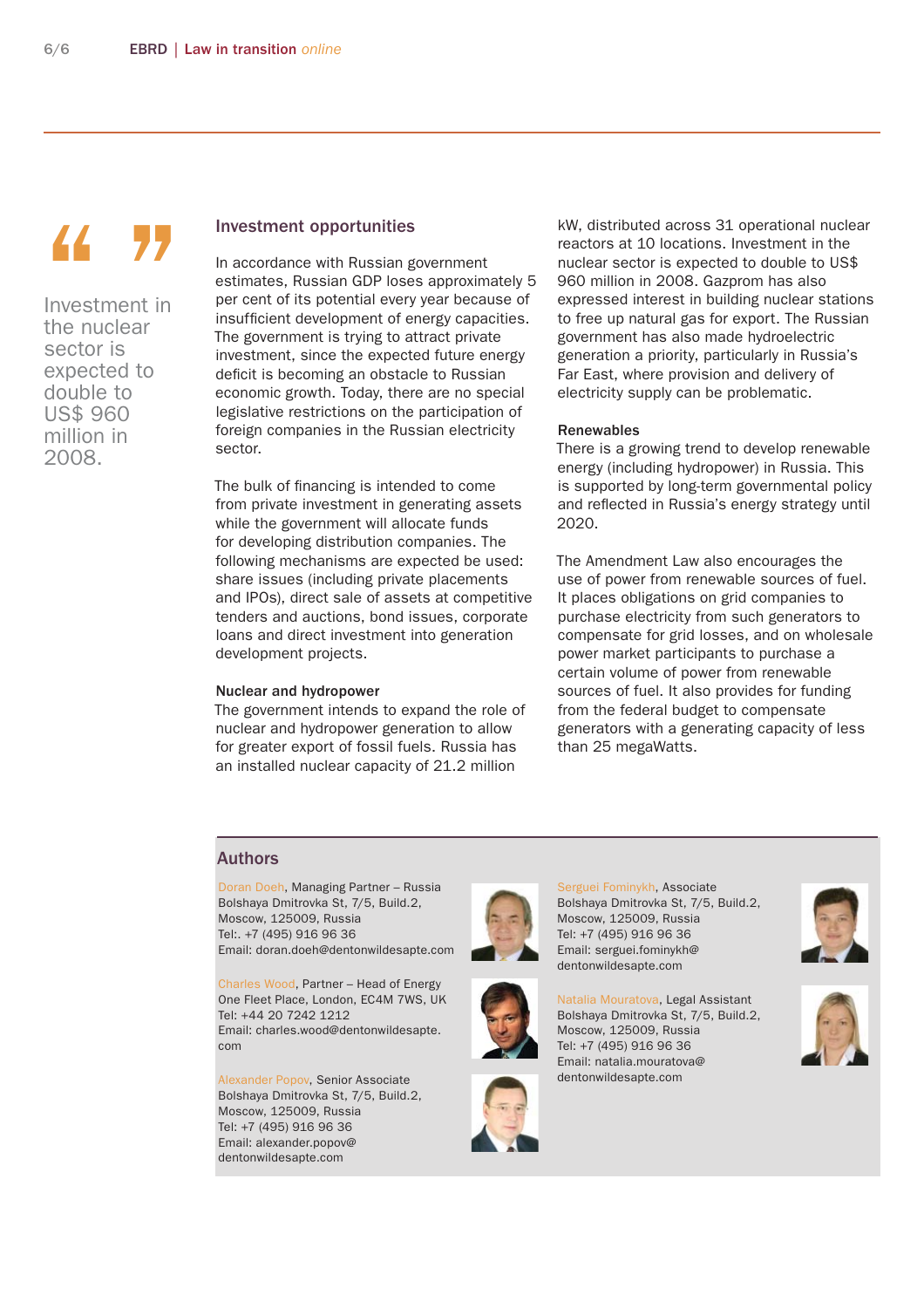### The reform of Ukraine's wholesale electricity market

Svetlana Golikova, Director, Legal and Consultancy Services, TransEnergoConsulting, Kiev, Ukraine

This article explains the reform of the Ukrainian electricity market that has been implemented over the last decade. While the early part of the period was characterised by an ineffective legislative framework for the energy sector and lack of strong political will to stimulate a competitive wholesale electricity market in the country, recent years show positive changes in government policies. At present, a working group consisting of stakeholders' representatives is deliberating a draft Electricity Market Act aimed at introducing a new balanced wholesale electricity market model allowing participants to negotiate and agree the terms of the contracts among themselves. The new set of reforms envisages shifting more powers into the hands of the regulator and improving electricity market's overall efficiency, competitiveness and reliability.

44

Ukraine's current wholesale electricity market is ... an integrated system of relationships between economic agents involved in buying and selling electricity.

Ukraine's electricity industry developed as part of the USSR's unified energy system. It had a vertically integrated structure and a centralised dispatch management system. As a state organisation, it reported to the USSR Ministry of Power Engineering. Following Ukraine's independence in 1991, the electricity sector continued to function according to the old organisational system for several years, there being no electricity industry act in place.

When the reform of Ukraine's energy sector began more than 10 years ago it was a root and branch approach that led to the reorganisation of the vertically integrated companies – power generation associations made up of generating, transmission and supply companies – that had existed since Soviet times. Under the reform, they were separated out into their different specialities:

- electricity generation
- **T** transmission
- supply.

In 1997 Ukraine passed the Act that provided the legislative and legal framework for the reforms and established the legal context for the further development of regulatory mechanisms. The Electricity Industry Act, which the Supreme Council of Ukraine adopted on 16 October 1997, defined electricity as a product, rather than a service, as had been the case previously.

The model chosen for the wholesale electricity market was based on the Electricity Pool of England and Wales, in other words it was a market with a single wholesale electricity buyer and seller. The Ukrainian market differed in that contractual relationships between the generation and supply of electricity were based on the principle not only of a single wholesale electricity buyer and seller but also of a centralised settlement system using special accounts. In contrast to the England and Wales model, generators and suppliers of electricity were not permitted to enter into direct long-term contracts.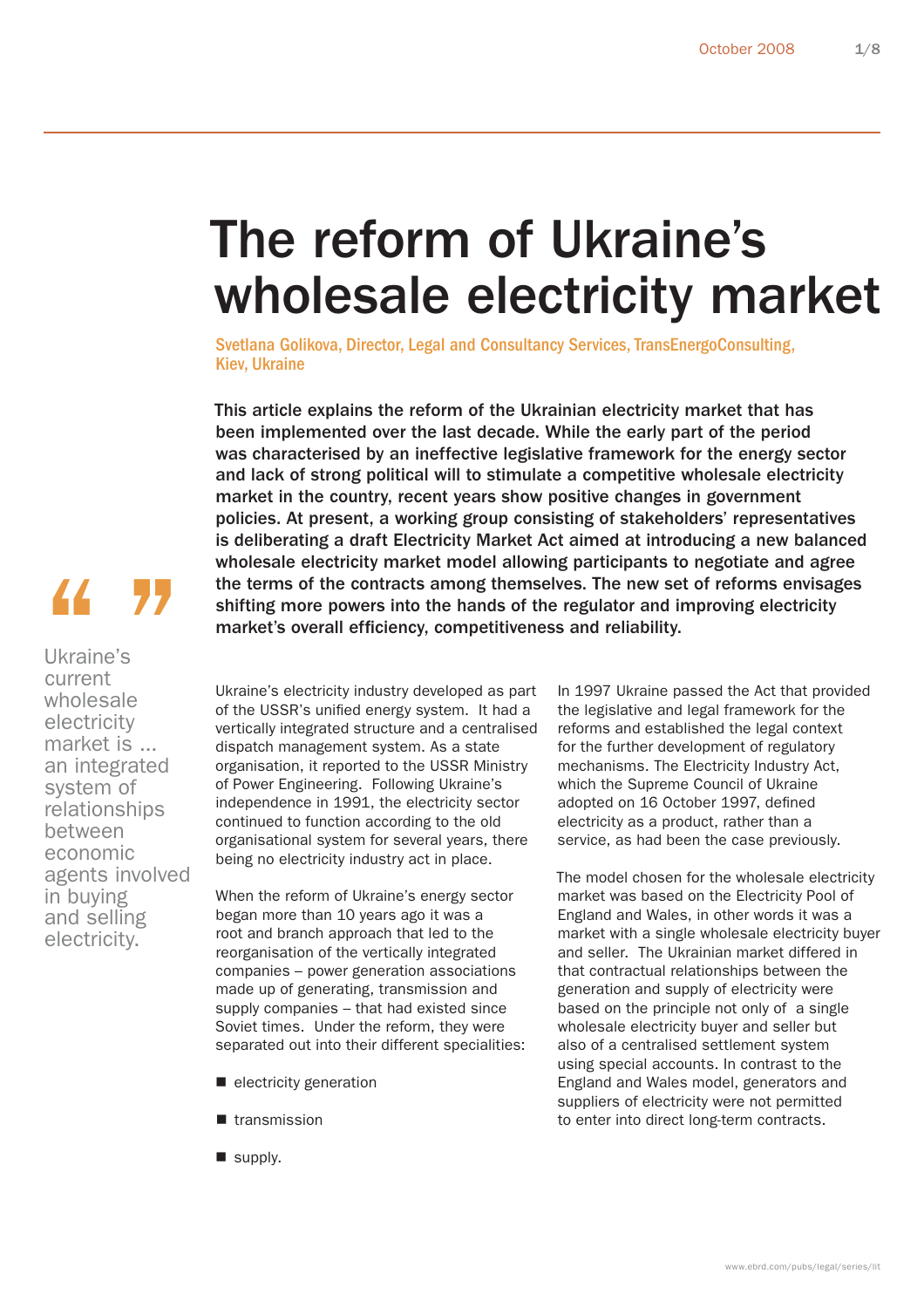Ukraine's current wholesale electricity market is first and foremost an integrated system of relationships between economic agents involved in buying and selling electricity. The legal and organisational framework that determines the conditions of this market model is defined by:

- the Constitution of Ukraine
- the Electricity Industry Act (as amended)
- Constitutional Court Ruling No. 3-pr/2002 of 12 February 2002 (a case involving electric power)
- decrees and regulations issued by the President of Ukraine, the Cabinet of Ministers and the National Energy Industry Regulating Committee (the Regulator).

Under Article 92.5 of the Constitution the principles governing the organisation and operation of energy systems may only be determined by Ukrainian laws. The legal basis of the operation of the wholesale electricity market is the Electricity Industry Act (the Act), which has played a key role in the regulation of wholesale electricity market relationships. It established the general provisions for its operation and formalised the status of its participants. It also defined the powers of government authorities with respect to relations between wholesale electricity market participants.

In particular, the Act states that the buying and selling of all electric power that is generated by power plants whose capacity or output is greater than the maximum values set by the Regulator must take place through Ukraine's wholesale electricity market. At present these values are up to 20 Megawatt and a total output to Ukraine's energy system in the previous year of less than 100 million kilowatt hours. In addition, electricity may be sold directly to consumers by wind power plants irrespective of their installed capacity or electricity output, and by heat and power stations operating as part of energy suppliers for use on a licensed site. No other wholesale electricity markets may operate in Ukraine.

Since the purchase and sale of electricity in the wholesale electricity market takes place within the framework of Ukraine's unified energy (that is, centralised dispatch) system and in conditions of continuous and uninterrupted balancing of electricity generation and consumption, the wholesale electricity market uses a special method for calculating the wholesale market price of electricity and a special settlement procedure for the electricity bought and sold. In practice, this means that all payments by electricity users are made into a single account held at an authorised bank. These funds are then distributed according to a scheme established by the regulator and based on the principle that each generator is paid an equal percentage of the total funds received for the electricity sold.

The Act Amending the Electricity Industry Act (the Amending Act) was adopted on 22 June 2001 and had a significant impact on relations in the wholesale electricity market. The Amending Act formalised the wholesale electricity market settlement procedure, introducing a clearing account (special account) mechanism and reintroducing a solely monetary form of settlement. This was done because of the low level of collection of electricity payments and the practice of barter between, for example, coal mines, electricity suppliers and generators. The new procedure required users to pay exclusively into these special accounts, which were consolidated into a single account that was, and is, in effect administered by the Regulator. Using the approved allocation scheme, the Regulator determines the percentage due to each market participant on the basis of both the amount of funds collected and the amount of electricity sold on the wholesale electricity market (WEM). For example, under this allocation scheme a supplier that obtained 100 per cent of its electricity from the WEM but collected only 50 per cent from consumers would receive only 50 per cent of the amount collected.

The Electricity Industry Act provides the statutory framework for Ukraine's WEM, basing it on a contract specifying:

The Act Amending The Act<br>The Act<br>Amending<br>the Electricity Industry Act was adopted on 22 June 2001 and had a significant impact on relations in the wholesale electricity market.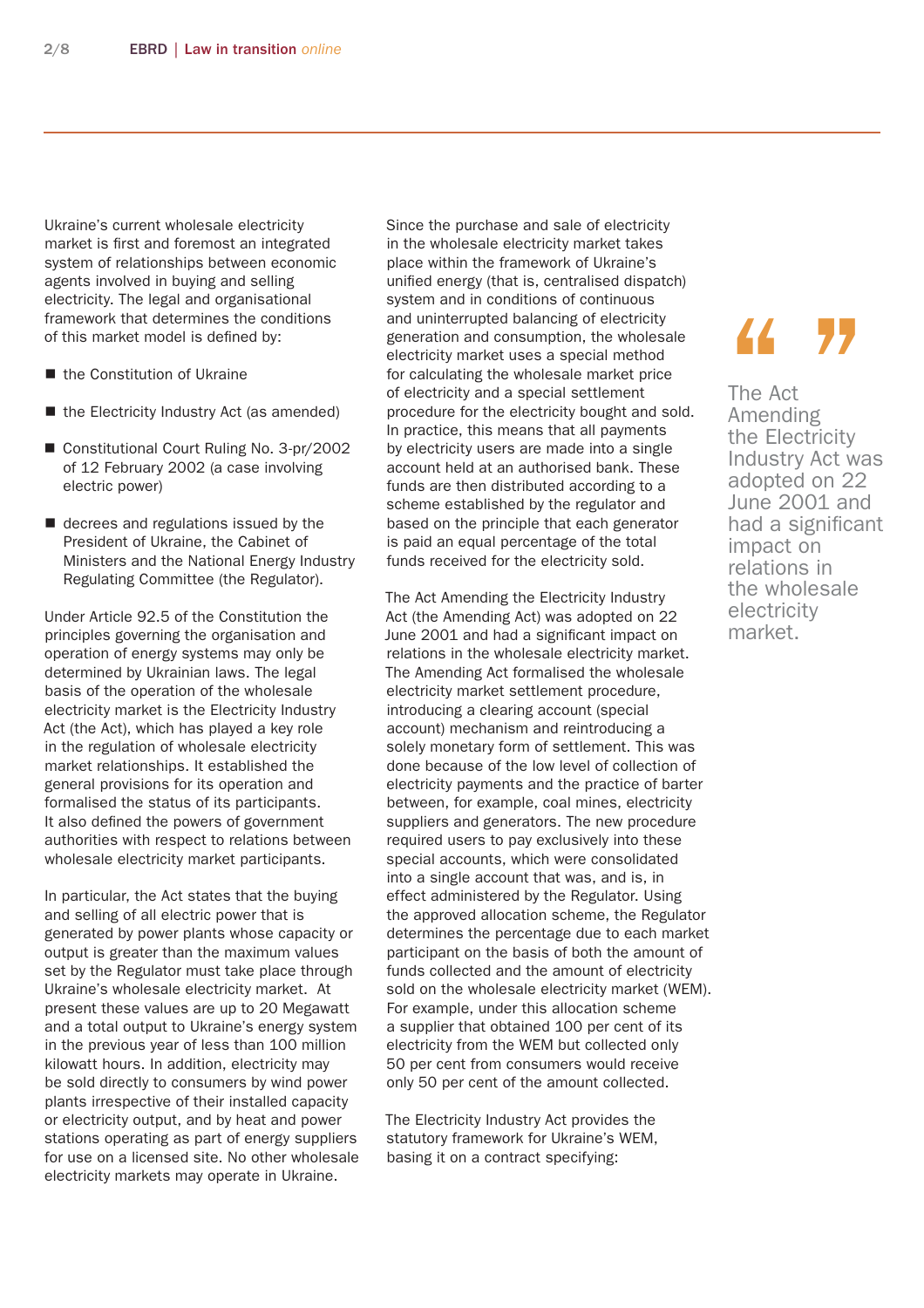- $\blacksquare$  its purpose and the conditions of its operation
- $\blacksquare$  the rights, duties and liabilities of participants.

In November 1996, WEM participants had signed a contract (the WEMP Contract) defining:

- **terminology**
- $\blacksquare$  the general rights and duties of WEM participants
- WEM bodies and their establishment and operating procedures
- $\blacksquare$  the market infrastructure
- the WEMP Contract amendment procedure.

However, the Electricity Industry Act did not define the legal status of the WEMP Contract, which led to conflicts between market participants and differences in case law. In addition, there were major obstacles impeding the development of the market.

- The market had incomplete rules and regulations (for example those relating to credit cover).
- The new market envisaged the introduction of many technical and economic measures, some of which were in fact not introduced, such as:
	- **netering**
	- **narket operator and system operator** software
	- an increase in the operating flexibility of heat and power plants.
- The political and economic situation in the country and energy sector made it impossible to move on to more competitive wholesale market pricing, which would have provided a basis for its proper operation.

 $\blacksquare$  The wholesale market payments crisis caused by the barter system that prevailed up to 2001 produced a major shortfall in the financing of generation and compromised the sector's competitiveness.

From 2000 the situation gradually stabilised and debt was reduced, but there was still no dynamic growth in the power industry, particularly in heat generation, with its obsolete facilities and lack of new investment. The aims of electricity market liberalisation were simply not being achieved.

In response to this, on 16 November 2002 the Ukrainian government adopted Resolution No.1789 approving the Concept of Wholesale Electricity Market Reform (the Concept). The Concept not only recognised the need to address existing problems, it also envisaged a reform of the electricity market model itself, with a step-by-step introduction of that reform.

The option that is currently under consideration is a four-stage transition. This involves:

- the introduction of bilateral contracts between some generators (heat and power plants and nuclear power plants; hydro plants will participate in balancing supply and demand because of their high operating flexibility) and suppliers (and/or eligible consumers)
- the partial opening up of a balancing market
- the introduction of an exchange trading mechanism as a component of an organised electricity trading market operating in real time (day-ahead)
- full introduction of balancing, day-ahead exchange trading and bilateral contract mechanisms, as well as export-import opportunities through competitive access to a section of long-distance and international grids.

www.ebrd.com/pubs/legal/series/lit

The 2002 concept ... envisaged a reform of the electricity market model itself, with a step-by-step introduction of that reform.

44 Y.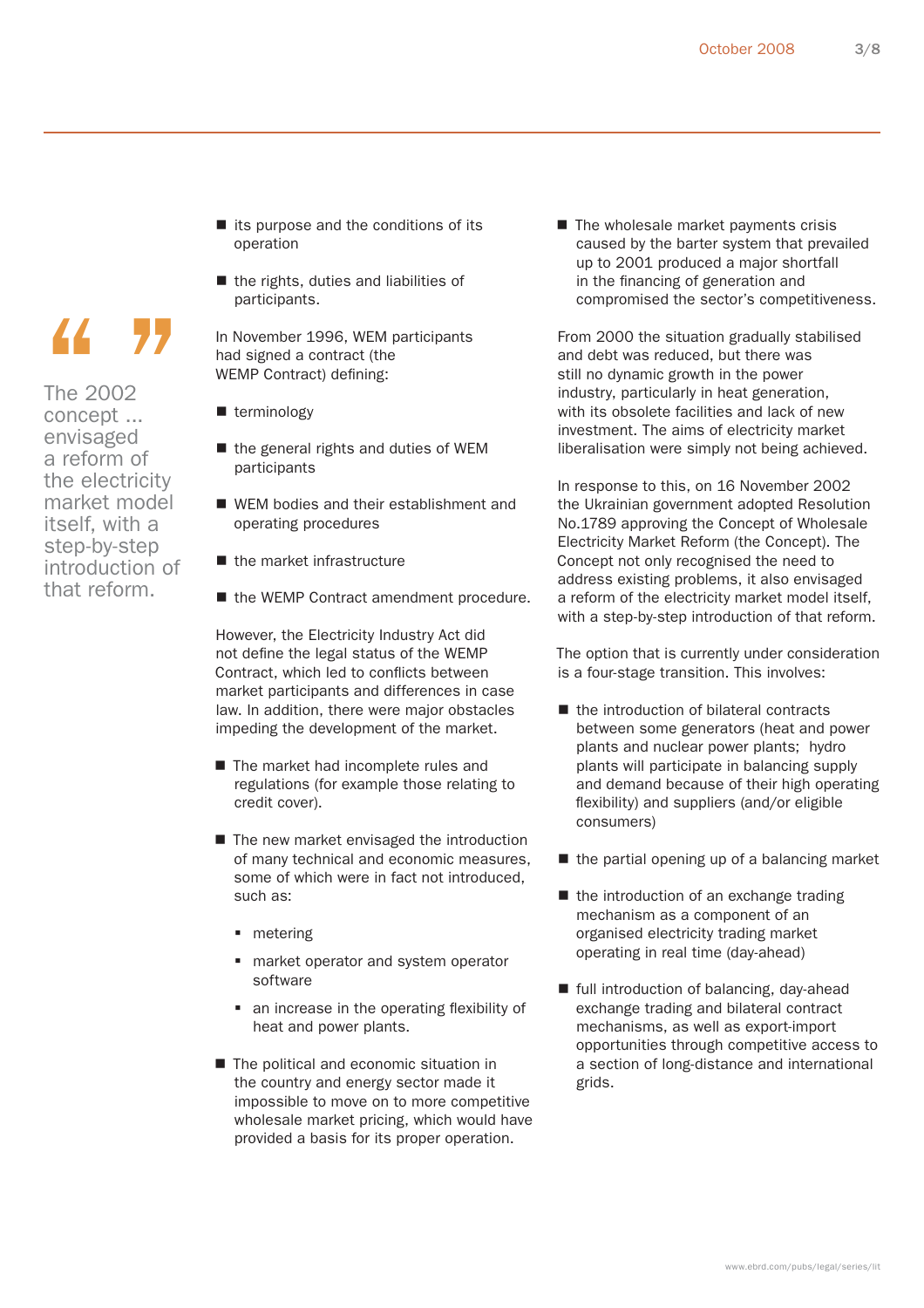This new electricity market model, consisting of a bilateral contracts market and a balancing market (BCBM), is intended to:

- $\blacksquare$  resolve the principal difficulties experienced by the existing market
- enable it to pass through stages of gradual reform so that it is regulated in such a way as to avoid the repetition of past errors.

The Concept states that the purpose of developing a wholesale electricity market is to improve its organisational and legal framework, with a view to making the generators, transmitters, distributors and suppliers more efficient and more reliable. It also aims to guarantee the quality of supply and the continuing development of a competitive environment.

However, transition to the new BCBM market model is not possible without changes in Ukrainian law. As we have seen, the Electricity Industry Act established a single wholesale electricity market (the Pool), and banned the operation of all other markets. The lawmakers also included a provision in the Act requiring a separate wholesale electricity market act to be passed. In 1998-2000 there were attempts to do so, but this was never implemented.



The executive and regulatory authorities have discussed at length how to adopt this new model. Two options were proposed: amending the existing Electricity Industry Act or adopting a new Act. Option one was rejected since it was decided that the issue demanded a complex legislative solution. This would consist of the adoption of three laws:

- the framework law (the Electricity Industry Act)
- an Act to consolidate the legal status of the National Energy Industry Regulating Committee as the independent energy regulator (a special-status government authority)
- a third to regulate the electricity market – this would be a special-purpose Act within the scope of the framework Act.

This approach was endorsed by Council of Ministers Resolution No. 1056-r of 28 November 2007 on the Approval of the Wholesale Electricity Market Concept Implementation Plan (the Resolution), which included a section on the preparation of draft legislation. The Resolution provided for the preparation of the three draft Acts and their submission to Ukraine's Supreme Council in 2008-09. These draft Acts cover:

- Government Regulation of Natural Monopolies in the Energy Sector
- **Ukraine's Electricity Market (with** transitional provisions)
- Amending the Electricity Industry Act, the Natural Monopolies Act and other energy industry legislation.

Since the preparation of these draft laws and the drafts of other regulatory instruments will govern the operation of the BCBM market, it is essential that the lawmakers take into consideration the approach already used in the introduction of the existing wholesale electricity market, what is current in European practice, and the approach envisaged in the conceptual document.

### 44 77

Transition to the new BCBM market model is not possible without changes in Ukrainian law.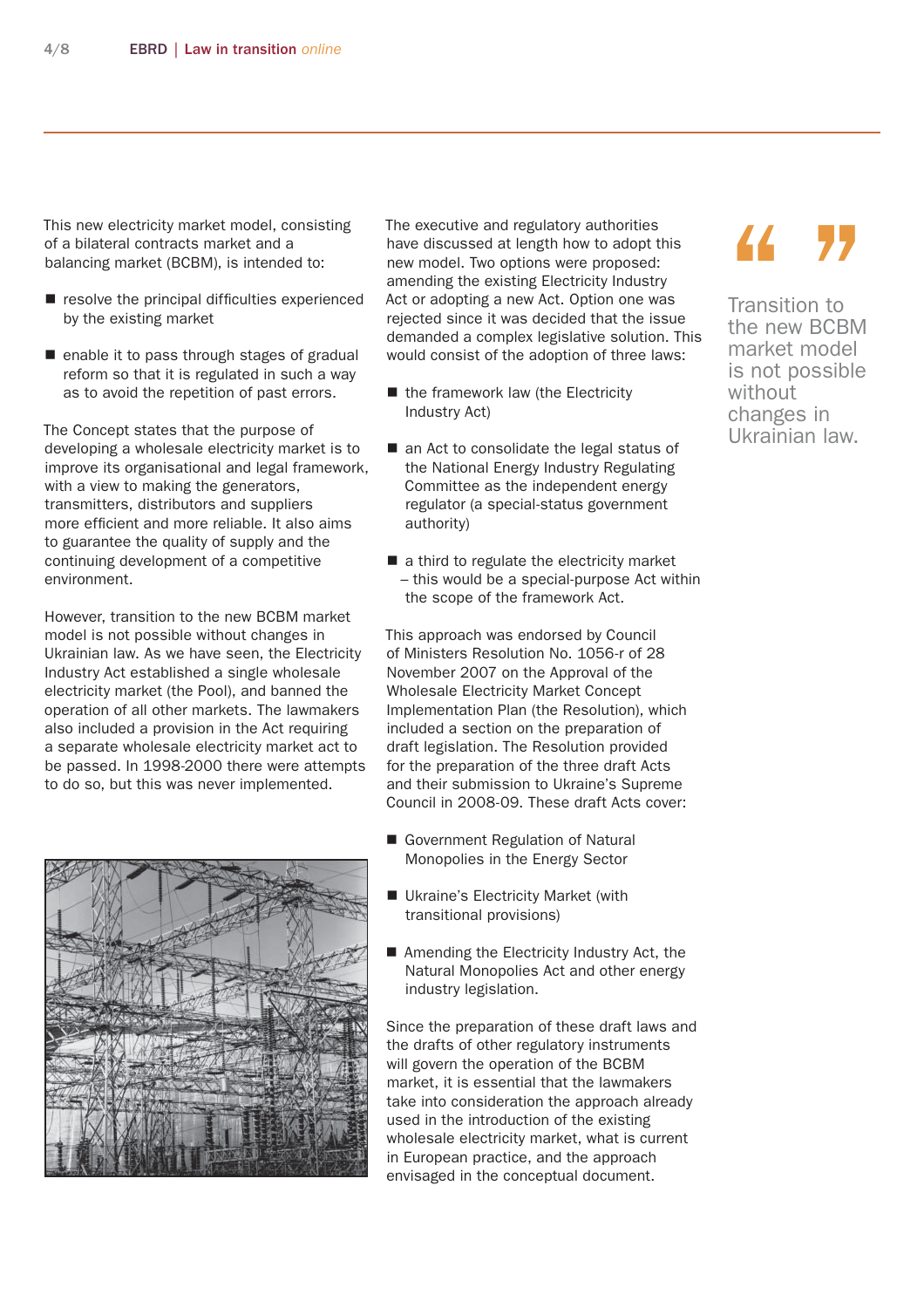The proposed new Electricity Market Act (the New Act) would lead to the need to restrict the scope of the Electricity Industry Act, by excluding regulation of the operation of the existing wholesale energy market from its jurisdiction At the same time, the New Act would need to define the stages of transition to the new market, the extent to which it would be open, and the point at which it would become a fully open market.

The existing WEM legislative and regulatory framework consists of the following:

- the Electricity Industry Act and the Natural Monopolies Act
- Presidential Decrees on the Energy Industry Regulating Committee
- the Regulator's Resolutions approving the terms and conditions of operating in the market for business entities engaged in electricity generation, transmission and supply (licence conditions), as well as model electricity sale and purchase contracts, and network access contracts.

There is also the so-called internal contract framework envisaged by the Electricity Industry Act and by the Regulator's Resolutions. It includes the WEMP Contract and its annexes, the sale and purchase contracts between WEM participants and a series of other contracts.

As noted above, this electricity market reform is not intended to result in a root and branch change of the form of laws and regulations but to amend and amplify, creating a consistent and interrelated legal framework that promotes the efficient operation of the new BCBM market. The legal framework of the BCBM market will evolve in two ways, through:

- amendments to existing legislation, and
- adoption of new laws and the signing of new agreements.

It will also be regulated by the following legal instruments.

- Legislative instruments issued by the Supreme Council:
	- **the Electricity Industry Act**
	- **the Electricity Market Act**
	- **the Government Regulation of the** Electricity Industry Act.
- Presidential Decrees:

on Measures to Support the Operation of the National Energy Industry Regulating Committee

on Matters Relating to the National Energy Industry Regulating Committee.

These Decrees will remain in effect until the Government Regulation of the Electricity Industry Act is passed and comes into effect.

The main focus of the new BCBM legal framework will shift towards the Regulator. The Regulator will be granted the power to adopt regulatory instruments, including:

- The Long-Distance (International) Transmission Network Code
- The Local Transmission Network Code
- Rules on Commercial Electricity Metering.

The Long-Distance (International) Transmission Network Code will define:

- $\blacksquare$  the requirements and procedures for obtaining market participant status and the registration procedure
- $\blacksquare$  the rights, duties and liabilities of market participants and the nature of their relationships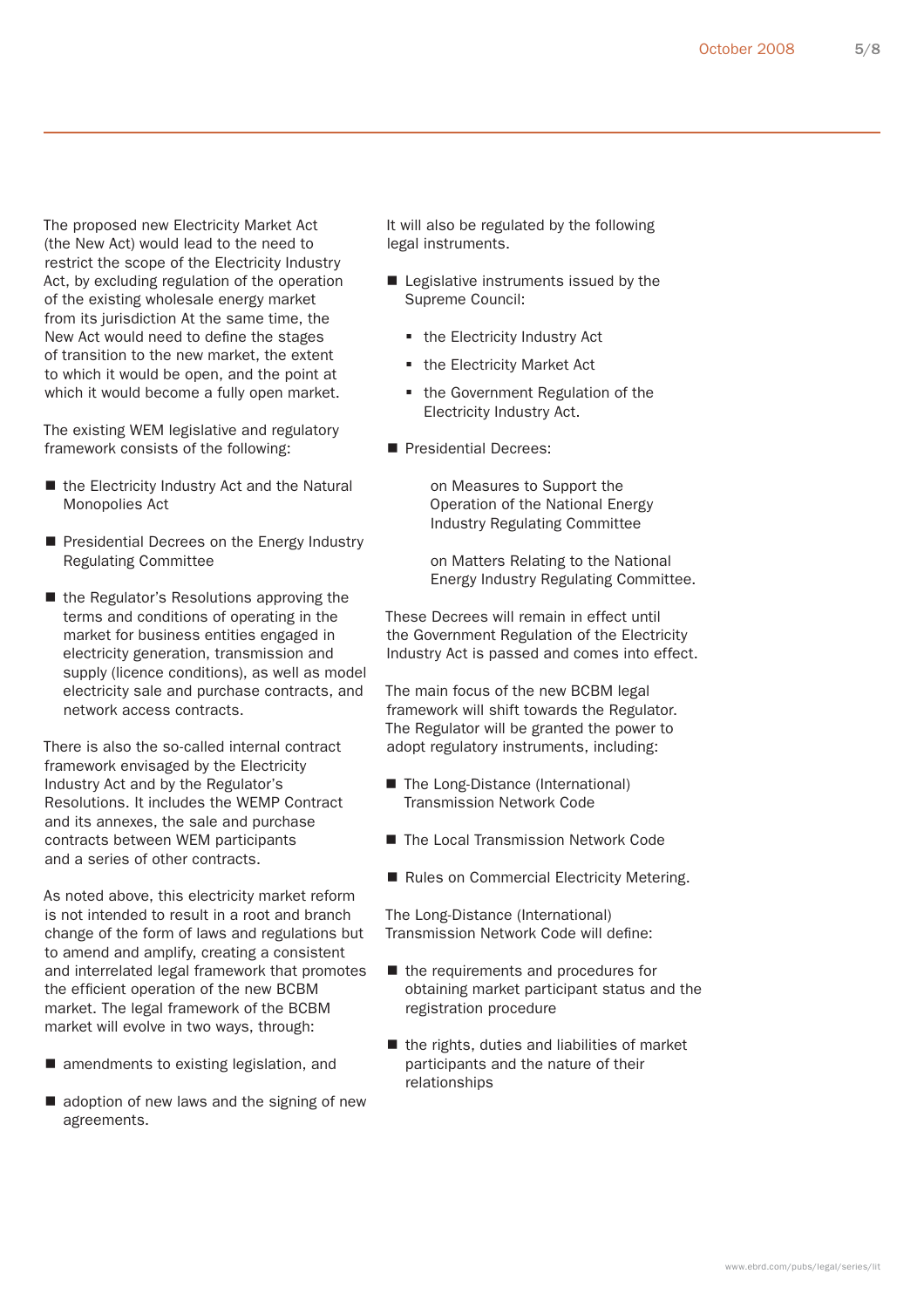# 44 Y.

The Market Code ... will be a compilation of rules covering both technical and economic interactions between participants in the balancing market.

- the rules governing:
	- the exchange of information on the volumes of electricity bought or sold in the market and electricity imbalance volumes
	- the operation of the bilateral contract market
	- compilation of the day-by-day hourly generation and consumption schedules and the procedure for their approval by the system operator
	- **peration of the balancing market**
	- the determination of electricity imbalance volumes and the calculation of the internal price of the imbalance and its payment
	- the operation of the ancillary services market
	- **access to international transmission** networks for the purpose of electricity export and import
- the performance guarantee system backing up the market contracts
- $\blacksquare$  the fines for violations of market regulations and the fine imposition procedure
- electricity market monitoring principles
- dispute resolution procedure and other provisions.

The Local Transmission Network Code will share some of these provisions but will also regulate the rights, duties and liabilities of network users and transmission companies, as well as rules on:

- network access, including the connection of facilities
- network planning, functioning and operation
- equipment testing and monitoring
- day-to-day dispatch (technological) management of the system
- **Demoglem** breakdown prevention and management and other issues.

The Rules on Commercial Electricity Metering will cover:

- electricity metering system requirements
- electricity volume measurement and meter reading procedures
- commercial metering system equipment operating procedures
- **procedures for the transmission of** commercial metering data from each supply point and other issues.

The Regulator's Resolutions approving the requirements and rules for electricity generation; wholesale supply; transmission via long-distance and local networks; and supply at regulated and unregulated tariffs will remain in force until the end of the transition period. Thereafter, the Regulation on the Wholesale Supply of Electricity will be repealed, and the remaining requirements will be amended. It is proposed that new rules (licences) are introduced for "eligible consumers" and "guaranteed suppliers" of electricity. "Eligible consumers" are end users who have the technical ability and expertise to choose their generator independently. "Guaranteed suppliers" are suppliers who, under Ukrainian conditions, will supply electricity primarily to the general public and to the public sector, subject to government regulation of tariffs.

The Regulator will also adopt a framework document regulating relations between all participants in the new BCBM market. This document – the Market Code – is currently being drafted and will be a compilation of rules covering both technical and economic interactions between participants in the balancing market.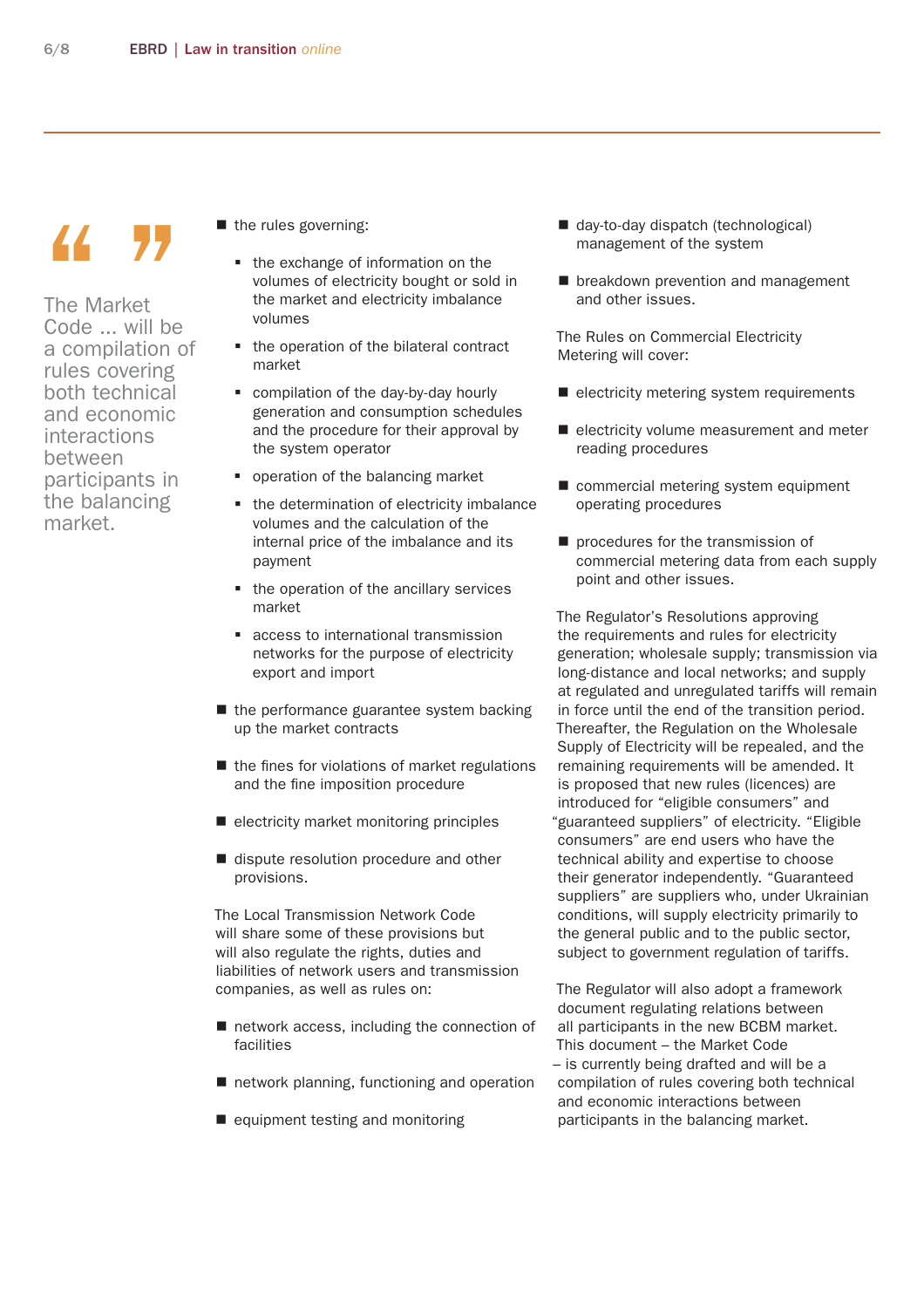

In addition to the Market Code, the Regulator will be responsible for approving the formats of:

- bilateral (long-term) contracts between electricity generators and suppliers (including eligible consumers)
- a regulated contract between electricity suppliers (baseline or guaranteed) and the so-called ineligible consumers, including the general public
- network connection and access contracts
- ancillary (system) service provision contracts
- contracts between market participants and the system operator
- contracts relating to payment for electricity transit through distribution company networks.

There will also be separate documents, including the Statutes of the Electricity Exchange and Exchange Trading Rules. To date, no decision has been taken on who the founders of the Electricity Exchange will be, but most experts lean towards the view that it should be based on the existing state company, GP Energorynok, which currently acts as the wholesale electricity buyer and seller. However, the participation of other

WEM participants such as generators or suppliers has not been ruled out.

A working group has already started work on the draft of the Electricity Market Act (the Draft Act), which will define the legal. organisational and economic principles governing the operation of Ukraine's electricity market. The working group consists of representatives from the Regulator, the Ministry of Fuel and Energy of Ukraine, the Supreme Council Secretariat, GP Energorynok, NEK Ukrenergo, power industry companies, suppliers and generators, and the consultants KEMA, ECA and TransEnergoConsulting.

An early version of the Draft Act is scheduled to be discussed at a workshop in Kiev on 29 September 2008. It opens with a glossary, together with the main operating principles of Ukraine's electricity market. The opening articles also provide a definition of the energy market and its components. The working group has encountered some difficulties in preparing the Draft Act, since – in addition to defining the new market  $-$  it must also specify the limits of the existing wholesale market, and the timetable and procedure for the transition from the existing to the new market.

According to the authors of the Draft Act, Ukraine's electricity market will consist of the following components.

- A wholesale electricity market that will operate in accordance with the current Electricity Industry Act.
- A bilateral electricity sale and purchase contracts market whose participants will agree the prices and terms of their contracts among themselves. It is anticipated that quarterly, six-monthly or annual auctions will be held during the transition period in the event that no contracts have been signed.
- An organised electricity market, with sale and purchase taking place on the Electricity Exchange.

### 44 77

The Electricity Market Act will define the legal, organisational and economic principles governing the operation of Ukraine's electricity market.